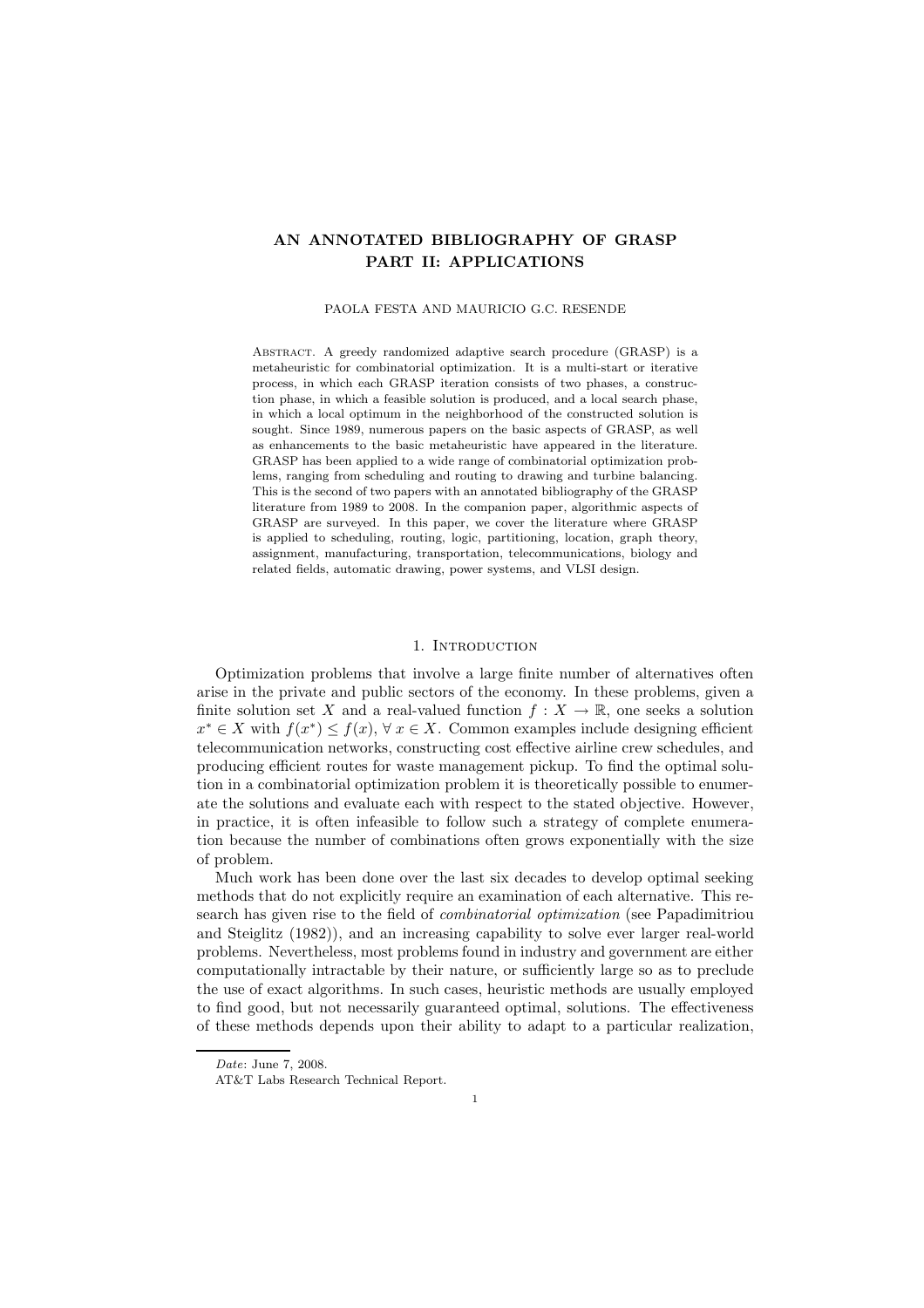avoid entrapment at local optima, and exploit the basic structure of the problem. Building on these notions, various heuristic search techniques have been developed that have demonstrably improved our ability to obtain good solutions to difficult combinatorial optimization problems. The most promising of such techniques include simulated annealing (Kirkpatrick, 1984), tabu search (Glover, 1989, 1990; Glover and Laguna, 1997), genetic algorithms (Goldberg, 1989), variable neighborhood search (Hansen and Mladenović, 1998), and GRASP, or Greedy Randomized Adaptive Search Procedures, (Feo and Resende, 1989, 1995).

A GRASP is a multi-start or iterative process (Lin and Kernighan, 1973), in which each GRASP iteration consists of two phases, a construction phase, in which a feasible solution is produced, and a local search phase, in which a local optimum in the neighborhood of the constructed solution is sought. The best overall solution is kept as the result.

An especially appealing characteristic of GRASP is the ease with which it can be implemented. Few parameters need to be set and tuned, and therefore development can focus on implementing efficient data structures to assure quick GRASP iterations.

This paper is the second of two. In both papers, we provide annotated bibliographies of the GRASP literature up to mid 2008. The papers contain references related to GRASP that have either appeared in the literature or as theses. In this paper, we review the literature of operations research and computer science applications of GRASP as well as industrial applications. We cover applications in scheduling, routing, logic, partitioning, location, graph theory, assignment, manufacturing, transportation, telecomunications, biology and related fields, automatic drawing, power systems, VLSI design, The paper conlcudes with a section on miscellaneous topics.

In the companion paper (Festa and Resende, 2008), we first look at tutorials and surveys. Papers that propose enhancements to the basic heuristic are considered next. Following that, we examine GRASP as a component of a hybrid metaheuristic. Parallelization of GRASP and GRASP source code follow.

C.H. Papadimitriou and K. Steiglitz. Combinatorial optimization: Algorithms and complexity. Prentice-Hall, 1982.

A classic book on combinatorial optimization.

- S. Kirkpatrick. Optimization by simulated annealing: Quantitative studies. J. of Statistical Physics, 34:975–986, 1984.
	- Description of the simulated annealing metaheuristic.
- F. Glover. Tabu search Part I. ORSA J. on Computing, 1:190–206, 1989. Description of the tabu search metaheuristic.
- F. Glover. Tabu search Part II. ORSA J. on Computing, 2:4–32, 1990. Description of the tabu search metaheuristic.
- F. Glover and M. Laguna. Tabu Search. Kluwer Academic Publishers, 1997. Book on metaheuristics and in particular tabu search.
- D.E Goldberg. Genetic algorithms in search, optimization and machine learning. Addison-Wesley, 1989.

Book on genetic algorithms.

P. Hansen and N. Mladenović. An introduction to variable neighborhood search. In S. Voss, S. Martello, I. H. Osman, and C. Roucairol, editors, Meta-heuristics,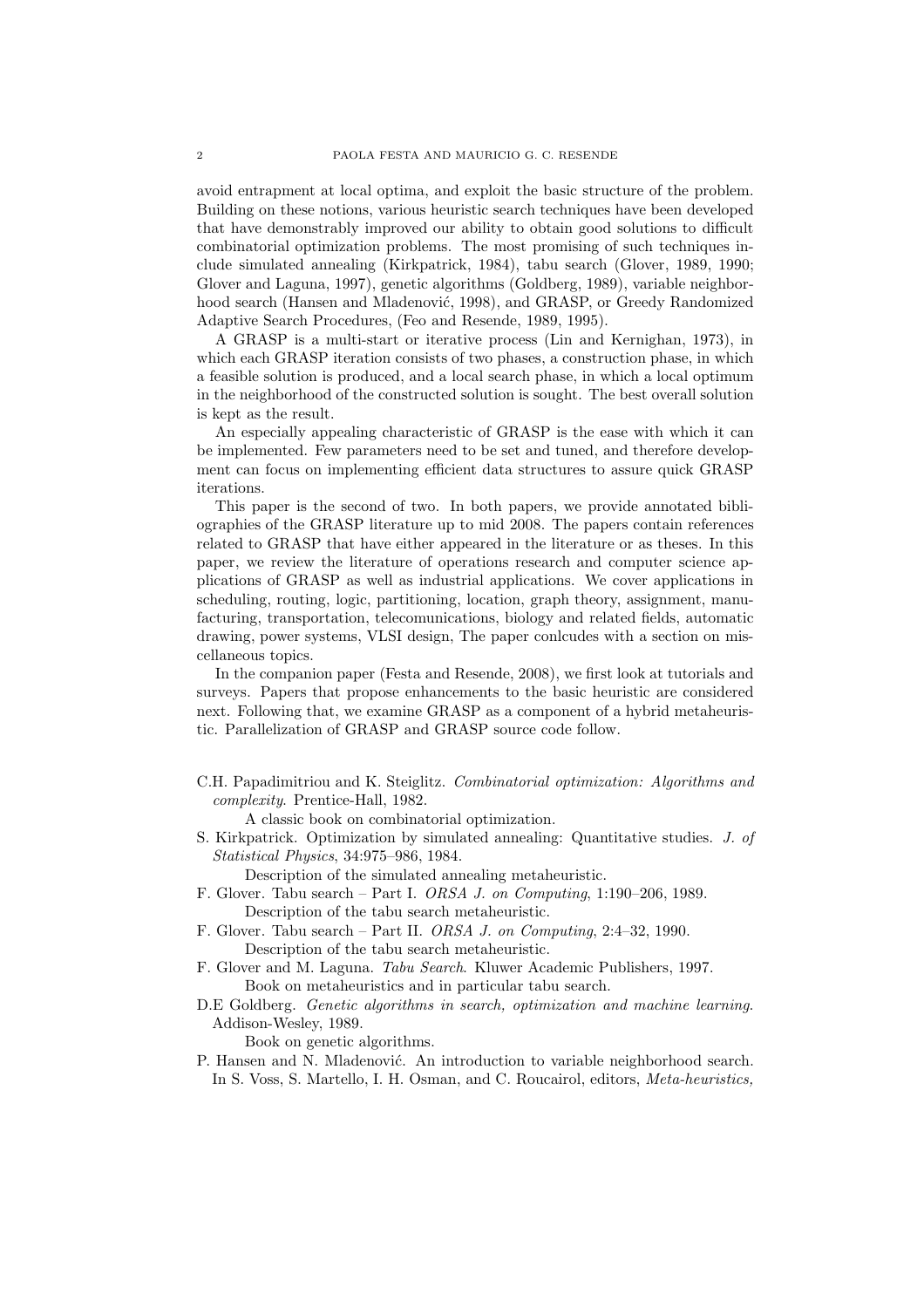Advances and trends in local search paradigms for optimization, pages 433–458. Kluwer Academic Publishers, 1998.

Description of the variable neighborhood search metaheuristic.

- T.A. Feo and M.G.C. Resende. A probabilistic heuristic for a computationally difficult set covering problem. Operations Research Letters, 8:67–71, 1989. This is the first paper to explicitly describe a GRASP.
- T.A. Feo and M.G.C. Resende. Greedy randomized adaptive search procedures. J. of Global Optimization, 6:109–133, 1995.
	- An early survey of GRASP.
- S. Lin and B.W. Kernighan. An effective heuristic algorithm for the travelingsalesman problem. Operations Research, 21:498–516, 1973. An early random multistart local search technique.
- P. Festa and M.G.C. Resende. An annotated bibliography of GRASP, Part I: Algorithms. International Transactions in Operational Research, 2008.

Companion paper with an annotated bibliography of algorithmic aspects of GRASP. To appear.

### 2. Scheduling

GRASP has been applied to a wide variety of scheduling problems. The following papers illustrate GRASPs for scheduling.

J.F. Bard and T.A. Feo. Operations sequencing in discrete parts manufacturing. Management Science, 35:249–255, 1989.

This paper presents a method for efficiently sequencing cutting operations associated with the manufacture of discrete parts. The problem is modeled as an integer program. This is relaxed via Lagrangian relaxation into a min-cut problem on a bipartite network. To obtain lower bounds, a max-flow algorithm is applied and the corresponding solution is input to a GRASP.

T.A. Feo and J.F. Bard. Flight scheduling and maintenance base planning. Management Science, 35:1415–1432, 1989.

A GRASP for flight scheduling and maintenance base planning is described. See page 32.

T.A. Feo, K. Venkatraman, and J.F. Bard. A GRASP for a difficult single machine scheduling problem. Computers and Operations Research, 18:635–643, 1991. GRASP is applied to an unusually difficult scheduling problem with flow time and earliness penalties. Two greedy functions are developed and tested. The first is the difference between the flow time and earliness penalties, normalized by the processing time. The second function evaluates the cost of scheduling a job next by estimating the cost of the remaining schedule. The local search uses 2-exchange and insertion exchange.

M. Laguna and J.L. González-Velarde. A search heuristic for just-in-time scheduling in parallel machines. J. of Intelligent Manufacturing, 2:253–260, 1991.

This paper presents a hybrid GRASP/tabu search metaheuristic for the weighted earliness penalty problem with deadlines in identical parallel machines.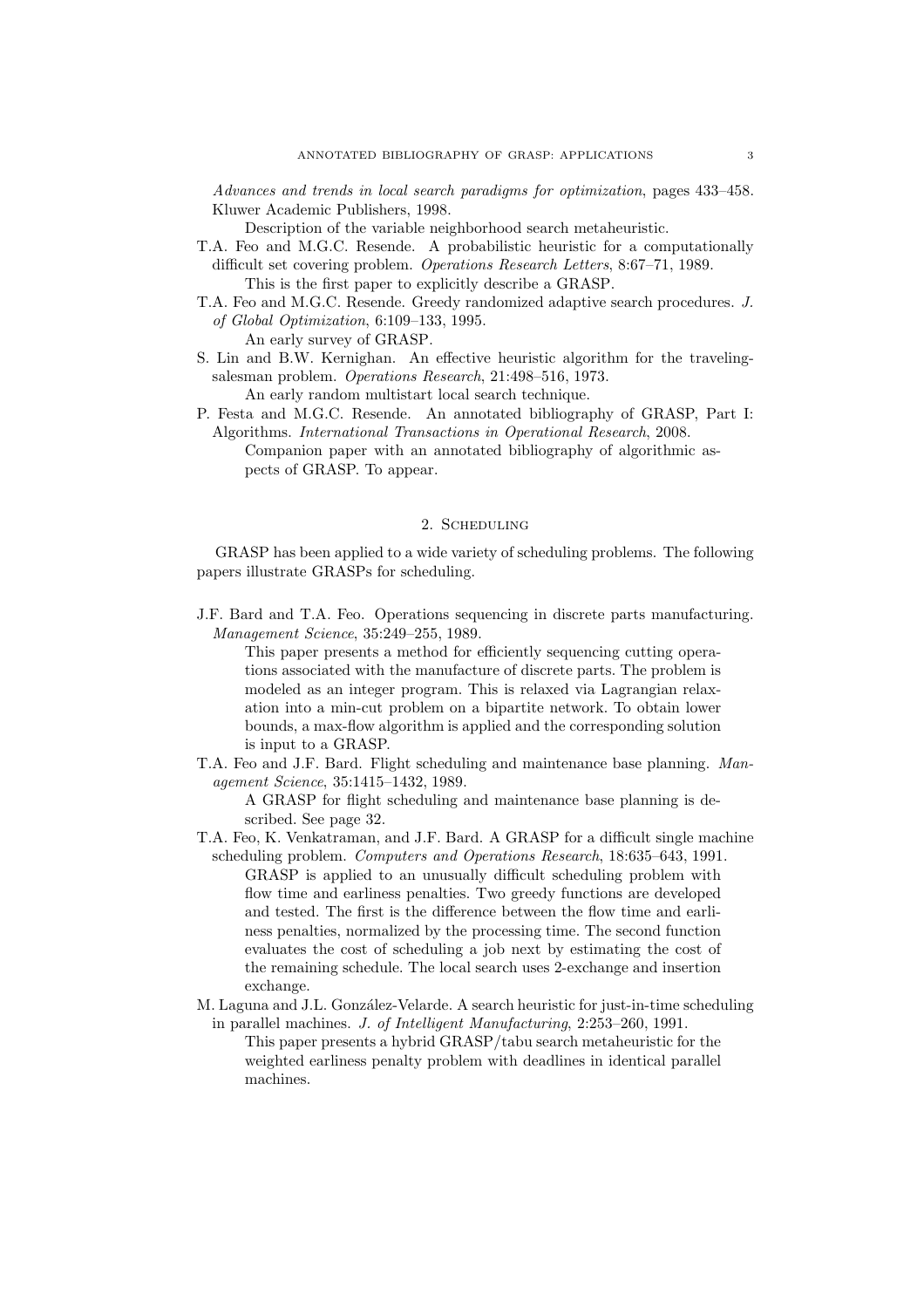P. De, J.B. Ghosj, and C.E. Wells. Solving a generalized model for CON due date assignment and sequencing. International J. of Production Economics, 34: 179–185, 1994.

This paper deals with a generalized model for assigning a constant flow allowance (CON) due date to a set of jobs and sequencing them on a single machine. The problem is viewed as a 0-1 quadratic problem and a GRASP is proposed to solve the quadratic problem. The randomization strategy used was inspired by a gradient-based variable forcing methodology proposed by Pardalos and Rodgers (1990) for a branch & bound algorithm. The local search procedure is based on a definition of neighborhood in which two solutions are neighbors if they differ in the value of exactly one variable.

- T.A. Feo, J.F. Bard, and S. Holland. Facility-wide planning and scheduling of printed wiring board assembly. Operations Research, 43:219–230, 1995. A GRASP is proposed to solve a multiple machine scheduling problem. See page 30.
- J.F. Bard, T.A. Feo, and S. Holland. A GRASP for scheduling printed wiring board assembly. I.I.E. Transactions, 28:155–165, 1996.

GRASP is used for solving the daily scheduling problem that arises in printed wiring board assembly. See page 30.

T.A. Feo, K. Sarathy, and J. McGahan. A GRASP for single machine scheduling with sequence dependent setup costs and linear delay penalties. Computers and Operations Research, 23:881–895, 1996.

A GRASP for single machine scheduling with sequence dependent setup costs and linear delay penalties is presented. The greedy function of the GRASP construction phase proposed is made up of two components: the switch over cost and the opportunity cost associated with not inserting a specific job in the next position and instead, inserting it after half of the unscheduled jobs have been scheduled. This greedy function tends to lead to a balance between the natural order and nearest neighbor approaches. The local search uses 2-exchange, insertion exchange, and a combination of the two.

J. Xu and S. Chiu. Solving a real-world field technician scheduling problem. In Proceedings of the International Conference on Management Science and the Economic Development of China, pages 240–248, July 1996.

The objective of the field technician scheduling problem is to assign a set of jobs at different locations with time windows to technicians with different job skills. The greedy choice of the proposed GRASP is to select jobs with the highest unit weight. The local search implements four different moves, among them the 2-exchange and a swap that exchanges an assigned job with another job unassigned under the candidate schedule.

R.Z. Ríos-Mercado and J.F. Bard. Heuristics for the flow line problem with setup costs. European J. of Operational Research, pages 76–98, 1998.

This paper presents two new heuristics for the flowshop scheduling problem with sequence-dependent setup times and makespan minimization objective, one of which is a GRASP. Both heuristics are compared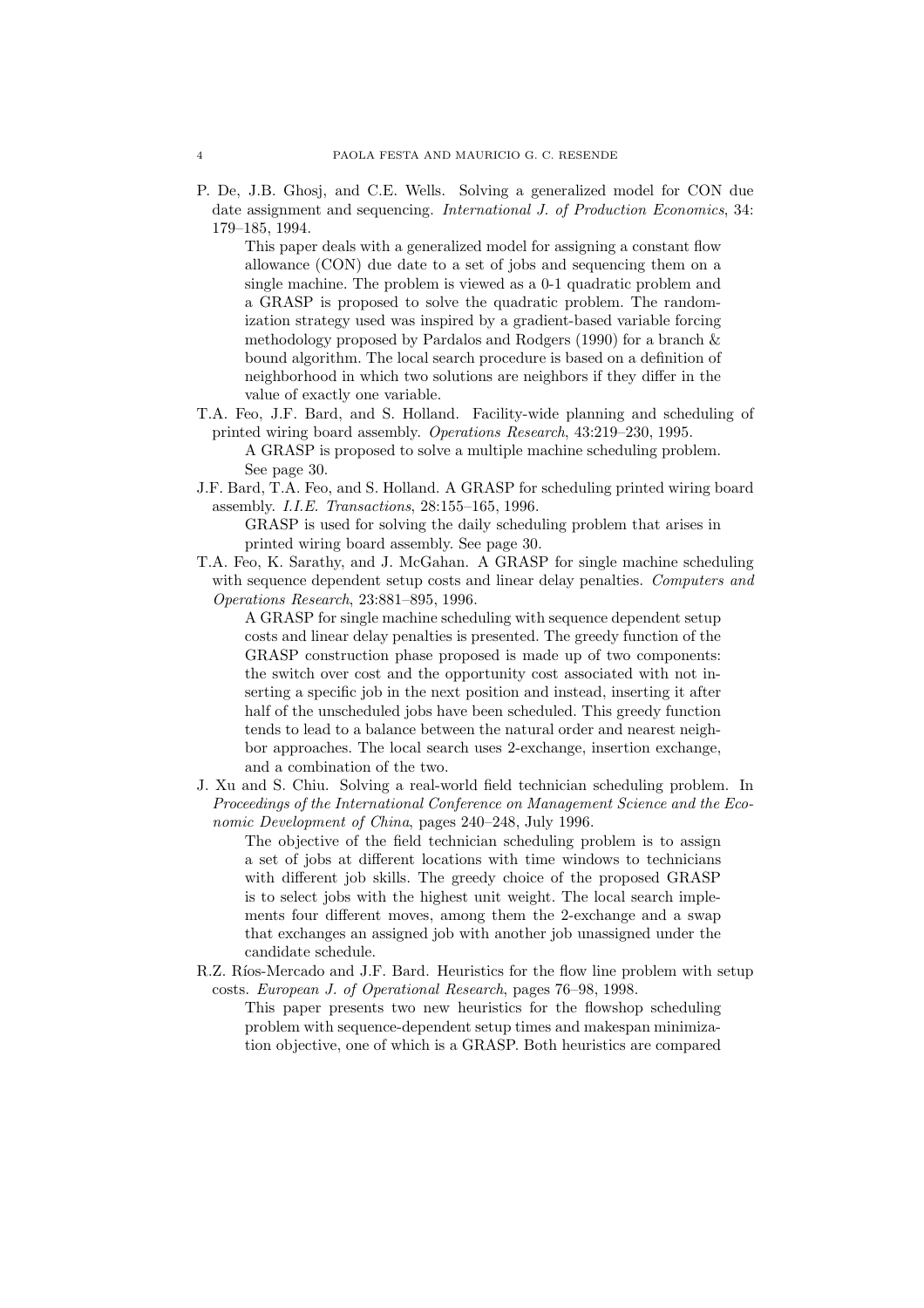with a previously proposed algorithm, based on the traveling salesman problem (TSP), on randomly generated instances. When setup times are an order of magnitude smaller than processing times, the new approaches prove superior to the TSP-based heuristic. When both processing and setup times are identically distributed, the TSP-based heuristic outperforms the proposed procedures.

L.I.D. Rivera. Evaluation of parallel implementations of heuristics for the course scheduling problem. Master's thesis, Instituto Tecnologico y de Estudios Superiores de Monterrey, Monterrey, Mexico, 1998.

This thesis presents a parallel GRASP for a course scheduling problem. In Spanish.

- R.Z. Ríos-Mercado and J.F. Bard. An enhanced TSP-based heuristic for makespan minimization in a flow shop with setup costs. J. of Heuristics, 5:57–74, 1999. An enhanced heuristic for minimizing the makespan of the flow shop scheduling problem with sequence-dependent setup times is presented. To tune the parameters, each component of the heuristic is tested over a wide range of problem instances. An experimental comparison with a GRASP reveals the conditions and data attributes where the proposed procedure works best.
- M.J.F. Souza, N. Maculan, and L.S. Ochi. A GRASP-tabu search algorithm to solve a school timetabling problem. In Proceedings of the  $4th$  Metaheuristics International Conference – MIC2001, pages 53–58, 2001.

A hybrid GRASP and tabu search heuristic is proposed for solving a school timetabling problem. The GRASP construction greedy criterion gives priority to the lessons whose teachers have a larger number of lessons and unavailable periods. A local search technique, called Intraclasses-Interclasses, is proposed. A move involves lessons and periods.

- H.R. Lourenço, J.P. Paixão, and R. Portugal. Multiobjective metaheuristics for the bus-driver scheduling problem. Transportation Science, 35:331–343, 2001. GRASP is used in a genetic algorithm to implement a type of crossover called perfect offspring.
- J.Y. Xu and S.Y. Chiu. Effective heuristic procedure for a field technician scheduling problem. J. of Heuristics, 7:495–509, 2001.

The objective of the field technician scheduling problem is to assign a set of jobs at different locations with time windows to technicians with different job skills. Several heuristics, including a GRASP, are designed and tested for solving the problem. The greedy choice of the GRASP proposed is to select jobs with the highest unit weight. The local search implements four different moves, among them the 2-exchange and a swap that exchanges an assigned job with another job unassigned under the candidate schedule.

R.M. Aiex. An experimental investigation of the probability distribution of solution time in GRASP heuristics and its application to the analysis of parallel implementations. PhD thesis, Computer Science Department, Catholic University of Rio de Janeiro, August 2002.

This Ph.D. thesis establishes that the running time of GRASP fits a shifted exponential distribution. Parallel GRASP with path-relinking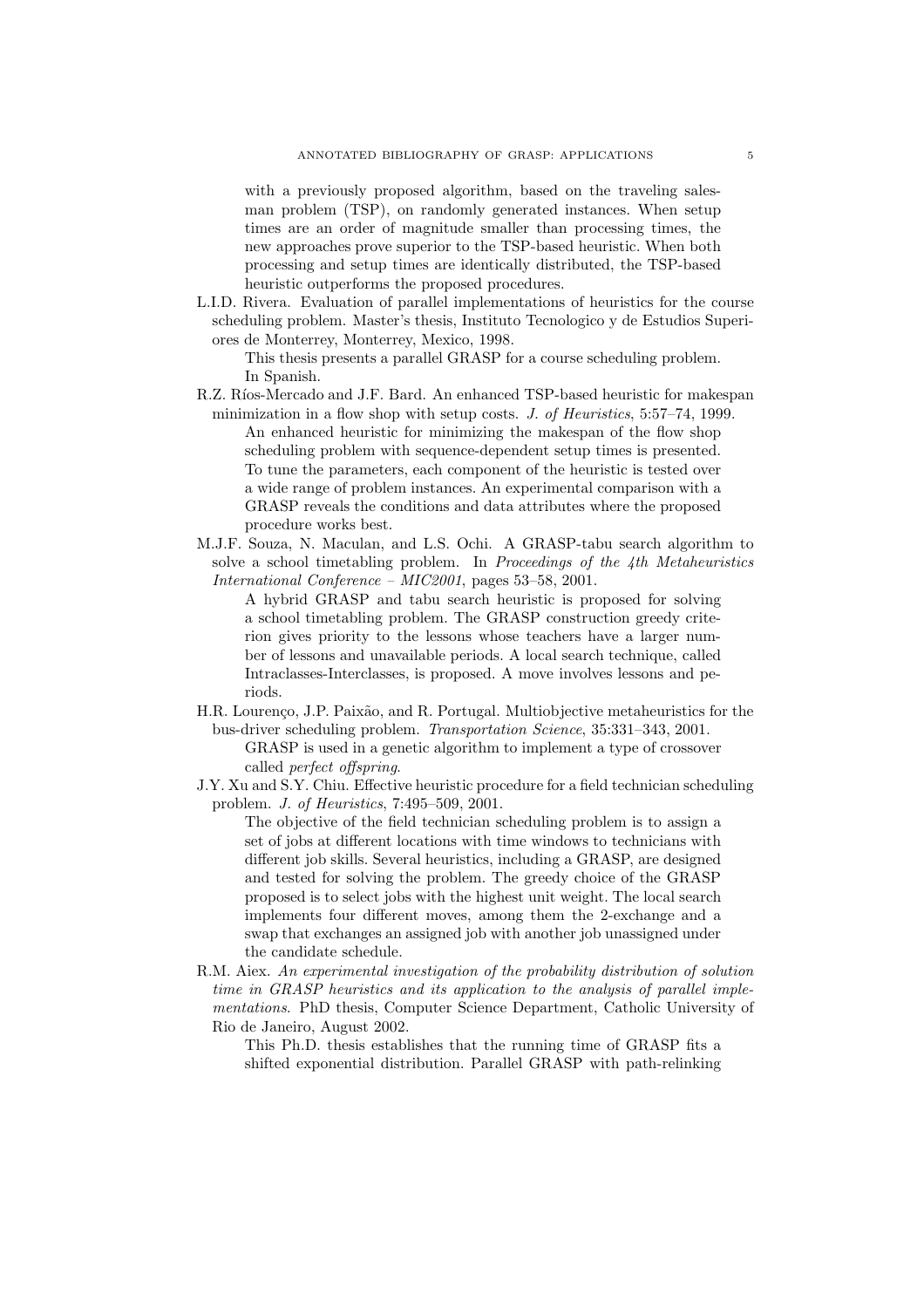implementations for job shop scheduling are described and tested. In Portuguese.

S. Binato, W.J. Hery, D. Loewenstern, and M.G.C. Resende. A greedy randomized adaptive search procedure for job shop scheduling. In C.C. Ribeiro and P. Hansen, editors, Essays and surveys on metaheuristics, pages 58–79. Kluwer Academic Publishers, 2002.

This paper proposes a GRASP for the job shop scheduling problem. The standard GRASP is enhanced with a memory based intensification scheme, that improves the local search phase around good solutions. The adaptive greedy function is the makespan resulting from the addition of an unscheduled operation to those already scheduled. The greedy choice favors the operation with the minimum value of the greedy function. The local search uses the 2-exchange based on the disjunctive graph model proposed by Roy and Sussmann (1964).

R.M. Aiex, S. Binato, and M.G.C. Resende. Parallel GRASP with path-relinking for job shop scheduling. Parallel Computing, 29:393–430, 2003.

This paper describes a parallel GRASP with path relinking for job shop scheduling. Independent and cooperative parallelization strategies are described and implemented.

P.L. Rocha, M.G. Ravetti, and G.R. Mateus. The metaheuristic GRASP as an upper bound for a branch and bound algorithm in a scheduling problem with nonrelated parallel machines and sequence-dependent setup times. In Proceedings of the 4th EU/ME Workshop: Design and Evaluation of Advanced Hybrid Meta-Heuristics, volume 1, pages 62–67, 2004.

The authors propose a hybridization of GRASP as an upper bound for a branch and bound procedure. At each GRASP iteration, the greedy criterion adopted to build a feasible solution consists in sorting the jobs in a non-decreasing order using the due date and then assigning each job to the machine that can finish it first. The local search switches all existing pairs of jobs assigned to different machines. The authors have also implemented path relinking at the end of each GRASP iteration to intensify the local search.

C.W. Commander, S.I. Butenko, P.M. Pardalos, and C.A.S. Oliveira. Reactive GRASP with path relinking for the broadcast scheduling problem. In *Proceedings* of the 40th Annual International Telemetry Conference, pages 792–800, 2004.

In the Broadcast Scheduling Problem, a finite set of stations must be scheduled in a time division multiple access (TDMA) frame with the objective of finding a collision free transmission schedule with the minimum number of TDMA slots and maximal slot utilization. Such a schedule must also minimize the total system delay. The authors propose several variations of GRASP with path relinking as a postoptimization strategy. They also describe a reactivity method to balance GRASP parameters.

J.D. Beltrán, J.E. Calderón, R.J. Cabrera, J.A.M. Pérez, and J.M. Moreno-Vega. GRASP/VNS hybrid for the strip packing problem. In Proceedings of Hybrid Metaheuristics (HM2004), pages 79–90, 2004.

The authors propose a hybrid metaheuristic that combines GRASP and VNS procedure as a local search.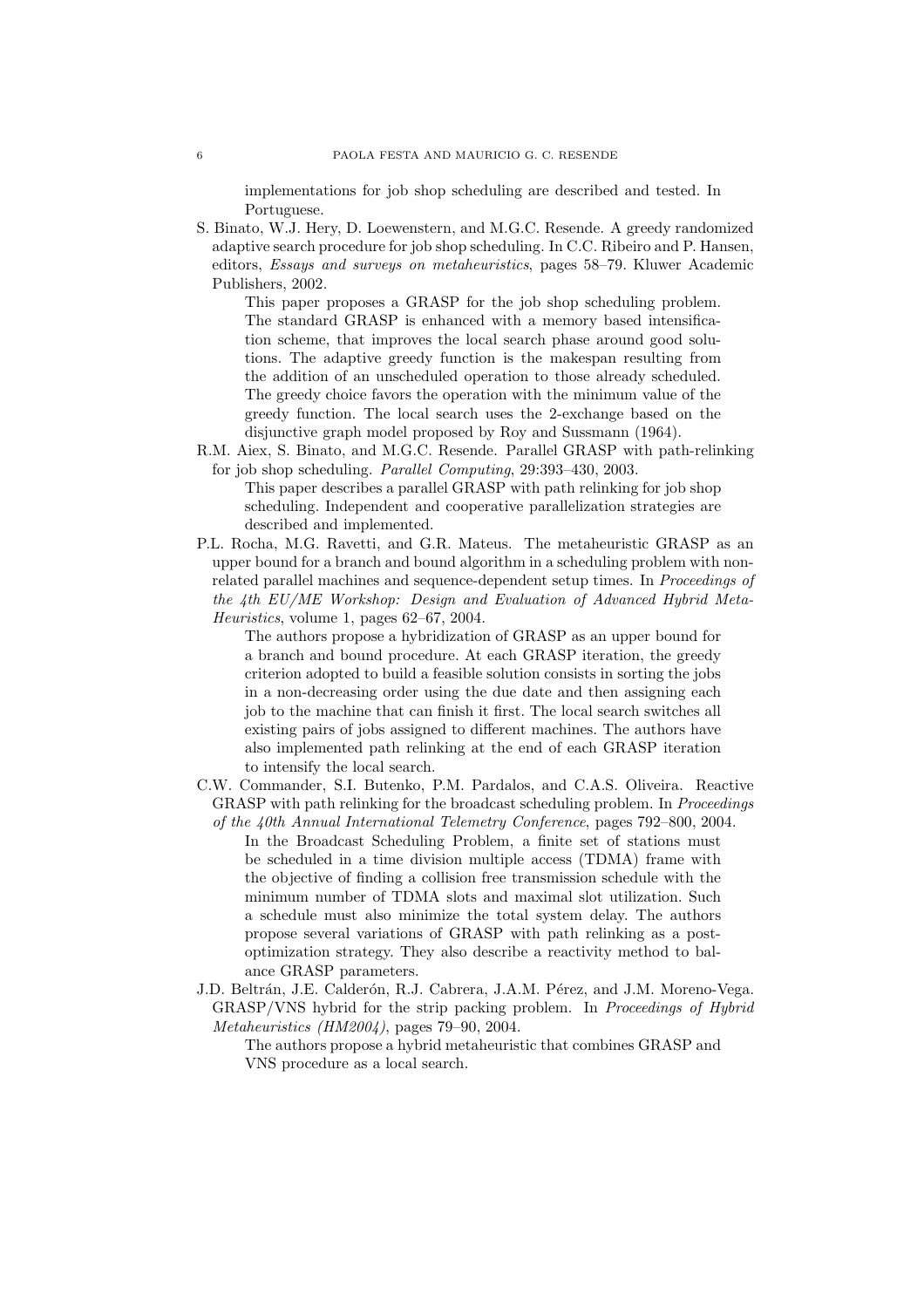- V. de Aragão Trindade and L.S. Ochi. Hybrid adaptive memory programming using GRASP and path relinking for the scheduling workover rigs for onshore oil production. In Proceedings of the Fifth International Conference on Hybrid Intelligent Systems, pages 500–502. IEEE Computer Society, 2005.
	- This paper describes a GRASP for a scheduling problem that arises in onshore oil production. At each GRASP construction iteration the RCL is created with all wells that have not been added to a route yet and arranged in decreasing priority order. An intra-route and a routeexchange neighborhoods are used by the local search procedure.
- D.V. Andrade and M.G.C. Resende. A GRASP for PBX telephone migration scheduling. In The Eighth INFORMS Telecommunication Conference, April 2006. The authors propose a GRASP to approximately solve a PBX telephone migration scheduling problem, where a solution is an assignment of phone numbers to time periods such that each time period has no more than a fixed number of telephones assigned to it. The construction procedure sequences the phone numbers and assigns them evenly to each time period. The greedy criterion is to minimize a penalty function associated with migrating phone numbers in different time periods. Once a feasible solution is constructed, local search is applied using three neighborhoods: swap phones, move phone, and swap periods.
- A. Lim, B. Rodrigues, and C. Wang. Two-machine flow shop problems with a single server. J. of Scheduling, 9:515–543, 2006. Several heuristics are proposed in this paper to solve a class of two
	- machine flow shop problems. They include simulated annealing, tabu search, genetic algorithms, GRASP, and other hybrids.
- C.C. Ribeiro and S. Urrutia. Heuristics for the mirrored traveling tournament problem. European J. of Operational Research, 179:775–787, 2007.
	- The authors study the mirrored version of the traveling tournament problem. They propose a fast constructive algorithm and a new heuristic based on a combination of GRASP and iterated local search.
- D.V. Andrade and M.G.C. Resende. GRASP with path-relinking for network migration scheduling. In Proceedings of the International Network Optimization Conference (INOC 2007), 2007.

Network migration scheduling is the problem where inter-nodal traffic from an outdated telecommunications network is to be migrated to a new network. To approximately solve both versions of the problem, the authors propose a hybrid heuristic which combines GRASP with path-relinking.

S. Fernandes and H.R. Lourenco. A GRASP and branch-and-bound metaheuristic for the job-shop scheduling. In Evolutionary Computation in Combinatorial Optimization, volume 4446 of Lecture Notes in Computer Science, pages 60–71. Springer, 2007.

This paper presents a simple algorithm for the job shop scheduling problem that combines the local search heuristic GRASP with a branchand-bound method.

M.D. Goodman, K.A. Dowsland, and J.M. Thompson. A GRASP-knapsack hybrid for a nurse-scheduling problem. J. of Heuristics, 2007. Published online 27 November 2007. doi:10.1007/s10732-007-9066-7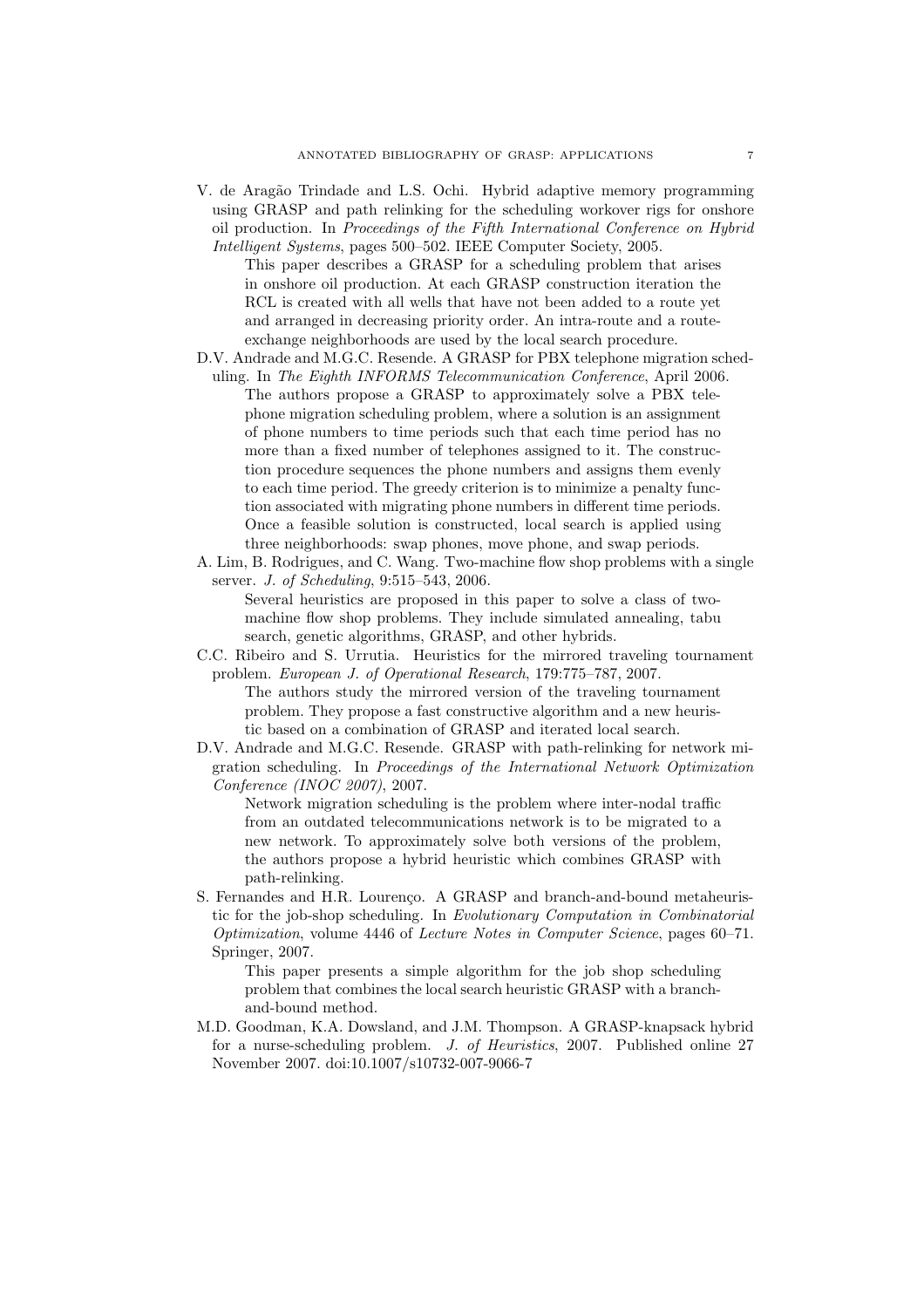This paper describes a hybrid GRASP-knapsack heuristic for a nursescheduling problem. Instead of selecting the next element to be inserted in the partial solution purely on a myopic basis, the authors employ a look-ahead strategy based on a knapsack model. In the local search, a move consists in changing the shift pattern of a single nurse.

- R. Alvarez-Valdes, F. Parreño, and J.M. Tamarit. Reactive GRASP for the strippacking problem. Computers and Operations Research, 35(4):1065–1083, 2008a. This paper describes a reactive GRASP for a strip-packing problem. The  $n$  pieces to pack are grouped into  $m$  types of pieces of dimensions  $(h_i, w_i)$ ,  $i = 1, ..., m$ , and  $Q_i$  copies of each type i are required to be packed, with  $\sum_{i=1}^{m} Q_i = n$ . The greedy choice is to sort the set of piece types yet to be packed in non-increasing order with respect to  $w_i$ . Ties are broken by non-increasing  $h_i$ . Four local search procedures are described.
- C. Andres, C. Miralles, and R. Pastor. Balancing and scheduling tasks in assembly lines with sequence-dependent setup times. European J. of Operational Research, 187(3):1212–1223, 2008.

The authors consider a variant of the classical Simple Assembly Line Balancing Problem, where sequence-dependent setup times are added. In particular, whenever a task is assigned next to another at the same workstation, a setup time is added to compute the global workstation time. A GRASP is proposed whose greedy criterion is to minimize a measure of the impact of sequencing a candidate task, given the set of tasks already sequenced. The GRASP local search applies a move where it tries to exchange the positions of every two tasks in the current sequence, provided the exchange is feasible.

- R. Alvarez-Valdes, E. Crespo, J.M. Tamarit, and F. Villa. GRASP and path relinking for project scheduling under partially renewable resources. European J. of Operational Research, 189(3):1153–1160, 2008b.
	- Heuristic algorithms based on GRASP and path relinking for project scheduling under partially renewable resources are developed and tested on existing test instances. The greedy selection is based on a priority rule. The improvement phase consists of two steps. First, it identifies the activities whose completion times must be reduced in order to have a new solution with the shortest makespan and labelling these activities as critical. Second, it moves critical activities in such a way that the resulting sequence is feasible according to precedence and resource constraints. In particular, the authors have designed two types of moves: 1) in a simple move, only a critical activity is moved, leaving the remaining activities unchanged; 2) in a double move, non-critical activities are moved to make the move of a critical activity possible.
- R.A. Pereira, A.V. Moura, and C.C. de Souza. Comparative experiments with GRASP and constraint programming for the oil well drilling problem. In S.E. Nikoletseas, editor, Experimental and Efficient Algorithms, 4th International Workshop, WEA 2005, volume 3503 of Lecture Notes in Computer Science, pages 328–340. Springer, 2005.

A GRASP to solve a scheduling problem that arises in oil well drilling sites is presented. The GRASP heuristic is compared with a constraint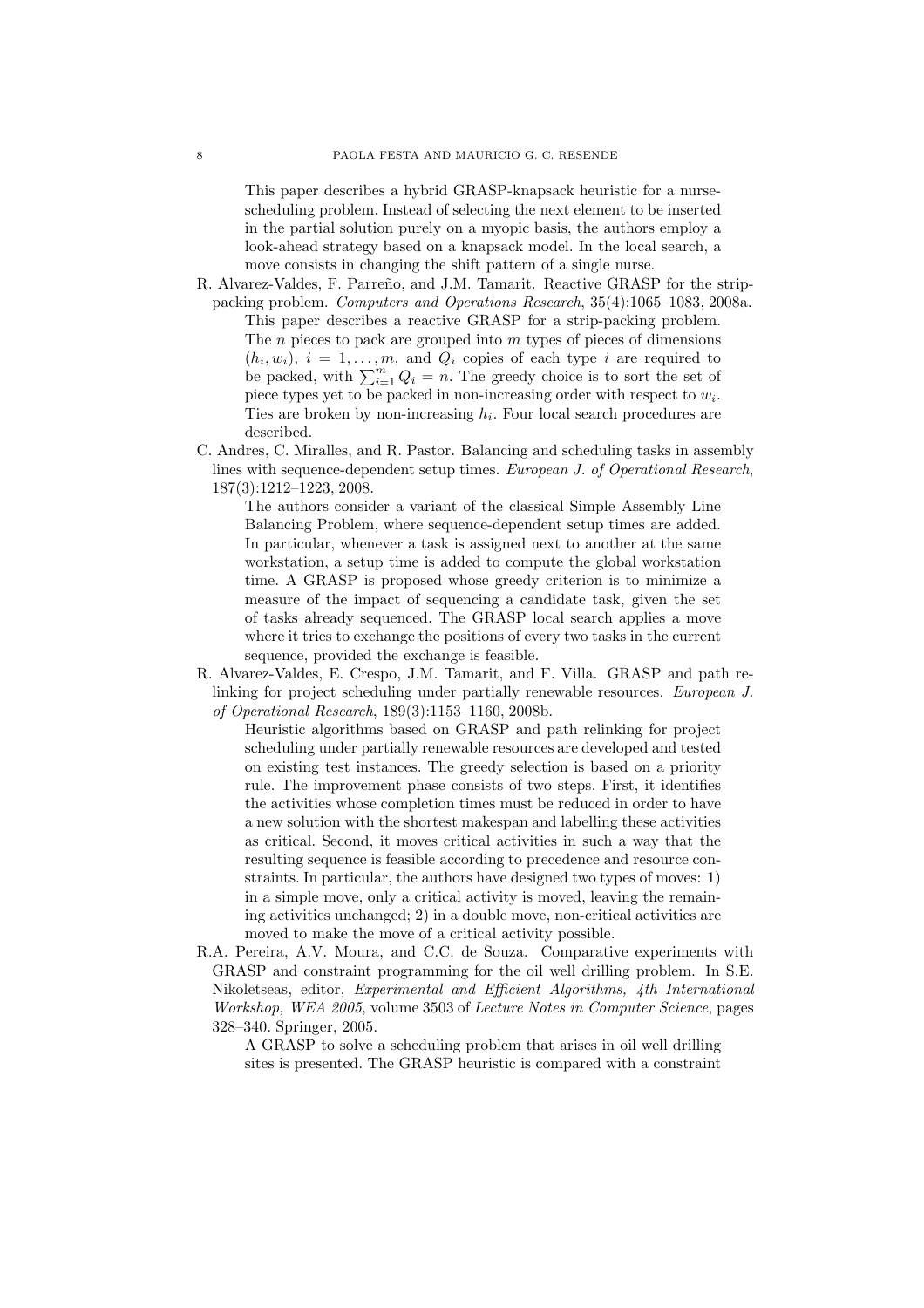programming implementation and results show that the GRASP is better.

## 3. ROUTING

GRASP has been applied to vehicle, aircraft, telecommunications, and inventory routing problems. The following papers illustrate the application of GRASP to routing problems.

C.A. Hjorring. The vehicle routing problem and local search metaheuristics. PhD thesis, University of Auckland, Auckland, New Zealand, 1995.

Three metaheuristics for effectively searching through the space of cyclic orders for the vehicle routing problem are developed. They are based on GRASP, tabu search, and genetic algorithms. For tabu search, different schemes are investigated to control the tabu list length, including a reactive tabu search method. To obtain good solutions when using the genetic algorithm, specialized crossovers are developed, and a local search component is added. GRASP is used to construct an initial good solution.

G. Kontoravdis and J.F. Bard. A GRASP for the vehicle routing problem with time windows. ORSA J. on Computing, 7:10–23, 1995.

A GRASP is proposed for minimizing the fleet size of temporarily constrained vehicle routing problems with two types of service. The greedy function of the construction phase takes into account both the overall minimum insertion cost and the penalty cost. Local search is applied to the best solution found every five iterations of the first phase, rather than to each feasible solution.

- M.F. Argüello, J.F. Bard, and G. Yu. A GRASP for aircraft routing in response to groundings and delays. J. of Combinatorial Optimization, 1:211–228, 1997. This paper presents a GRASP to reconstruct aircraft routings in response to groundings and delays experienced over the course of the day. The objective is to minimize the cost of reassigning aircraft to flights taking into account available resources and other system constraints. See page 32.
- J.B. Atkinson. A greedy randomised search heuristic for time-constrained vehicle scheduling and the incorporation of a learning strategy. J. of the Operational Research Society, 49:700–708, 1998.

A GRASP is proposed for solving a complex vehicle-scheduling problem with tight time windows and additional constraints.

J.F. Bard, L. Huang, P. Jaillet, and M. Dror. A decomposition approach to the inventory routing problem with satellite facilities. Transportation Science, 32: 189–203, 1998.

A methodology is presented that decomposes the inventory routing problem with satellite facilities over the planning horizon, and then solves daily rather than multi-day vehicle routing problems. Three heuristics are proposed for solving the vehicle routing problem with satellite facilities: randomized Clarke-Wright, GRASP, and modified sweep. The GRASP proposed is a modified version of the GRASP of Kontoravdis and Bard (1995).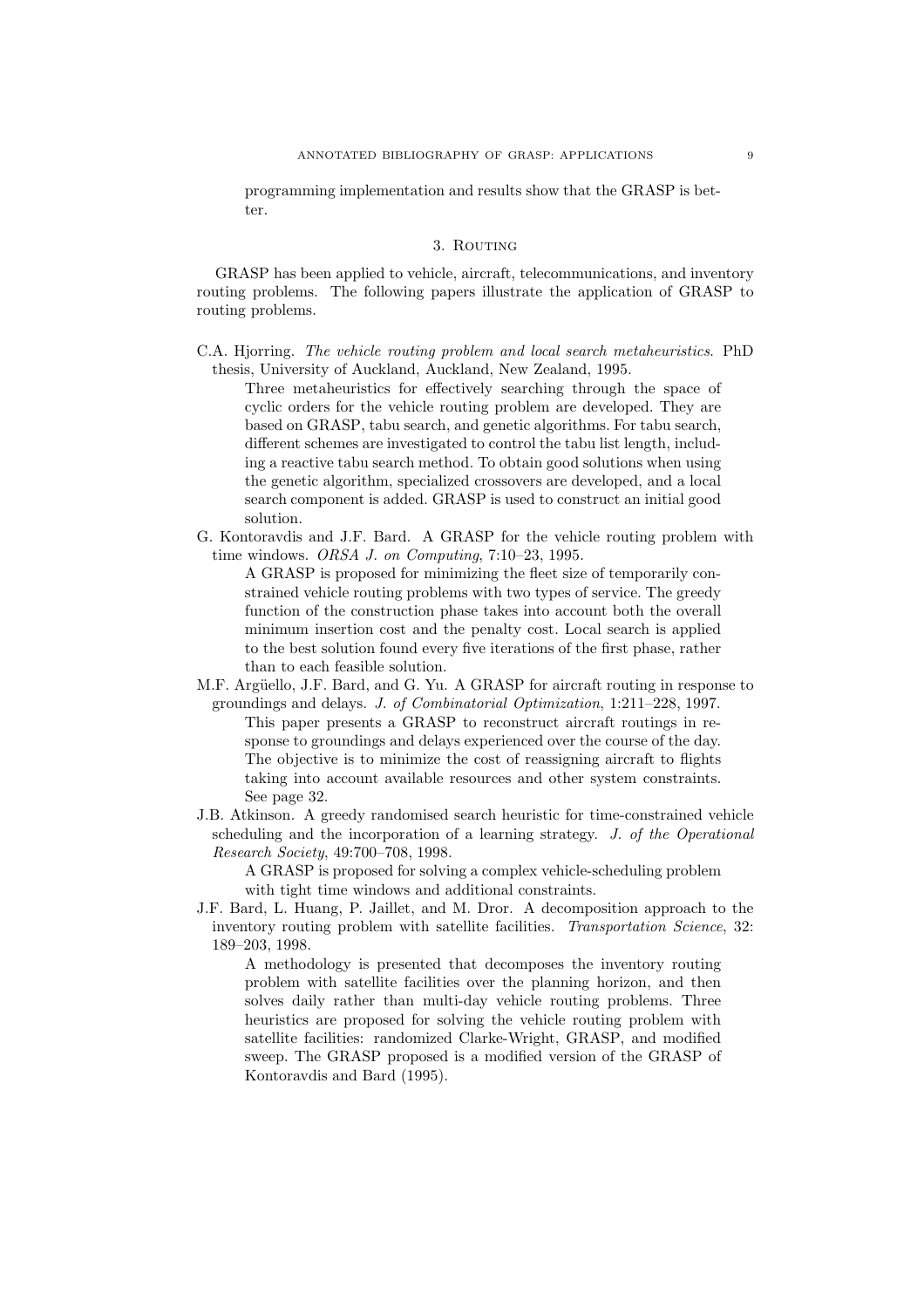L.I.P. Resende and M.G.C. Resende. A GRASP for frame relay PVC routing. In Proc. of the Third Metaheuristics International Conference, pages 397–402, July 1999.

A GRASP for a routing problem in telecommunications is described. See page 34.

- C. Carreto and B. Baker. A GRASP interactive approach to the vehicle routing problem with backhauls. In C.C. Ribeiro and P. Hansen, editors, Essays and surveys on metaheuristics, pages 185–200. Kluwer Academic Publishers, 2002.
	- The incorporation of interactive tools into heuristic algorithms is investigated. A GRASP is used in the routes construction and improvement phase. The construction phase is implemented in a clustering heuristic that constructs the routes by clustering the remaining customers according to the vehicles defined by seeds while applying the 3-opt heuristic to reduce the total distance traveled by each vehicle. The greedy function takes into account routes with smallest insertion cost and costumers with biggest difference between the smallest and the second smallest insertion costs and smallest number of routes they can traverse. As the local search phase, 3-opt is used.
- A. Corberán, R. Martí, and J.M. Sanchis. A GRASP heuristic for the mixed Chinese postman problem. European J. of Operational Research, 142(1):70–80, 2002. The mixed postman problem, a generalization of the Chinese postman
	- problem, is that of finding the shortest tour that traverses each edge of a given mixed graph (a graph containing both undirected and directed edges) at least once. This paper proposes a GRASP for the mixed postman problem.
- M.G.C. Resende and C.C. Ribeiro. A GRASP with path-relinking for private virtual circuit routing. Networks, 41:104–114, 2003.

The offline Private Virtual Circuit Routing problem is formulated as an integer multicommodity flow problem with additional constraints and with an objective function that minimizes propagation delays and/or network congestion. The authors propose variants of a GRASP with path relinking.

A. Lim and F. Wang. A smoothed dynamic tabu search embedded GRASP for m-VRPTW. In Proceedings of ICTAI 2004, pages 704–708, 2004.

A GRASP is proposed that uses multiple initialization and solution reuse.

M.G.B. de la Pe˜na. Heuristics and metaheuristics approaches used to solve the rural postman problem: A comparative case study. In Proceedings of the Fourth International ICSC Symposium on Engineering of Intelligent Systems (EIS 2004), 2004.

A new hybrid approach based on simulated annealing, GRASP, and genetic algorithm is proposed for solving the rural postman problem.

Z. Li, S. Guo, F. Wang, and A. Lim. Improved GRASP with tabu search for vehicle routing with both time window and limited number of vehicles. In B. Orchard, C. Yang, and M. Ali, editors, Innovations in Applied Artificial Intelligence – Proceedings of the 17th International Conference on Industrial and Engineering Applications of Artificial Intelligence and Expert Systems (IEA/AIE 2004), volume 3029 of Lecture Notes in Computer Science, pages 552–561. Springer-Verlag,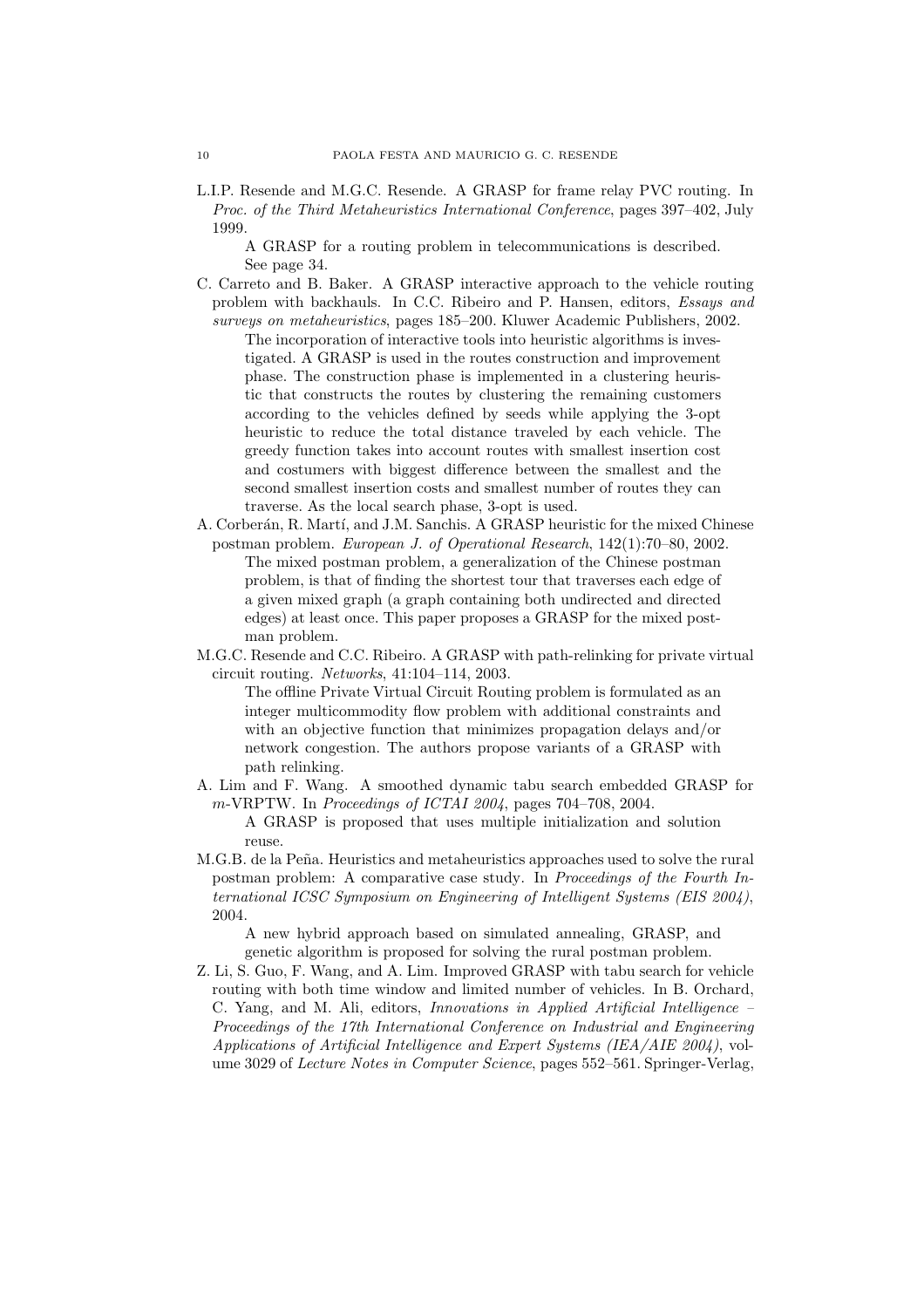2004.

The authors propose a hybrid GRASP for vehicle routing with both time window and limited number of vehicles. It is combined with multiple initializations, solution reuse, mutation improvement, and with four heuristics: short left time first, near customer first, short waiting time first, and long route first.

M. Boudia, M.A.O. Louly, and C. Prins. A :eactive GRASP and path relinking for a combined production-distribution problem. Computers and Operations Research, 34:3402–3419, 2007.

An NP-hard production-distribution problem for one product over a multi-period horizon is studied. The aim is to minimize total cost taking into account production setups, inventory levels, and distribution. A GRASP and two improved versions using either a reactive mechanism or a path relinking are proposed. See page 31.

#### 4. Logic

GRASP has been applied to problems in logic, including SAT, MAX-SAT, and logical clause inference, as shown by the following papers.

M.G.C. Resende and T.A. Feo. A GRASP for satisfiability. In D.S. Johnson and M.A. Trick, editors, Cliques, Coloring, and Satisfiability: The Second DIMACS Implementation Challenge, volume 26 of DIMACS Series on Discrete Mathematics and Theoretical Computer Science, pages 499–520. American Mathematical Society, 1996.

This paper describes a GRASP for the satisfiability problem that can be also directly applied to both the weighted and unweighted versions of the maximum satisfiability problem. The adaptive greedy function is a hybrid combination of two functions. One function seeks to maximize the number of yet-unsatisfied clauses that become satisfied after the assignment of each construction iteration, while the other maximizes the number of yet-unassigned literals in yet-unsatisfied clauses that become satisfied if opposite assignments were to be made. The local search flips the assignment of each variable, one at a time, checking if the new truth assignment increases the number of satisfied clauses.

- P.M. Pardalos, L.S. Pitsoulis, and M.G.C. Resende. A parallel GRASP for MAX-SAT problems. Lecture Notes in Computer Science, 1184:575–585, 1996. A parallel GRASP is proposed for finding approximate solutions to the
- weighted maximum satisfiability problem. M.G.C. Resende, L.S. Pitsoulis, and P.M. Pardalos. Approximate solution of weighted MAX-SAT problems using GRASP. In J. Gu and P.M. Pardalos, editors, Satisfiability problems, volume 35 of DIMACS Series on Discrete Mathematics and Theoretical Computer Science, pages 393–405. American Mathematical Society, 1997.

This article proposes a GRASP for finding approximate solutions of weighted MAX-SAT problems. The greedy adaptive function is to maximize the total weight of yet-unsatisfied clauses that become satisfied after the assignment of each construction phase iteration. The local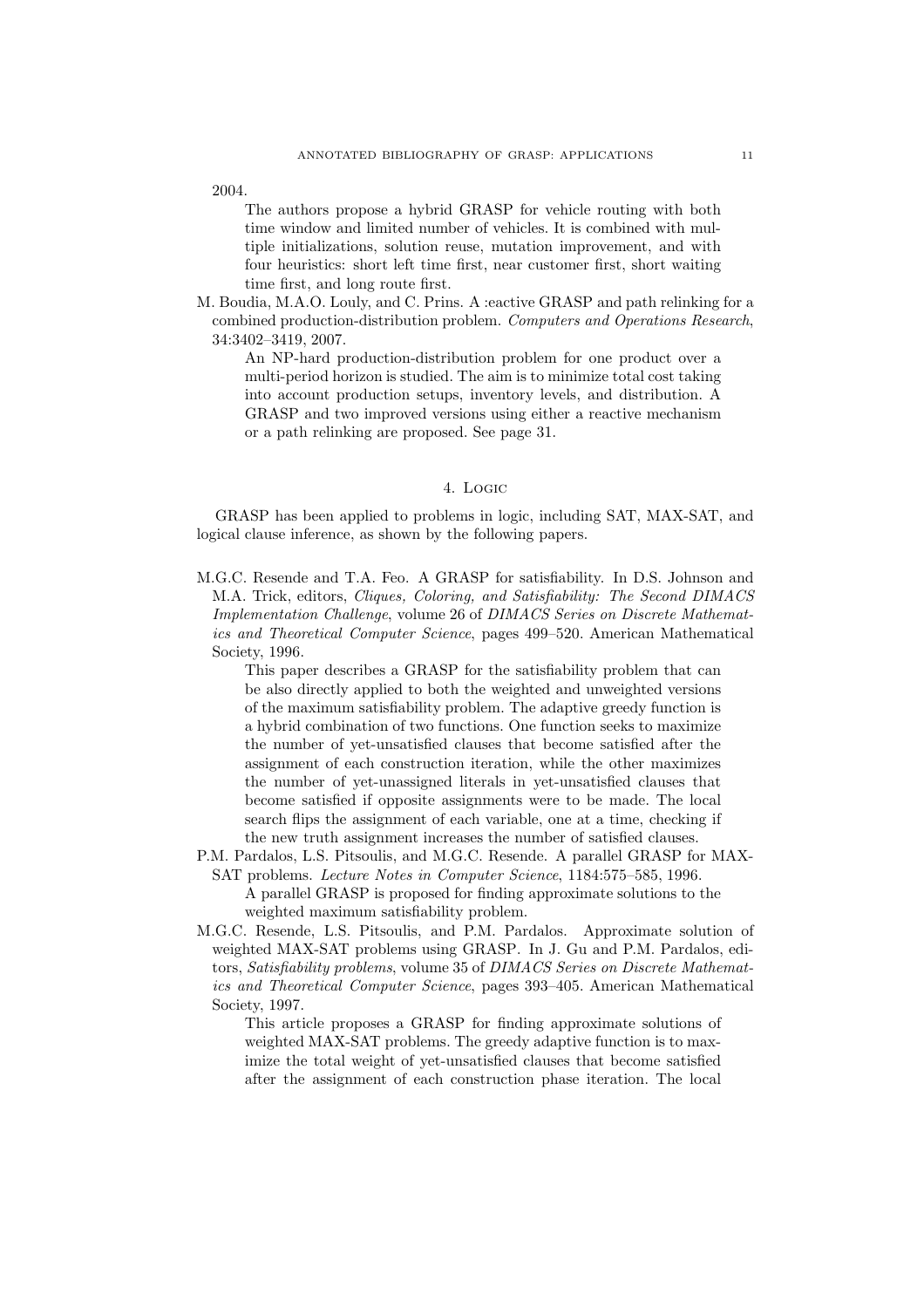search uses the 1-flip neighborhood of a vector  $x$ , defined as the set of all binary vectors that differ from  $x$  in exactly one literal.

A.S. Deshpande and E. Triantaphyllou. A greedy randomized adaptive search procedure (GRASP) for inferring logical clauses from examples in polynomial time and some extensions. Mathematical and Computer Modelling, 27:75–99, 1998.

Two heuristics are presented in this article for inferring a small size Boolean function from complete and incomplete examples in polynomial time. Each example can be positive or negative depending on whether it must be accepted or rejected, respectively, by the target function. Both of the proposed heuristics are randomized in the sense that instead of choosing the best candidate element, a candidate list is built whose elements are assigned with evaluative function values close to the highest one.

M.G.C. Resende, L.S. Pitsoulis, and P.M. Pardalos. Fortran subroutines for computing approximate solutions of MAX-SAT problems using GRASP. Discrete Applied Mathematics, 100:95–113, 2000.

A set of Fortran subroutines for computing approximate solutions of MAX-SAT problems is described. The algorithm implemented was proposed by Resende, Pitsoulis, and Pardalos (1997). Two versions of the subroutines are distributed. One version uses a neighborhood data structure in order to speed up the local search phase, while the second version, since it does not make use of this data structure, is more memory efficient but less time efficient. Computational results improve upon those in Resende, Pitsoulis, and Pardalos (1997) using an RCL parameter  $\alpha$  randomly chosen each GRASP iteration from the interval [0, 1].

P. Festa, P.M. Pardalos, L.S. Pitsoulis, and M.G.C. Resende. GRASP with pathrelinking for the weighted maximum satisfiability problem. In Proceedings of the IV Workshop on Efficient and Experimental Algorithms (WEA2005), volume 3503 of Lecture Notes in Computer Science, pages 367–379, 2005.

A GRASP with path relinking for finding good quality solutions of the weighted maximum satisfiability problem (MAX-SAT) is described in this paper. Here, path relinking is used to intensify the search around good quality isolated solutions that have been produced by the GRASP heuristic. Experimental comparison of the pure GRASP (without path relinking) and the GRASP with path relinking illustrates the effectiveness of path relinking in decreasing the average time needed to find a good quality solution.

P. Festa, P.M. Pardalos, L.S. Pitsoulis, and M.G.C. Resende. GRASP with pathrelinking for the weighted maxsat problem. ACM J. of Experimental Algorithmics, 11:1–16, 2006.

A GRASP with path relinking for finding good quality solutions of the weighted maximum satisfiability problem (MAX-SAT) is described. The authors designed accurate experiments to determine the effect of path relinking on the convergence of the GRASP for MAX-SAT.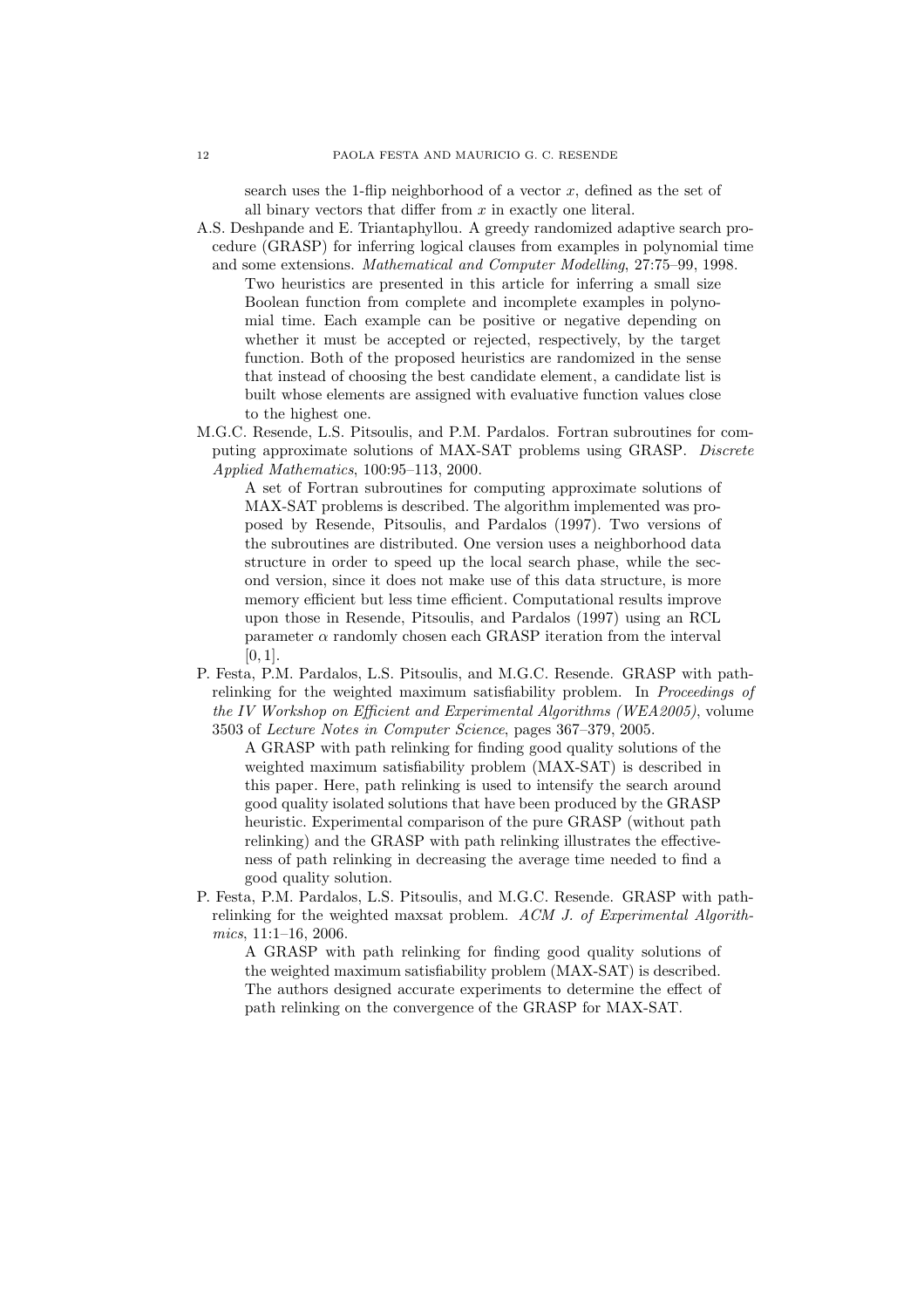#### 5. Partitioning

Partitioning problems have been treated with GRASP. These include number partitioning, VLSI circuit partitioning, and software/hardware partitioning. The following papers describe these applications.

- M.F. Argüello, T.A. Feo, and O. Goldschmidt. Randomized methods for the number partitioning problem. Computers and Operations Research, 23(2):103–111, 1996.
	- This paper presents randomized methodologies for solving the number partitioning problem (the partitioning of a finite set of integers into two disjoint subsets such that the difference of the sums of the elements in the subsets is minimized). The greedy criterion consists in considering only large elements for differencing. Specific selection of the elements to be differenced is made at random. Differences are placed back into the list of remaining elements, and the process of selecting the next element is repeated. The proposed methods are greedy, randomized, and adaptive construction heuristics, but local search is omitted.
- S. Areibi and A. Vannelli. A GRASP clustering technique for circuit partitioning. In J. Gu and P.M. Pardalos, editors, Satisfiability problems, volume 35 of DIMACS Series on Discrete Mathematics and Theoretical Computer Science, pages 711– 724. American Mathematical Society, 1997.

This paper adapts a basic node interchange method for solving the circuit partitioning problem and develop a clustering technique that uses GRASP to generate clusters of moderate sizes. See page 42.

S.M. Areibi. GRASP: An effective constructive technique for VLSI circuit partitioning. In Proc. IEEE Canadian Conference on Electrical & Computer Engineering (CCECE'99), May 1999.

This article proposes a GRASP for obtaining good initial solutions for an iterative improvement technique. At each iteration of the randomized approach, the gains associated with moving modules to the current block being filled are examined, and a restricted candidate list is built using the modules with the highest gains.

G.G. Pu, Z. Chong, Z.Y. Qiu, Z.Q. Lin, and J.F. He. A hybrid heuristic algorithm for HW-SW partitioning within timed automata. In Proceedings of Knowledgebased Intelligent Information and Engineering Systems, volume 4251 of Lecture Notes in Artificial Intelligence, pages 459–466. Springer-Verlag, 2006.

The authors integrate the timed automata model into a hybridization of GRASP and tabu search for HW-SW partitioning. Tabu search is used as local search procedure.

## 6. Location and layout

Location and layout are another class of problems successfully handled by GRASP. The following papers show how GRASP is used in this context.

J.G. Klincewicz. Avoiding local optima in the  $p$ -hub location problem using tabu search and GRASP. Annals of Operations Research, 40:283–302, 1992.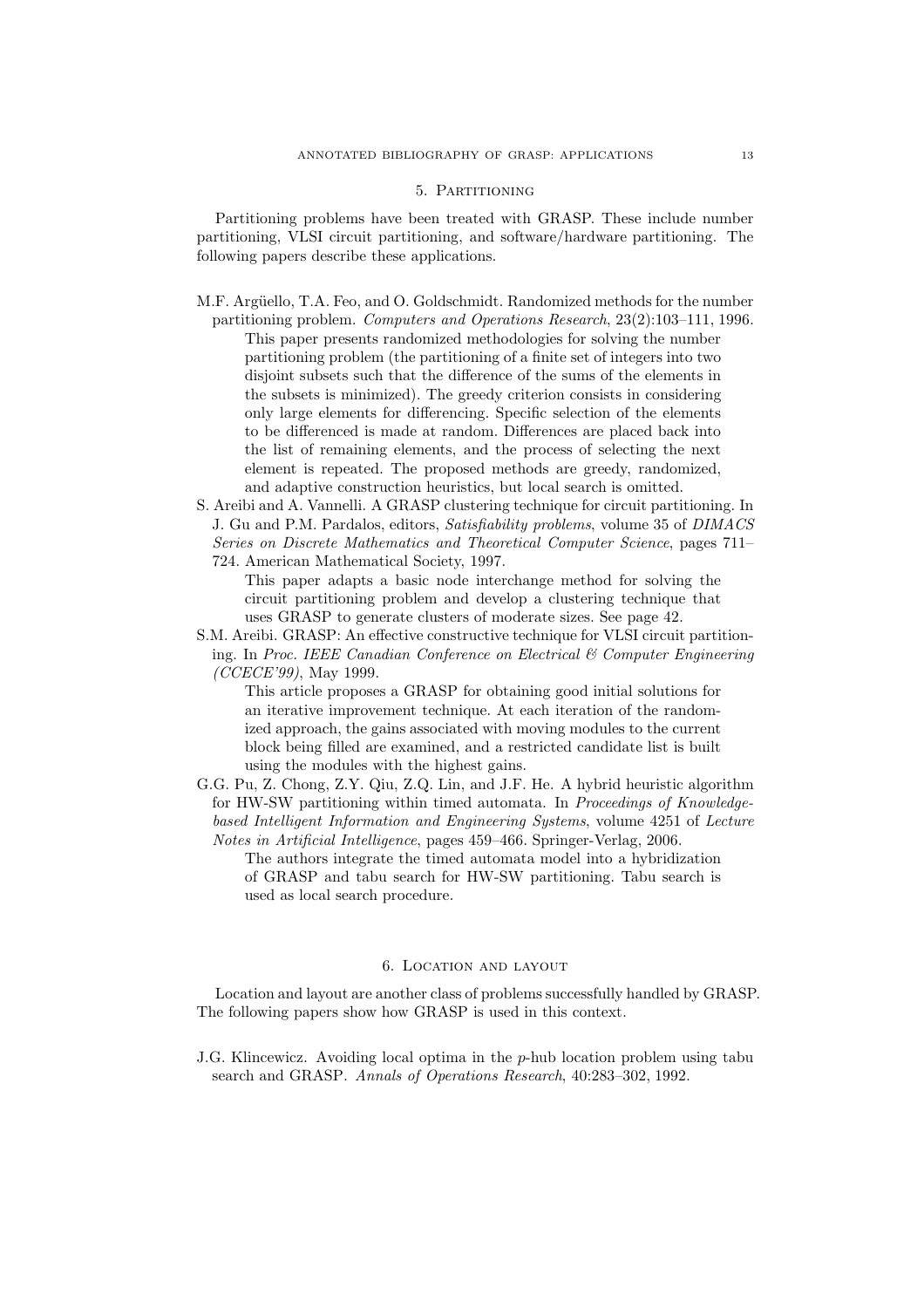This paper proposes two heuristics based on tabu search and GRASP for the p-hub location problem. The objective is to overcome the difficulty that local search algorithms encounter. The local search procedure of the GRASP algorithm is based on the 2-exchange.

K. Holmqvist, A. Migdalas, and P.M. Pardalos. Greedy randomized adaptive search for a location problem with economies of scale. In I.M. Bomze et al., editor, Developments in Global Optimization, pages 301–313. Kluwer Academic Publishers, 1997.

This paper proposes a GRASP for finding approximate solutions to a facility location problem with concave costs. The greedy function of the construction phase favors the facilities that contribute lower costs for costumers. The neighborhood function is defined as changing facility connection for one costumer. Instead of a time consuming computation of the objective function value for each neighborhood solution, the difference in cost for changing supplier is examined.

T.L. Urban. Solution procedures for the dynamic facility layout problem. Annals of Operations Research, 76:323–342, 1998.

The concept of incomplete dynamic programming is applied to the dynamic facility layout problem and a lower bound for the general problem is developed. A GRASP and an initialized multi-greedy algorithm are described to provide a solution methodology for large problems. The GRASP is the algorithm proposed by Li, Pardalos, and Resende (1994) for dense quadratic assignment problems.

H. Delmaire, J.A. Díaz, E. Fernández, and M. Ortega. Reactive GRASP and tabu search based heuristics for the single source capacitated plant location problem. INFOR, 37:194–225, 1999.

The single source capacitated plant location problem is a discrete location problem that takes into account capacities of the plants to be opened and requires that clients be served from a single open plant. The authors propose a hybrid heuristic that embeds reactive GRASP in a tabu search algorithm.

- S. Abdinnour-Helm and S.W. Hadley. Tabu search based heuristics for multi-floor facility layout. International J. of Production Research, 38:365–383, 2000. Two 2-stage heuristics are proposed for solving the multi-floor facility layout problem.
- J.R. Cano, O. Cordón, F. Herrera, and L. Sánchez. A greedy randomized adaptive search procedure for the clustering problem. International J. of Intelligent and Fuzzy Systems, 12:235–242, 2002.

A GRASP for cluster analysis is described. Construction is done using a randomized greedy Kaufman procedure and local search uses the K-means algorithm. High quality solutions are found for benchmark problems. The best solutions are found with a hybrid  $\frac{GRASP}{K-means}$ with Kaufman initialization.

B.T. Han and V.T. Raja. A GRASP heuristic for solving an extended capacitated concentrator location problem. International J. of Information Technology and Decision Making, 2(4):597–617, 2003.

A GRASP heuristic for solving an extended capacitated concentrator location problem is presented. In the construction phase, the greedy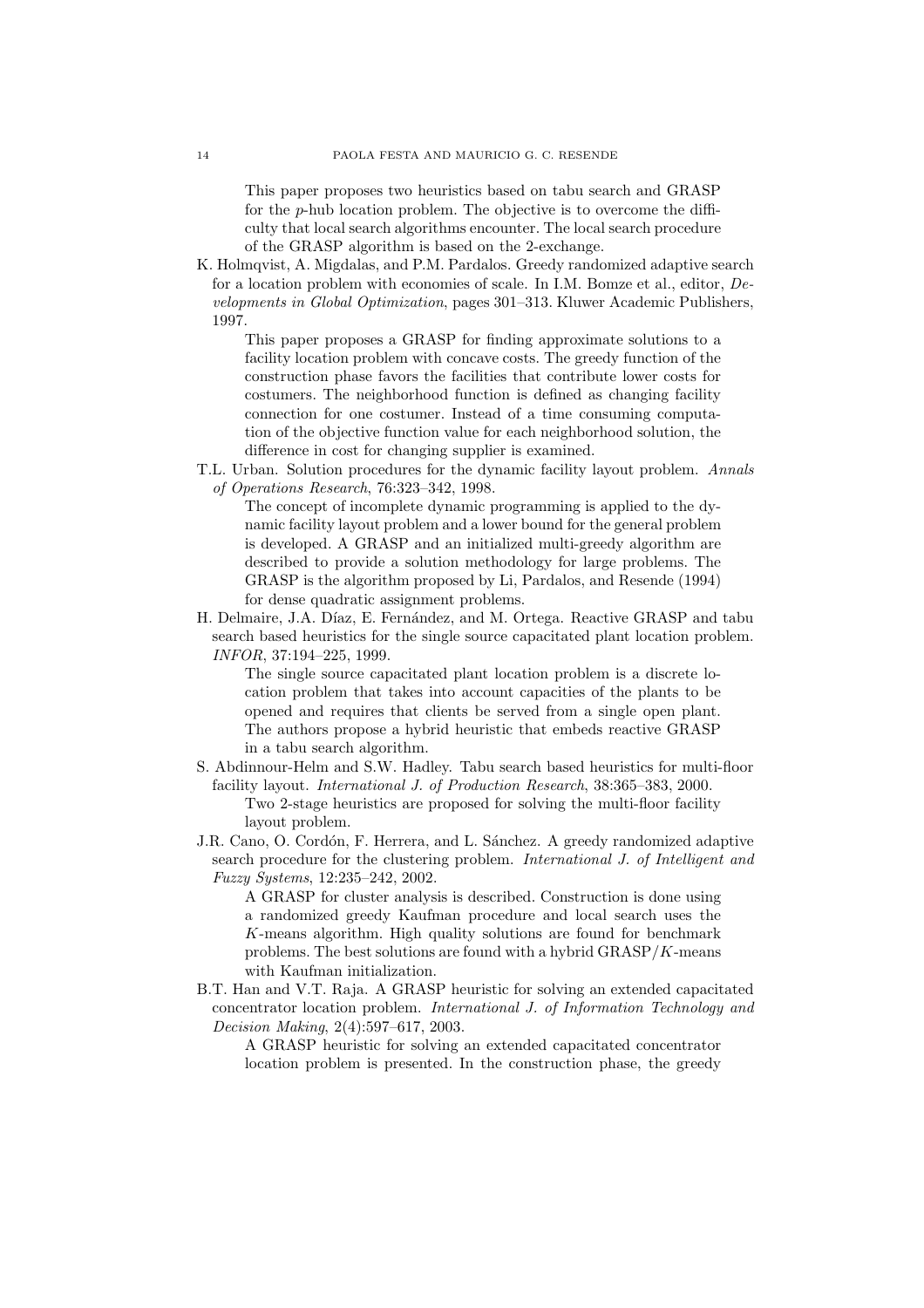criterion looks for the minimum number of concentrators required to obtain a feasible solution. Two local search procedures are proposed and tested. The first one tries to eliminate a concentrator with low capacity consumption by trying to reassign its end-user nodes to other concentrators. The second one tries for each concentrator to replace it by a cheaper one while not violating capacity constraints.

C. Cotta and A.J. Fernández. A hybrid GRASP with evolutionary algorithm approach to Golomb ruler search. In Parallel Problem Solving from Nature - PPSN VIII, volume 3242 of Lecture Notes in Computer Science, pages 481–490. Springer-Verlag, 2004.

This paper proposes a GRASP that takes as input a conflict graph associated with the problem. The construction phase greedy criterion is based on vertex degrees and the RCL is built by applying a fixed-size criterion. The local search procedure tests for each point another valid candidate position and performs the best change.

J.A. Pacheco and S. Casado. Solving two location models with few facilities by using a hybrid heuristic: A real health resources case. Computers and Operations Research, 32:3075–3091, 2005.

A hybrid scatter search algorithm is proposed that incorporates procedures based on different strategies, such as GRASP and path relinking.

M. Pérez, F. Almeida, and J.M. Moreno-Vega. A hybrid GRASP-path relinking algorithm for the capacitated  $p$ -hub median problem. In Hybrid Metaheuristics, volume 3636 of Lecture Notes in Computer Science, pages 142–153. Springer, 2005.

A hybrid GRASP with path-relinking algorithm for the capacitated phub median problem is presented. The greedy evaluation function has two phases: a location phase and an allocation phase. In the location phase, one element is added at each time to the set of hubs, while the allocation phase consists of an allocation to the nearest hub. As local search, the authors use a greedy procedure for location and an allocation to the nearest hub.

J.A. Díaz and E. Fernández. Hybrid scatter search and path relinking for the capacitated p-median problem. European J. of Operational Research, 169:570– 585, 2006.

GRASP is used to generate the initial reference set both for scatter search and path relinking.

G.L. Cravo, G.M. Ribeiro, and L.A. Nogueira Lorena. A greedy randomized adaptive search procedure for the point-feature cartographic label placement. Computers and Geosciences, 34(4):373–386, 2008.

A GRASP based on an underlying conflict graph is described for the point-feature cartographic label placement problem. See page 41.

I.A. Contreras and J.A. Díaz. Scatter search for the single source capacitated facility location problem. Annals of Operations Research, 157:73–89, 2008.

This paper proposes a scatter search approach to provide upper bounds for the optimal solution of a single source capacitated facility location problem. The proposed approach uses GRASP to initialize the reference set. Solutions of the reference set are combined using a procedure that consists of an initialization and an improvement phase. During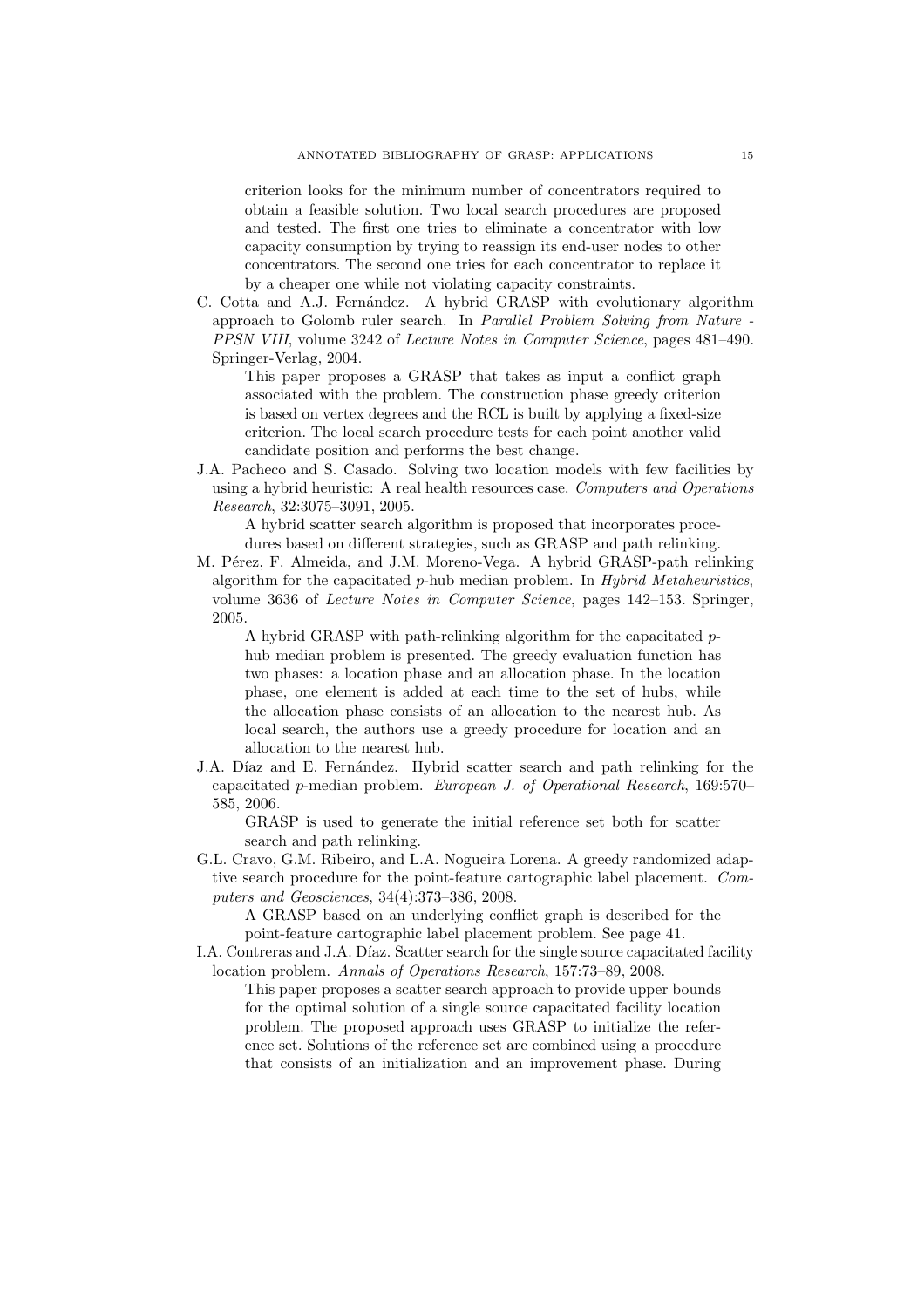the initialization phase each client is assigned to an open facility. The local search procedure explores two types of neighborhood structures. The first type is related to the assignment of clients within the set of selected facilities while neighborhood of the second type is related to solutions where the set of open facilities changes.

## 7. Graph theoretic applications

Perhaps the largest class of problems for which GRASP has been applied is graph theory. The following papers illustrate the wide applicability of GRASP to these problems.

- T.A. Feo, M.G.C. Resende, and S.H. Smith. A greedy randomized adaptive search procedure for maximum independent set. Operations Research, 42:860–878, 1994. A GRASP for approximately solving the maximum independent set problem is described. The greedy function chosen orders admissible vertices with respect to the minimum admissible vertex degree. The adjective admissible is referred to a vertex that is not adjacent to any vertex in the current independent set. The neighborhood definition used in the local search is (2, 1)-exchange, where two nonadjacent vertices can be added to the current solution if a single vertex from the solution is removed.
- M. Laguna, T.A. Feo, and H.C. Elrod. A greedy randomized adaptive search procedure for the two-partition problem. Operations Research, 42:677–687, 1994. A GRASP for the network 2-partition problem is proposed. The greedy function of the construction phase minimizes the augmented weight of the partition. For the local improvement phase, four alternative procedures are considered: best swap, first swap, slight swap, and slightest swap. The best strategies are slight and slightest swaps. Slight swap selects a near-minimum gain exchange at each iteration, while slightest swap chooses the absolute minimum gain.
- E.M. Macambira and C.C. de Souza. A GRASP for the maximum clique problem with weighted edges. In Proceedings of the XXIX Brazilian Symposium on Operations Research, page 70, October 1997.

The authors propose a branch-and-cut algorithm for the maximum clique problem with weighted edges. The initialization phase of the algorithm uses a GRASP to generate good starting solutions. The greedy function minimizes the sum of weights of the edges outgoing from vertices in the partition. The local search uses the exchange of one element in the current partition with one not in it.

M.G.C. Resende and C.C. Ribeiro. A GRASP for graph planarization. Networks, 29:173–189, 1997.

A GRASP for the graph planarization problem is described, extending the two-phase heuristic of Goldschmidt and Takvorian (Networks, v. 24, pp. 69–73, 1994). Computational experience on a large set of standard test problems is presented. On almost all test problems considered, the heuristic either matches or finds a better solution than previously described graph planarization heuristics. In several cases, previously unknown optimal solutions are found.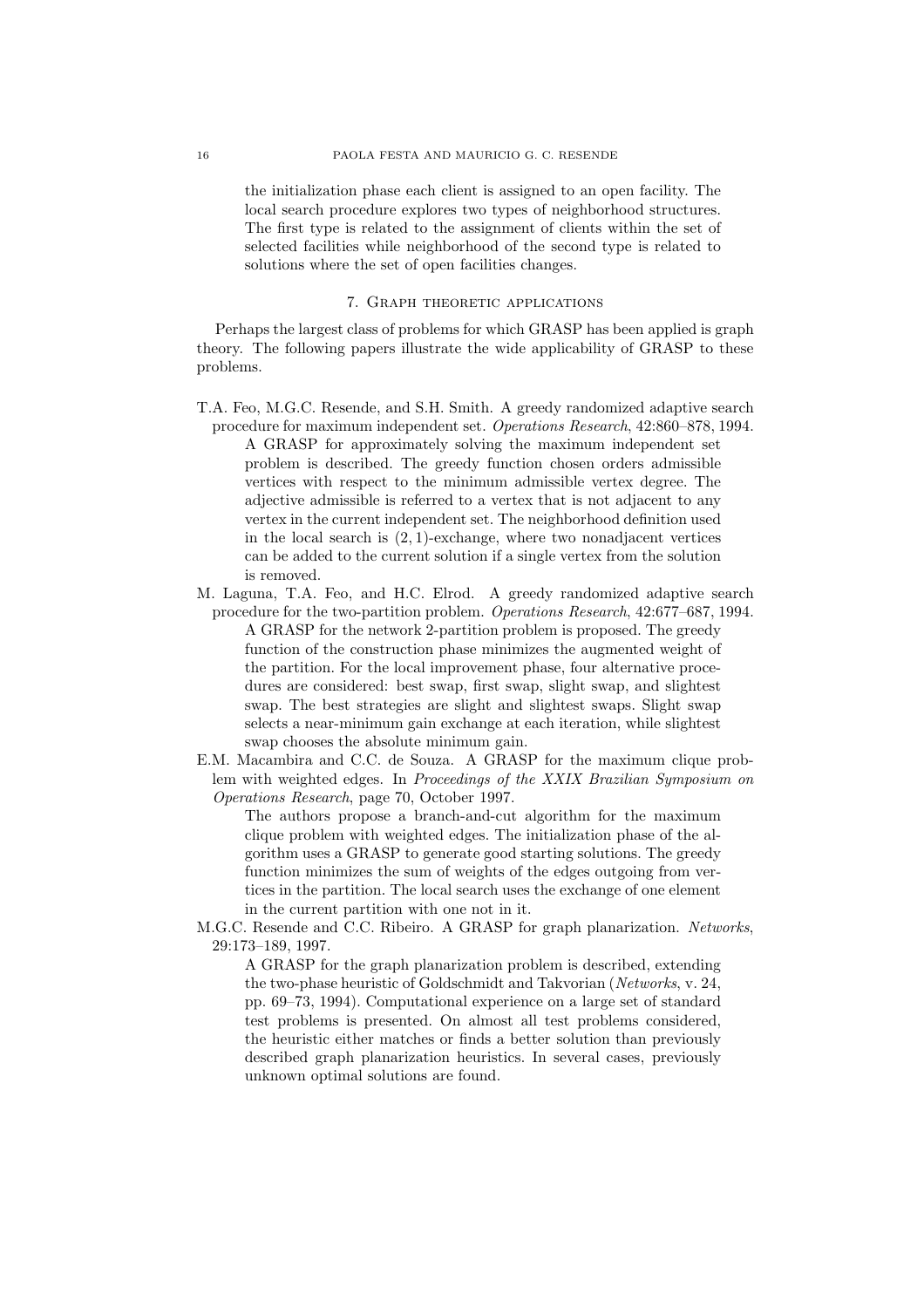E.M. Macambira and C.N. Meneses. A GRASP algorithm for the maximum weighted edge subgraph problem. In *Proceedings of the IX Latin-Iberoamerican* Conference of Operations Research (IX CLAIO), 1998.

A GRASP for the maximum weighted edge subgraph problem is proposed to overcome the difficulties encountered by local search methods. The greedy function of the construction phase favors vertices corresponding to the maximum sum of the weights associated with its outgoing edges. The local search tries to improve the actual solution by simply swapping one element in the solution set with one not belonging to the solution. In Portuguese.

S.L. Martins, C.C. Ribeiro, and M.C. Souza. A parallel GRASP for the Steiner problem in graphs. In A. Ferreira and J. Rolim, editors, Proceedings of IR-REGULAR'98 – 5th International Symposium on Solving Irregularly Structured Problems in Parallel, volume 1457 of Lecture Notes in Computer Science, pages 285–297. Springer-Verlag, 1998.

A parallel GRASP for the Steiner problem in graphs is described.

P.M. Pardalos, M.G.C. Resende, and J. Rappe. An exact parallel algorithm for the maximum clique problem. In R. De Leone et al., editor, High performance algorithms and software in nonlinear optimization, pages 279–300. Kluwer Academic Publishers, 1998.

GRASP is used to produce good-quality upper bounds in an exact method for maximum clique.

M.G.C. Resende. Computing approximate solutions of the maximum covering problem using GRASP. J. of Heuristics, 4:161–171, 1998.

A GRASP for the maximum covering problem is described. The greedy function is the total weight of the yet-uncovered demand points that become covered after the selection. The local search procedures uses a 2-exchange neighborhood structure. The GRASP is shown to find near optimal solutions. See page 33.

M.G.C. Resende, T.A. Feo, and S.H. Smith. Algorithm 787: Fortran subroutines for approximate solution of maximum independent set problems using GRASP. ACM Transactions on Mathematical Software, 24:386–394, 1998.

Fortran subroutines for finding approximate solutions of the maximum independent set problem with GRASP are described in detail.

J. Abello, P.M. Pardalos, and M.G.C. Resende. On maximum clique problems in very large graphs. In J. Abello and J. Vitter, editors, External memory algorithms and visualization, volume 50 of DIMACS Series on Discrete Mathematics and Theoretical Computer Science, pages 199–130. American Mathematical Society, 1999.

An approach for clique and quasi-clique computations in very large multi-digraphs is presented. The authors discuss graph decomposition schemes that break up the original problem into several pieces of manageable dimensions. A semi-external memory GRASP is presented to approximately solve the maximum clique problem and maximum quasiclique problem. The construction phase uses vertex degrees as a guide for construction. The local search uses a simple  $(2, 1)$ -exchange.

S.L. Martins, P.M. Pardalos, M.G.C. Resende, and C.C. Ribeiro. Greedy randomized adaptive search procedures for the Steiner problem in graphs. In P.M.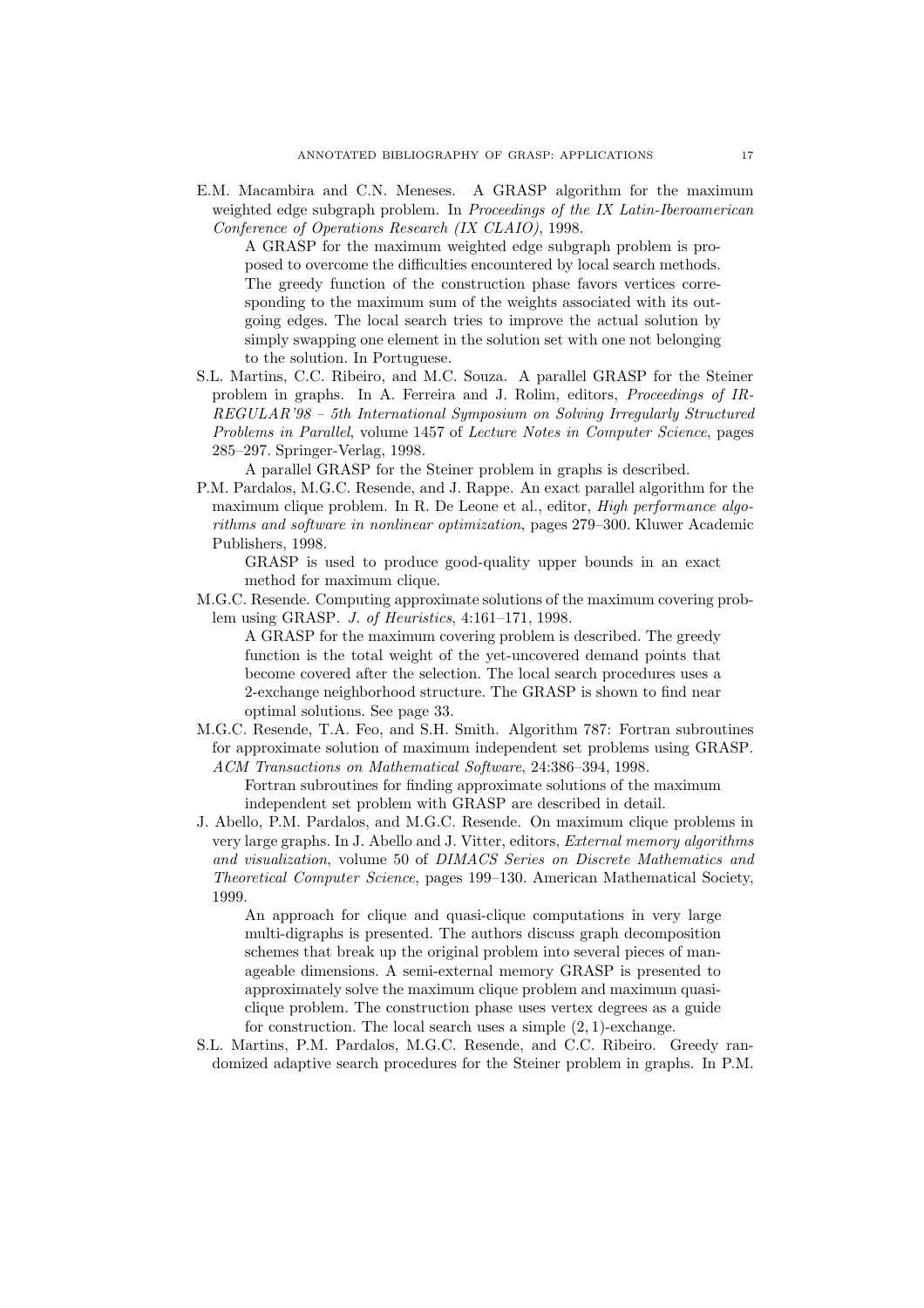Pardalos, S. Rajasekaran, and J. Rolim, editors, Randomization methods in algorithmic design, volume 43 of DIMACS Series on Discrete Mathematics and Theoretical Computer Science, pages 133–145. American Mathematical Society, 1999.

Four versions of a GRASP for approximately solving general instances of the Steiner problem in graphs are proposed. One is implemented and tested. The construction phase is based on the distance network heuristic. A distance network corresponding to the original graph is built. Associated with each edge of the distance network is a weight that takes into account the shortest distances in the original graph. With respect to the new weight distribution, Kruskal's algorithm is used to solve the minimum spanning tree (MST) problem and the edges in the MST so computed are replaced by the edges in the corresponding shortest paths in the original graph. The local search is based on insertions and eliminations of nodes to and from the current solution.

P.M. Pardalos, T. Qian, and M.G.C. Resende. A greedy randomized adaptive search procedure for the feedback vertex set problem. J. of Combinatorial Optimization, 2:399–412, 1999.

This paper describes a GRASP for finding approximate solutions to the feedback vertex set problem on a digraph. Several greedy functions are tested, all of them favoring vertices with high degree. The local search procedure tries at each iteration to eliminate redundant vertices. Some efficient problem reduction techniques are also described. They are useful both to simplify the problem instance and to determine if a digraph is acyclic.

C.C. Ribeiro and M.G.C. Resende. Fortran subroutines for approximate solution of graph planarization problems using GRASP. ACM Transactions on Mathematical Software, 25:341–352, 1999.

This paper describes Fortran subroutines for finding approximate solutions to the problem of minimizing the number of edges that need to be removed from a graph to make it planar.

R.A. Patterson, H. Pirkul, and E. Rolland. A memory adaptive reasoning technique for solving the capacitated minimum spanning tree problem. J. of Heuristics, 5: 159–180, 1999.

A GRASP for the capacitated minimum spanning tree problem is proposed. Testing, however, is limited to only a semi-greedy version of the GRASP.

S.L. Martins, M.G.C. Resende, C.C. Ribeiro, and P.M. Pardalos. A parallel GRASP for the Steiner tree problem in graphs using a hybrid local search strategy. J. of Global Optimization, 17:267–283, 2000.

This paper presents a GRASP for the Steiner problem in graphs. The construction phase is based on the Mehlhorn distance network heuristic, which consists of computing the modified distance network graph and using Kruskal's algorithm to solve the minimum spanning tree problem for the resulting graph. The local search is done by using a combination of key-path based local search and node based local search.

L.S. Ochi, M.B. Silva, and L. Drummond. Distributed parallel metaheuristics based on GRASP and VNS for solving the traveling purchaser problem. In Proceedings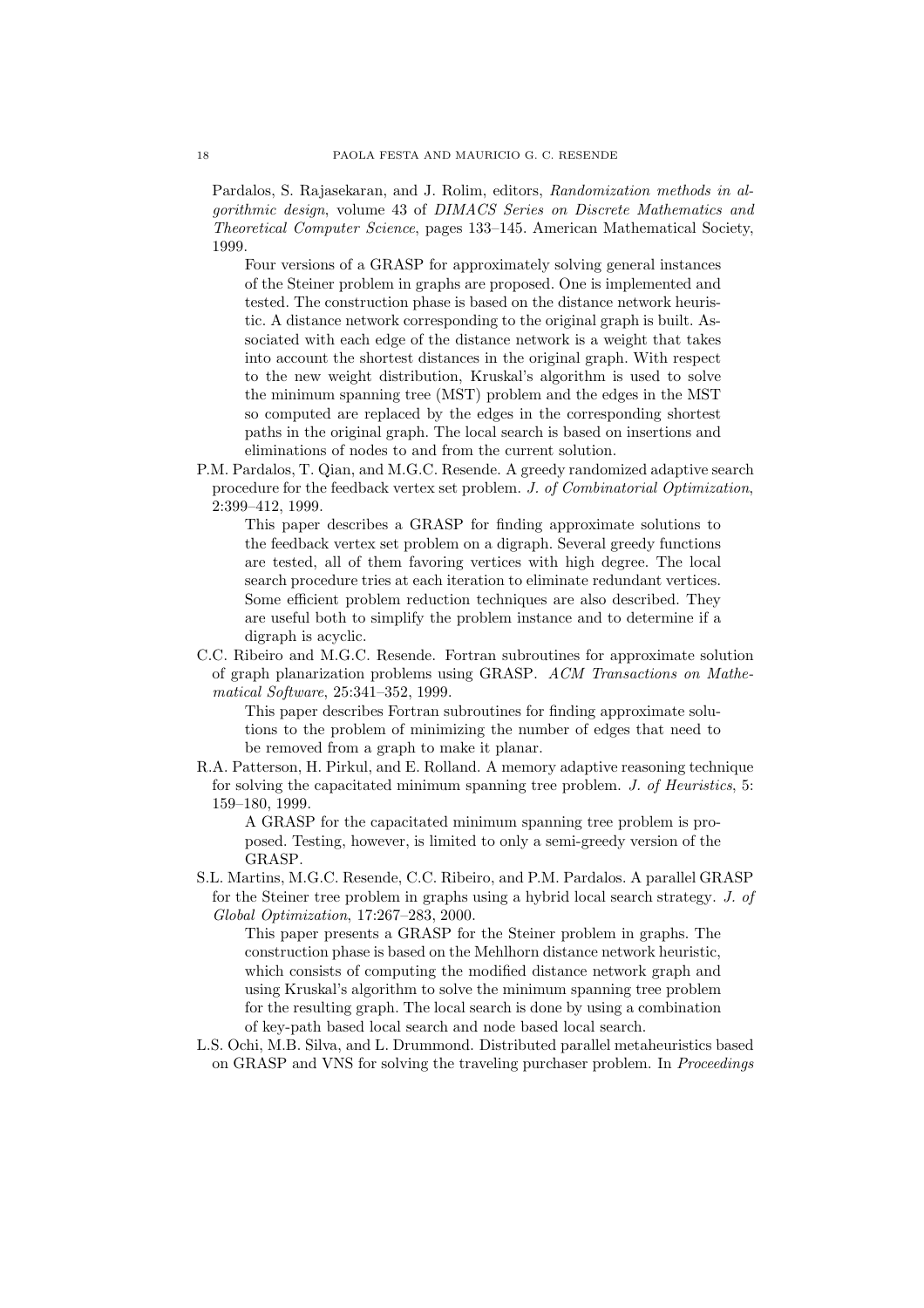of the 4th Metaheuristics International Conference – MIC2001, pages 489–494, 2001.

In this paper hybrid metaheuristics based on GRASP and VNS are described to solve the traveling purchaser problem, a generalization of the traveling salesman problem.

R.K. Ahuja, J.B. Orlin, and D. Sharma. Multi-exchange neighborhood structures for the capacitated minimum spanning tree problem. Mathematical Programming, 91:71–97, 2001.

This paper presents generalizations of new neighborhood structures for the capacitated minimum spanning tree problem. The new structures allow simultaneous cyclic exchanges of nodes among multiple subtrees. As the size of these structures grows exponentially with the problem size, the authors propose a heuristic search technique based on the concept of an improvement graph which converts each possible cyclic exchange into a subset-disjoint cycle in the improvement graph and a profitable cyclic exchange into a negative cost cycle, heuristically identified using a modification of the shortest-path label-correcting algorithm. To judge the efficacy of the neighborhoods local improvement and tabu search algorithms have been developed. Local improvement uses a GRASP construction mechanism to generate repeated starting solutions for local improvement.

P. Festa, P.M. Pardalos, and M.G.C. Resende. Algorithm 815: FORTRAN subroutines for computing approximate solution to feedback set problems using GRASP. ACM Transactions on Mathematical Software, 27:456–464, 2001a.

This article describes a set of ANSI standard Fortran 77 subroutines to find approximate solutions of both the feedback vertex set problem and the feedback arc set problem. The GRASP of Pardalos, Qian, and Resende (1999) is used to produce the approximate solutions of the feedback set problem. Feedback arc set problems are converted into feedback vertex set problems and solved.

P. Festa, P.M. Pardalos, M.G.C. Resende, and Ribeiro. GRASP and VNS for MAX-CUT. In J.P. Sousa, editor, Proceedings of the IV Metaheuristics International Conference (MIC2001), pages 371–376, 2001b.

In this paper, a GRASP and a variable neighborhood search (VNS) for MAX-CUT are proposed and tested.

M. Laguna and R. Martí. A GRASP for coloring sparse graphs. Computational Optimization and Applications, 19:165–178, 2001a.

A GRASP for graph coloring is presented. The construction phase constructs the next coloring, one color at time. The greedy function chooses the vertex having the maximum degree among the uncolored vertices adjacent to at least one colored vertex. At each step, the local search combines the two smallest cardinality color classes into one and tries to find a valid color for each violating vertex.

R. Martí and V. Estruch. Incremental bipartite drawing problem. Computers and Operations Research, 28:1287–1298, 2001.

A GRASP is proposed for the incremental arc crossing minimization problem for bipartite graphs. See page 41.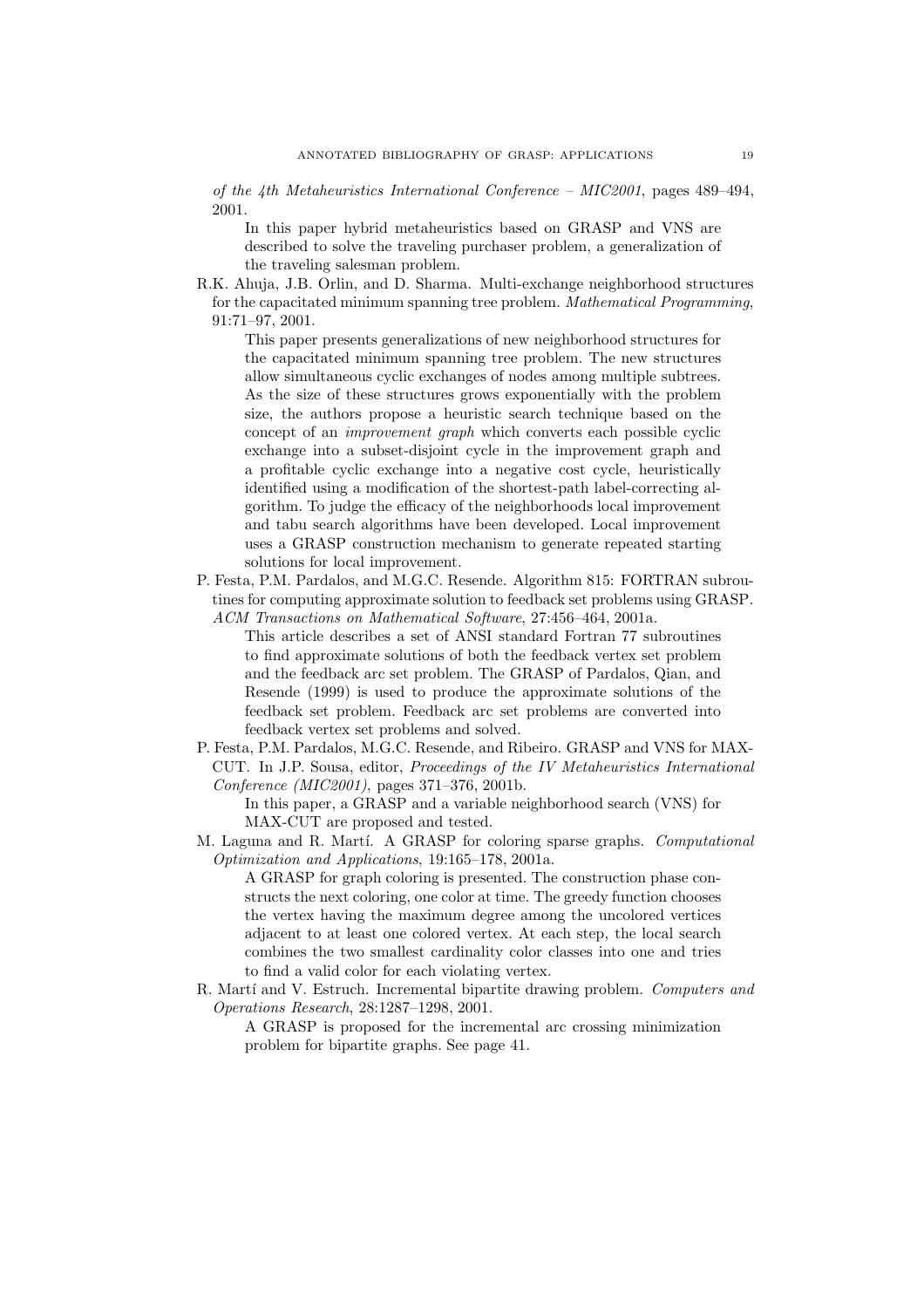- S.A. Canuto, M.G.C. Resende, and C.C. Ribeiro. Local search with perturbations for the prize-collecting Steiner tree problem in graphs. Networks, 38:50–58, 2001.
	- The authors describe a multi-start local search algorithm for the prizecollecting Steiner tree problem, based on the generation of initial solutions by a primal-dual algorithm using perturbed node prizes. Path relinking is used to improve the solutions found by local search and variable neighborhood search is used as a post-optimization procedure. The neighborhood of a solution is formed by all minimum spanning trees whose sets of nodes differ by exactly one node. The proposed perturbation algorithm is similar to a GRASP procedure, in which the greedy randomized construction is replaced by the construction of initial solutions using perturbed cost functions.
- M. Laguna and R. Martí. A GRASP for coloring sparse graphs. Computational Optimization and Applications, 19(2):165–178, 2001b.

A GRASP for coloring sparse graphs is described. During the construction phase the greedy criterion is defined on vertex degrees. The local search procedure combines into one the smallest and second smallest cardinality color classes and then, for each violating vertex, it tries to rebuild feasibility.

J. Abello, M.G.C. Resende, and S. Sudarsky. Massive quasi-clique detection. In S. Rajsbaum, editor, LATIN 2002: Theoretical Informatics, volume 2286 of Lecture Notes in Computer Science, pages 598–612. Springer-Verlag, 2002.

The authors propose techniques that are useful for the detection of dense subgraphs (quasi-cliques) in massive sparse graphs whose vertex set, but not the edge set, fits in memory. The algorithms rely also on greedy randomized adaptive search procedures (GRASP) to extract the dense subgraphs.

C.C. Ribeiro, E. Uchoa, and R.F. Werneck. A hybrid GRASP with perturbations for the Steiner problem in graphs. INFORMS J. on Computing, 14:228–246, 2002.

This paper proposes a hybrid GRASP with path-relinking for the Steiner problem in graphs.

R. Martí. Arc crossing minimization in graphs with GRASP. IEEE Transactions, 33:913–919, 2002.

This paper presents a GRASP for minimizing straight-line crossings in hierarchical graphs. See page 40.

P. Festa, P.M. Pardalos, M.G.C. Resende, and C.C. Ribeiro. Randomized heuristics for the MAX-CUT problem. Optimization Methods and Software, 7:1033–1058, 2002.

In this paper, a GRASP, a variable neighborhood search (VNS), and a path relinking heuristic for MAX-CUT are proposed and tested. New hybrid heuristics that combine GRASP, VNS as GRASP local search, and path relinking are also proposed and tested.

L. Drummond, L.S. Vianna, M.B. Silva, and L.S. Ochi. Distributed parallel metaheuristics based on GRASP and VNS for solving the traveling purchaser problem. In Proceedings of the Ninth International Conference on Parallel and Distributed Systems (ICPADS02), pages 257–266, 2002.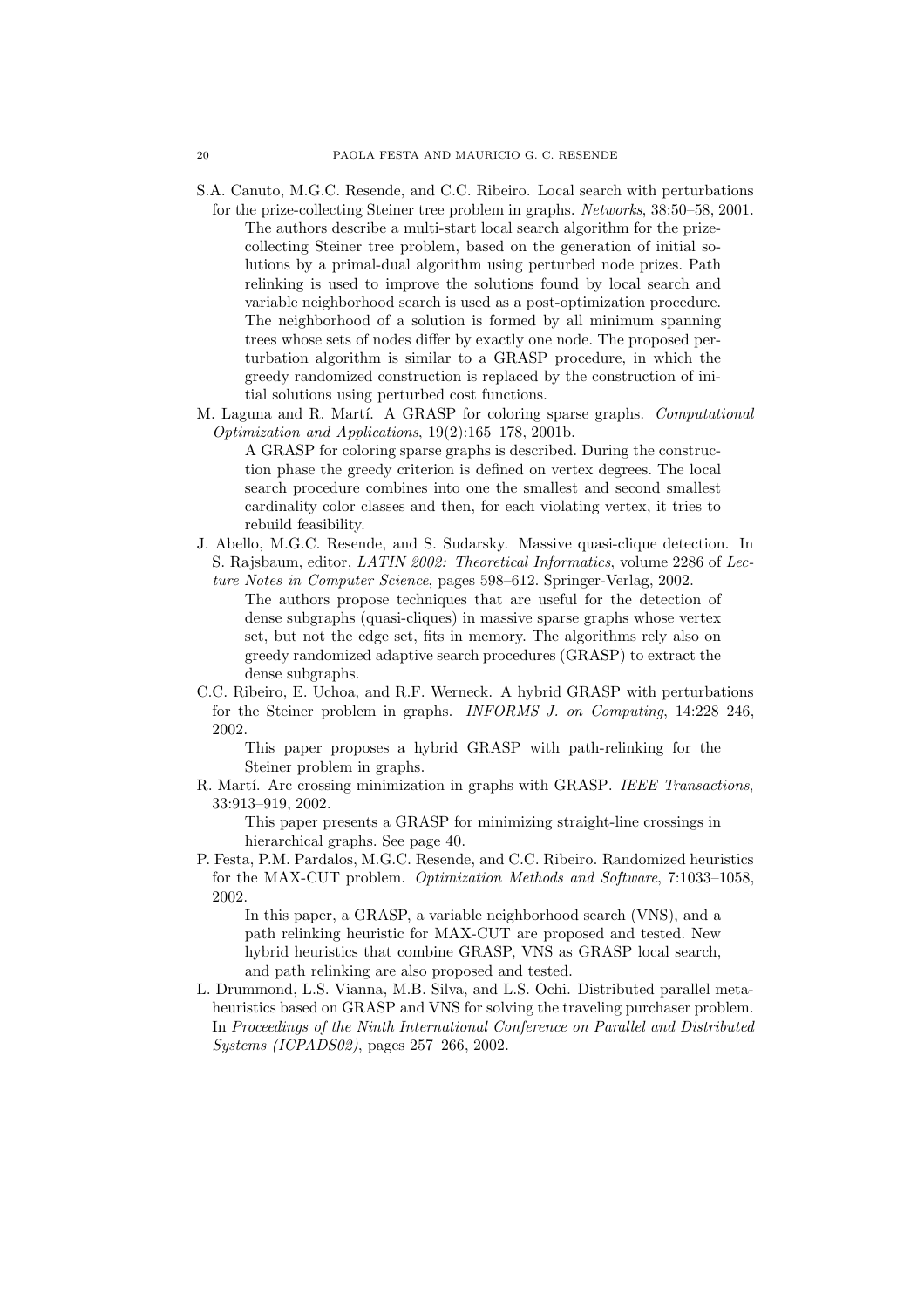This paper describes several strategies for parallel implementations of GRASP and VNS applied to the traveling purchaser problem. Parallel algorithms based on master-worker, completely distributed and independent models, using static and dynamic load balance are proposed.

R.K. Ahuja, J.B. Orlin, and D. Sharma. A composite very large-scale neighborhood structure for the capacitated minimum spanning tree problem. Operations Research Letters, 31:185–194, 2003.

The authors designed a GRASP for the capacitated minimum spanning tree problem, whose local search procedure uses a composite very largescale neighborhood structure.

- R. Martí and M. Laguna. Heuristics and meta-heuristics for 2-layer straight line crossing minimization. Discrete Applied Mathematics, 127(3):665–678, 2003. This paper presents extensive computational experiments to compare several different randomized heuristics for the problem of minimizing straight-line crossings in a 2-layer graph. A tabu search yields the best results for relatively dense graphs, while a GRASP outperforms all other approaches when tackling low-density graphs. See page 41.
- I.H. Osman, B. Al-Ayoubi, and M. Barake. A greedy random adaptive search procedure for the weighted maximal planar graph problem. Computers and Industrial Engineering, 45(4):635–651, 2003.

The weighted maximal planar graph (WMPG) problem seeks to find a subgraph from a given weighted complete graph such that the subgraph is planar – it can be embedded on the plane without any arcs intersecting. The subgraph is maximal if no additional arc can be added to the subgraph without destroying its planarity and it also has the maximal sum of arc weights. In this paper, the authors describes a GRASP, where the RCL is dynamically updated.

M.C. Souza, C. Duhamel, and C.C. Ribeiro. A GRASP heuristic for the capacitated minimum spanning tree problem using a memory-based local search strategy. In M.G.C. Resende and J. Sousa, editors, *Metaheuristics: Computer Decision*-Making, pages 627–658. Kluwer Academic Publisher, 2004.

The authors propose a GRASP with path-relinking heuristic. It uses a randomized version of a savings heuristic in the construction phase and an extension of the local search strategy, incorporating some short term memory elements of tabu search.

T.C.S. Dias, G.F. de Sousa Filho, E.M. Macambira, L.A.F. Cabral, and M.H.C. Fampa. An efficient heuristic for the ring star problem. In Experimental Algorithms, volume 4007 of Lecture Notes in Computer Science, pages 24–35. Springer, 2006.

A hybrid heuristic is proposed for the Ring Star Problem. See page 37.

A.M. Campbell and B.W. Thomas. Probabilistic traveling salesman problem with deadlines. Transportation Science, 42(1):1–21, 2008.

The probabilistic traveling salesman problem with deadlines (PTSPD) is an extension of the well-known probabilistic traveling salesman problem (PTSP) in which, in addition to the presence of randomness, customers must also be visited before a given deadline. The authors carry out several computational experiments, whose aim is not to empirically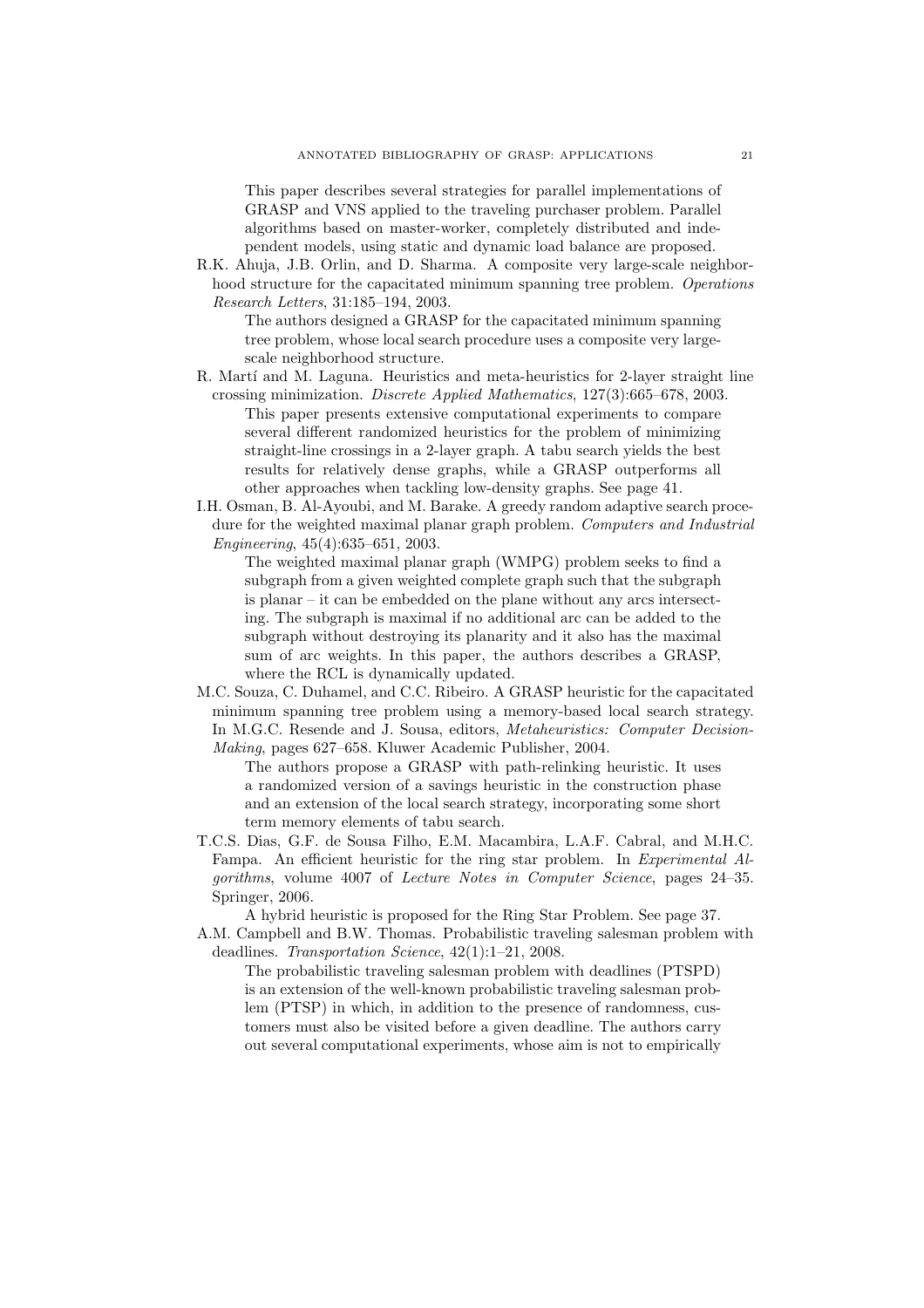show the efficiency of the proposed algorithms but rather to demonstrate the difference between TSPD and PTSPD solutions. They propose also a GRASP with a 1-shift neighborhood and a restricted candidate list of size 3. To avoid premature convergence, a best-improving 2-Opt neighborhood is run each time the 1-shift neighborhood fails to find an improving solution. If the 2-Opt procedure finds an improving solution, a new GRASP local search is applied from this new solution.

J.E.C. Arroyo, P.S. Vieira, and D.S. Vianna. A GRASP algorithm for the multicriteria minimum spanning tree problem. Annals of Operations Research, 159: 125–133, 2008.

Given a vector of costs associated with each edge of the input graph, the multi-criteria minimum spanning tree problem is to find all Pareto optimal or efficient spanning trees. The authors propose a GRASP whose construction procedure uses different weighted utility functions. The GRASP local search tries to improve the current solution by defining a drop-and-add neighborhood, where the spanning trees are represented by Prufer numbers.

### 8. Quadratic and other assignment problems

GRASP has been applied to several hard assignment problems, including quadratic, biquadratic, multidimensional, and frequency assignment. The following articles cover these problems.

Y. Li, P.M. Pardalos, and M.G.C. Resende. A greedy randomized adaptive search procedure for the quadratic assignment problem. In P.M. Pardalos and H. Wolkowicz, editors, Quadratic assignment and related problems, volume 16 of DIMACS Series on Discrete Mathematics and Theoretical Computer Science, pages 237–261. American Mathematical Society, 1994.

A GRASP for the quadratic assignment problem is described. Construction first makes two assignments, and then completes the solution by making assignments, one at a time. The greedy function is assignment interaction cost. The local search procedure is a 2-assignment exchange.

- T.A. Feo and J.L. González-Velarde. The intermodal trailer assignment problem: Models, algorithms, and heuristics. Transportation Science, 29:330–341, 1995. A GRASP is proposed for solving the problem of assigning highway
- trailers to railcar hitches in intermodal transportation. See page 32. P.M. Pardalos, L.S. Pitsoulis, and M.G.C. Resende. A parallel GRASP implementation for the quadratic assignment problem. In A. Ferreira and J. Rolim, editors, Parallel Algorithms for Irregularly Structured Problems – Irregular'94, pages 115–130. Kluwer Academic Publishers, 1995.

This paper discusses an efficient parallel implementation of GRASP for sparse quadratic assignment problems.

- M.G.C. Resende, P.M. Pardalos, and Y. Li. Algorithm 754: Fortran subroutines for approximate solution of dense quadratic assignment problems using GRASP. ACM Transactions on Mathematical Software, 22:104–118, 1996.
	- This paper presents Fortran subroutines for solving dense quadratic assignment problems with GRASP.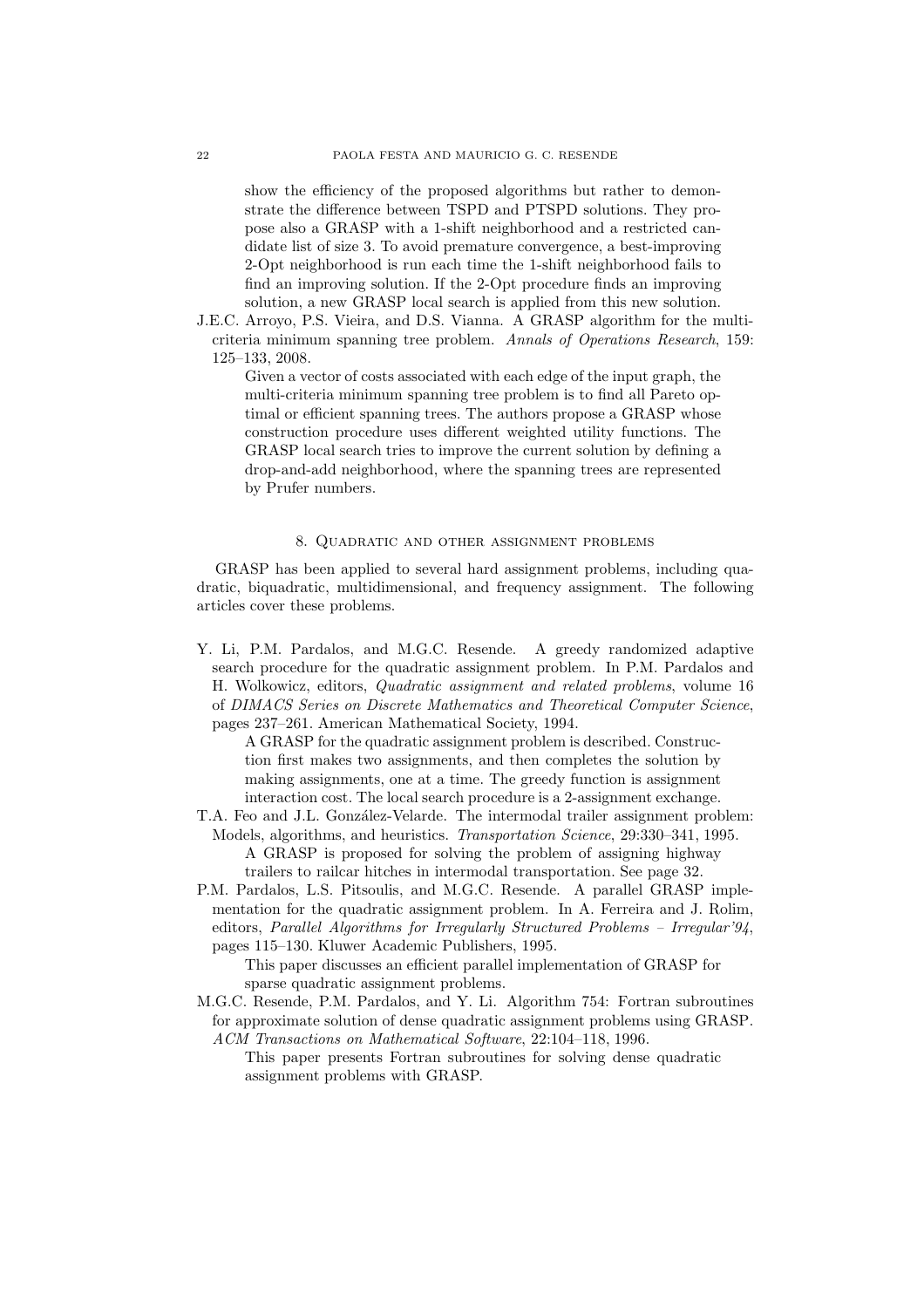- P.M. Pardalos, L.S. Pitsoulis, and M.G.C. Resende. Algorithm 769: Fortran subroutines for approximate solution of sparse quadratic assignment problems using GRASP. ACM Transactions on Mathematical Software, 23:196–208, 1997a.
	- This paper presents Fortran subroutines for solving sparse quadratic assignment problems with GRASP.
- P.M. Pardalos, K.G. Ramakrishnan, M.G.C. Resende, and Y. Li. Implementation of a variance reduction based lower bound in a branch and bound algorithm for the quadratic assignment problem. SIAM J. on Optimization, 7:280–294, 1997b. This paper describes a branch and bound algorithm for the quadratic assignment problem which uses GRASP to compute upper bounds.
- R.A. Murphey, P.M. Pardalos, and L.S. Pitsoulis. A parallel GRASP for the data association multidimensional assignment problem. In P.M. Pardalos, editor, Parallel processing of discrete problems, volume 106 of The IMA Volumes in Mathematics and Its Applications, pages 159–180. Springer-Verlag, 1998.

A GRASP for finding good solutions for the data association multidimensional assignment problem is described. At each discrete time interval, the data set is formulated as a multidimensional assignment problem (MAP) with a maximum likelihood cost function. A near-optimal solution to each MAP is obtained with a GRASP. The proposed method can be easily parallelized to substantially decrease the running time.

T. Mavridou, P.M. Pardalos, L.S. Pitsoulis, and M.G.C. Resende. A GRASP for the biquadratic assignment problem. European J. of Operational Research, 105: 613–621, 1998.

This paper proposes a GRASP for finding approximate solutions of the biquadratic assignment problem. As in the case of GRASP for the quadratic assignment problem, the construction phase has two stages. The first stage simultaneously makes four assignments, selecting the pairs corresponding to the smallest interaction costs, while the second stage makes the remaining assignments, one at time. The greedy function in the second stage selects the assignment corresponding to the minimum interaction cost with respect to the already-made assignments. In the local search phase, 2-exchange local search is applied to the permutation constructed in the first phase.

C. Fleurent and F. Glover. Improved constructive multistart strategies for the quadratic assignment problem using adaptive memory. INFORMS J. on Computing, 11:198–204, 1999.

Adaptive memory strategies that are the heart of tabu search methods are shown to be a foundation for alternative, enhanced, multistart approaches. This paper illustrates that constructive multistart methods, such as Random Restart and GRASP, can be improved by the addition of memory and associated heuristic search principles. The improved results indicate that these principles (learning, intensification, candidate list strategies, POP) are not limited to applications with transition neighborhoods, as in local search, but can also be useful for applications characterized by constructive (and destructive) neighborhoods. The paper shows that the GRASP for QAP of Li, Pardalos, and Resende (1994) can be improved upon by using these memory strategies.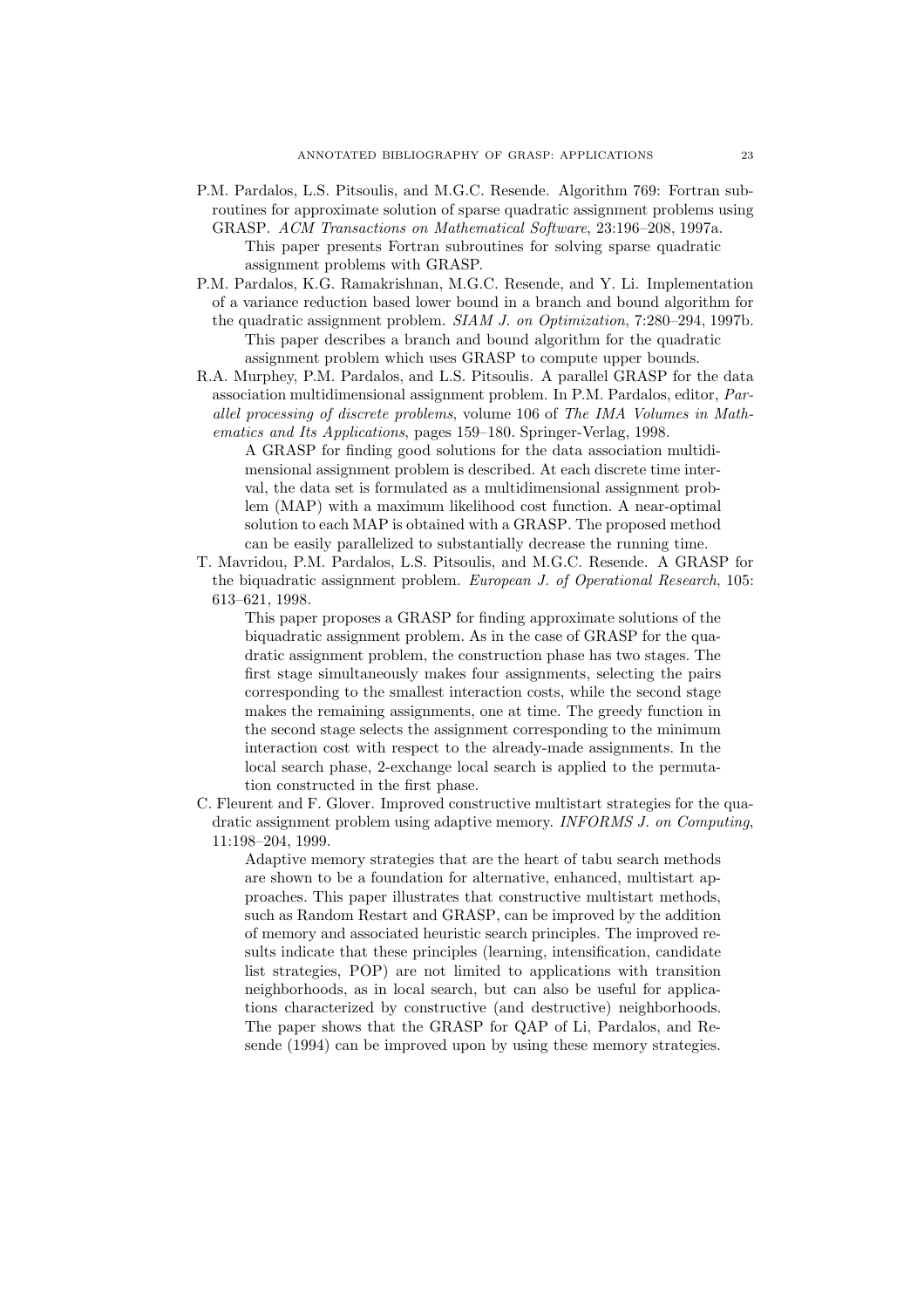- L.S. Pitsoulis. Algorithms for nonlinear assignment problems. PhD thesis, Department of Industrial and Systems Engineering, University of Florida, 1999.
	- This dissertation presents GRASPs for solving the following NP-hard nonlinear assignment problems (NAPs): quadratic assignment problem (QAP), biquadratic assignment problem (BiQAP), turbine balancing problem (TBP), and multidimensional assignment problem (MAP). Computational results indicate that all of the suggested algorithms are among the best in the literature in terms of solution quality and computational time.
- R.K. Ahuja, J.B. Orlin, and A. Tiwari. A greedy genetic algorithm for the quadratic assignment problem. Computers and Operations Research, 27:917–934, 2000. This paper presents a genetic algorithm for the QAP that incorporates the construction phase of the GRASP for QAP of Li, Pardalos, and Resende (1994) to generate the initial population.
- M.C. Rangel, N.M.M. de Abreu, P.O. Boaventura Netto, and M.C.S. Boeres. A modified local search for GRASP in the quadratic assignment problem. *Pesquisa* Operacional, 20(1):55–76, 2000a.
	- An improvement is proposed for the local search phase of the GRASP of Li, Pardalos, and Resende (1994) to solve the quadratic assignment problem. The new strategy amplifies the local search range and improves the local search's efficiency. In Portuguese.
- X. Liu, P.M. Pardalos, S. Rajasekaran, and M.G.C. Resende. A GRASP for frequency assignment in mobile radio networks. In S. Rajasekaran, P.M. Pardalos, and F. Hsu, editors, Mobile Networks and Computing, volume 52 of DIMACS Series on Discrete Mathematics and Theoretical Computer Science, pages 195–201. American Mathematical Society, 2000.

A GRASP for frequency assignment is described in this paper. Local search is done by simulated annealing. See page 34.

M. Prais and C.C. Ribeiro. Reactive GRASP: An application to a matrix decomposition problem in TDMA traffic assignment. INFORMS J. on Computing, 12: 164–176, 2000.

This paper describes a GRASP for matrix decomposition problem arising in the context of traffic assignment in communication satellites. The local search phase of the GRASP proposed is based on a new neighborhood, defined by constructive and destructive moves. See page 34.

- M.C. Rangel, N.M.M. Abreu, and P.O. Boaventura Netto. GRASP in the QAP: An acceptance bound for initial solutions. Pesquisa Operacional, 20:45–58, 2000b.
	- This paper presents a modified version of the GRASP algorithm proposed by Li, Pardalos, and Resende (1994) for the quadratic assignment problem. The new GRASP uses a criterion to accept or reject a given initial solution, thus trying to avoid searches that eventually can be fruitless. It computes a normalized limit cost, defined with the aid of QAP upper and lower bounds easily obtained and discards all solutions with cost less than the computed limit. In Portuguese.
- A. Srinivasan, K.G. Ramakrishnan, K. Kumaram, M. Aravamudam, and S. Naqvi. Optimal design of signaling networks for Internet telephony. In IEEE INFOCOM 2000, volume 2, pages 707–716, March 2000.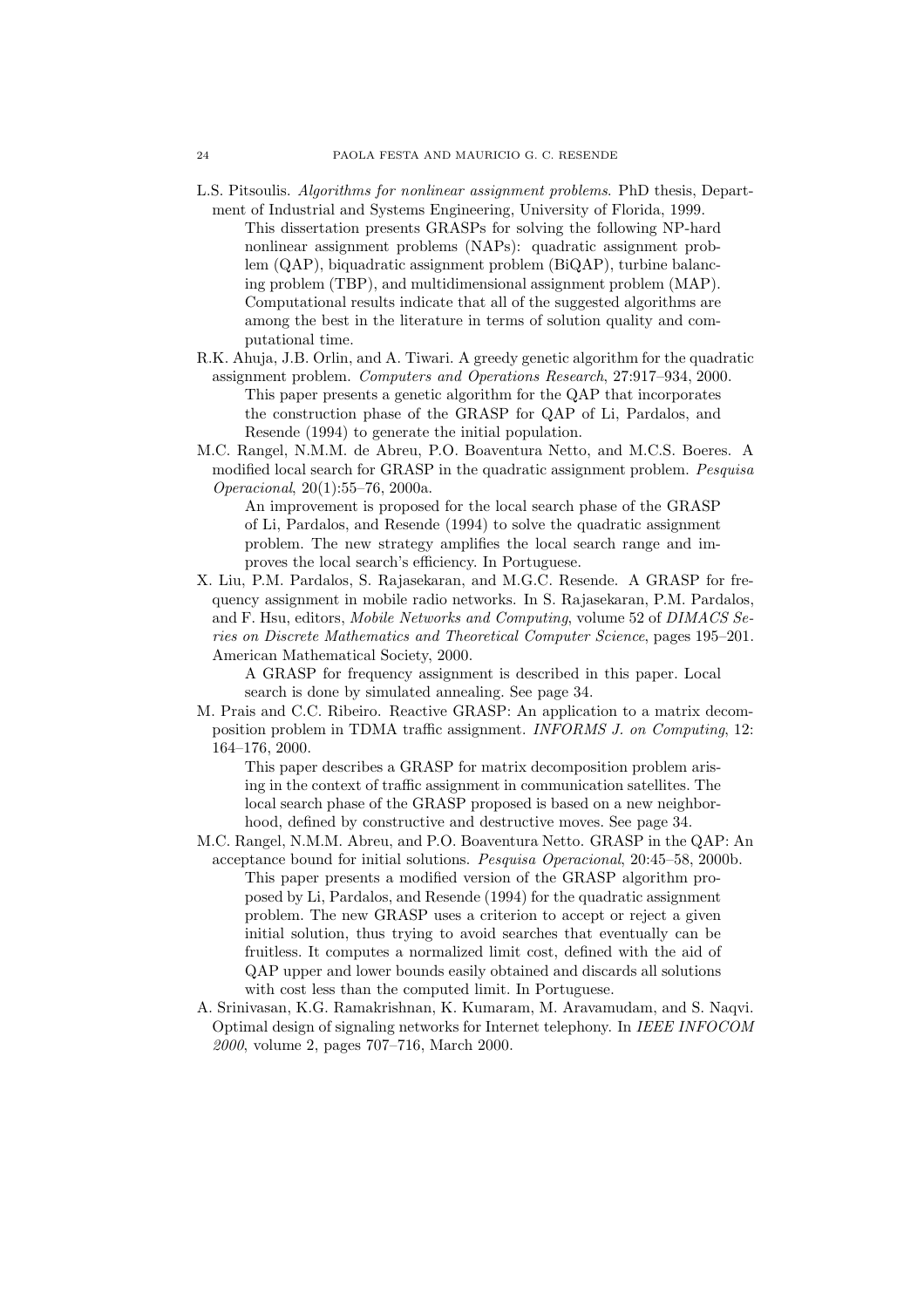GRASP is used in an approach for efficient design of a signaling network for a network of software switches supporting Internet telephony. See page 35.

L.S. Pitsoulis, P.M. Pardalos, and D.W. Hearn. Approximate solutions to the turbine balancing problem. European J. of Operational Research, 130:147–155, 2001.

The turbine balancing problem is formulated as a standard quadratic assignment problem and a GRASP implementation for solving the resulting problem is presented.

A.J. Robertson. A set of greedy randomized adaptive local search procedure (GRASP) implementations for the multidimensional assignment problem. Computational Optimization and Applications, 19:145–164, 2001.

This paper introduces four GRASP implementations for the multidimensional assignment problem by combining two construction methods (randomized greedy and randomized max regret) and two local search methods (2-exchange and variable depth exchange). At each iteration of the randomized greedy construction phase, a set of best assignments is constructed from which a random element is selected and added to the solution set. The greedy function of the randomized max regret construction method is a measure of the competition between the two leading cost candidates. The maximum regret value corresponds to the candidate assignment that has the largest winning margin between itself and its next highest competitor. The variable depth exchange is an extension of the 2-exchange method that allows a more extensive search of the surrounding neighborhood space.

R.M. Aiex. An experimental investigation of the probability distribution of solution time in GRASP heuristics and its application to the analysis of parallel implementations. PhD thesis, Computer Science Department, Catholic University of Rio de Janeiro, August 2002.

This Ph.D. thesis establishes that the running time of GRASP fits a shifted exponential distribution. Parallel GRASP with path-relinking implementations for three-index assignment are described and tested. In Portuguese.

- H.R. Lourenço and D. Serra. Adaptive approach heuristics for the generalized assignment problem. Mathware and Soft Computing, 9(2-3):209–234, 2002. This paper presents several hybrid algorithms consisting of adaptive construction heuristics and subsequent application of local search to solve the GAP. The basic elements are extracted from a specific ant colony optimization algorithm (MAX-MIN Ant System) and GRASP, which are are embedded in a general framework.
- C.A. Oliveira, P.M. Pardalos, and M.G.C. Resende. GRASP with path-relinking for the quadratic assignment problem. In *Efficient and Experimental Algorithms*, volume 3059 of Lecture Notes in Computer Science, pages 356–368, 2004.

A GRASP for the quadratic assignment problem is described. Path relinking is invoked at each GRASP iteration as intensification procedure.

R. Aiex, M.G.C. Resende, P.M. Pardalos, and G. Toraldo. GRASP with path relinking for three-index assignment. INFORMS J. on Computing, 17(2):224– 247, 2005.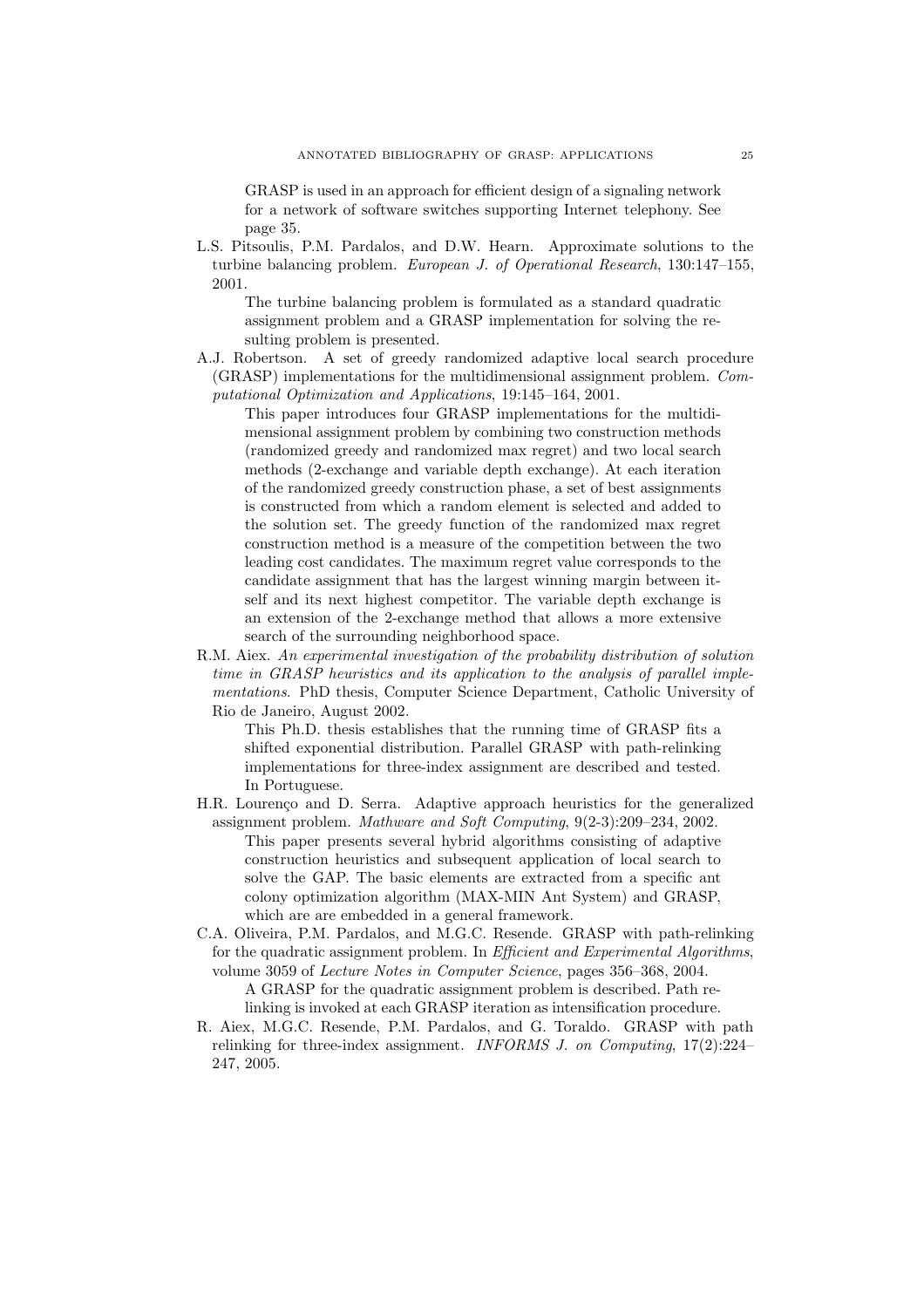This paper describes variants of GRASP with path relinking for the three index assignment problem (AP3).

S.A. de Carvalho Jr. and S. Rahmann. Microarray layout as a quadratic assignment problem. In Hudson et al., editor, Proceedings of the German Conference on Bioinformatics (GCB), volume P-83 of Lecture Notes in Informatics, pages 11– 20. Gesellschaft für Informatik, 2006.

The production of commercial DNA microarrays is based on a lightdirected chemical synthesis driven by a set of masks or micromirror arrays. The arrangement of the probes on the chip and the order in which their nucleotides are synthesized play an important role on the quality of the final product. This paper proposes a new model called conflict index for evaluating microarray layouts, and shows that the probe placement problem is an instance of the quadratic assignment problem. GRASP is used to design the layout of small artificial chips. The authors compare GRASP with the best known algorithm and describe how it can be combined with other algorithms to design millionprobe microarrays.

### 9. MANUFACTURING

GRASP has been used to address several optimization problems in manufacturing. The following papers are examples of this.

J.F. Bard and T.A. Feo. Operations sequencing in discrete parts manufacturing. Management Science, 35:249–255, 1989.

This paper presents a method for efficiently sequencing the cutting operations associated with the manufacture of discrete parts.

T.A. Feo and J.F. Bard. The cutting path and tool selection problem in computeraided process planning. J. of Manufacturing Systems, 8:17–26, 1989.

The purpose of this paper is to provide a method for minimizing the sum of tool setup and volume removal times associated with metal cutting operations on a flexible machine. The problem is modeled as an integer program, then relaxed into a min-cut problem on a simple network. After obtaining a tentative solution, the authors use a GRASP to identify good feasible points corresponding to alternative process plans. These are seen to speed convergence during branch & bound.

J.F. Bard and T.A. Feo. An algorithm for the manufacturing equipment selection problem. IIE Transactions, 23:83–92, 1991.

This paper provides a unified framework in which product and process demands can be related to manufacturing system requirements. The authors develop a nonlinear cost minimization model. The objective is to determine how many of each machine type to purchase and what fraction of the time each piece of equipment will be configured for a particular type of operation. Once the original problem is converted into a MILP, a depth-first branch & bound algorithm is used, employing the greedy randomized set covering heuristic of Feo and Resende (1989), to implicitly search for optimality. Viewing the contribution that any machine makes to satisfy the demand of any process as the unit benefit associated with that machine, a benefit-to-cost ratio is computed for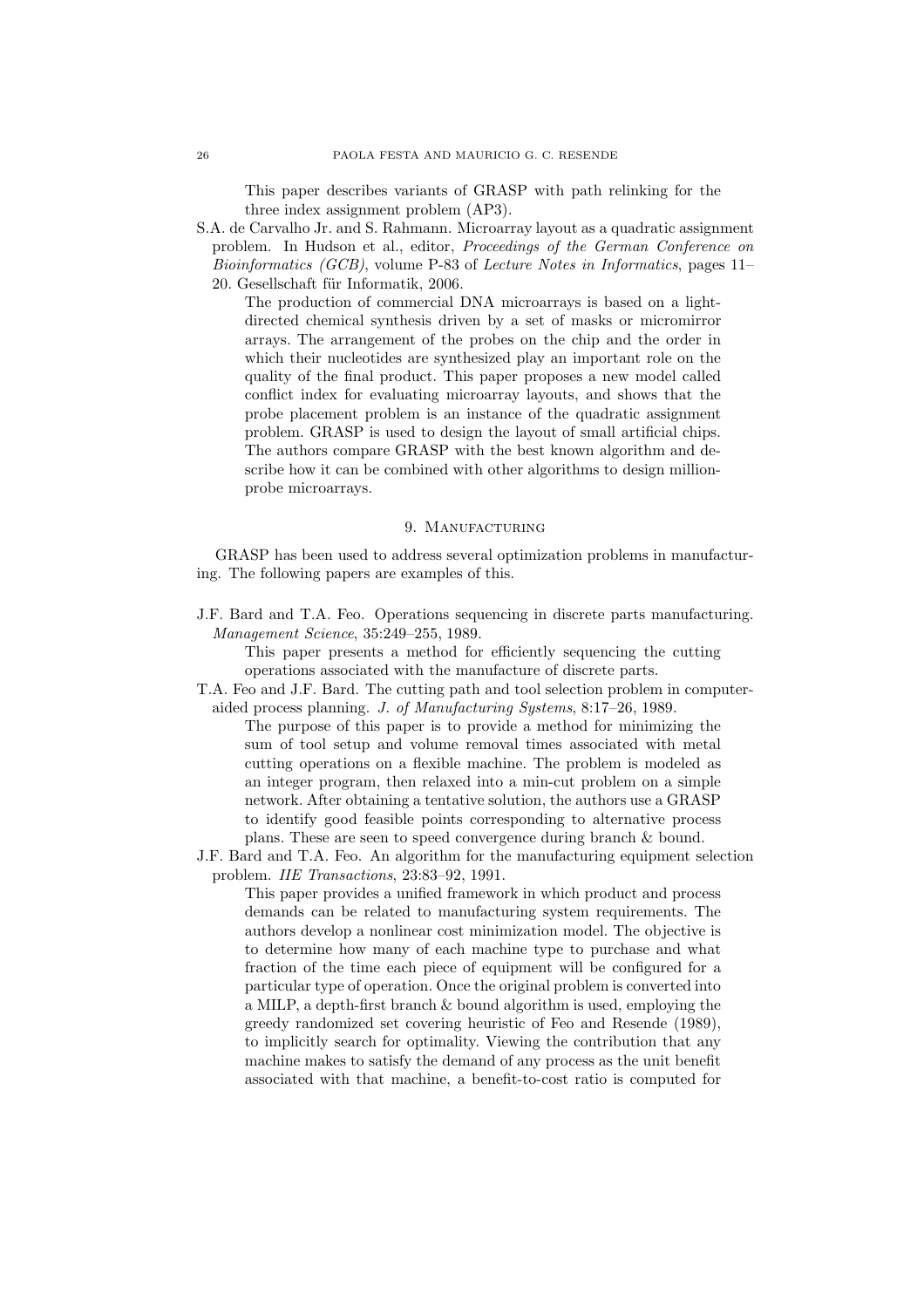each machine. To derive a feasible solution, the heuristic iteratively selects machines with largest ratio and updates benefits to take into account the remaining demand.

J.G. Klincewicz and A. Rajan. Using GRASP to solve the component grouping problem. Naval Research Logistics, 41:893–912, 1994.

Two new heuristics are proposed for solving a particular set partitioning problem that arises in robotics assembly, as well as in a number of other manufacturing and material logistics application areas. The heuristics are GRASPs involving two alternate procedures for determining starting points: component-based and code-based.

T.A. Feo, J.F. Bard, and S. Holland. Facility-wide planning and scheduling of printed wiring board assembly. Operations Research, 43:219–230, 1995.

This paper describes a decision support system known as INSITES, designed to assist Texas Instruments in the day-to-day assembly operations of their printed wiring board (PWB) facilities. A GRASP is used to solve the underlying multiple machine scheduling problem. The schedule produced at each GRASP iteration is evaluated based on one of five different optimization criteria. The choice of the criterion to be followed is made by the user to rank order the schedules provided by multiple GRASP iterations.

J.F. Bard, T.A. Feo, and S. Holland. A GRASP for scheduling printed wiring board assembly. IIE Transactions, 28:155–165, 1996.

The assembly of printed wiring boards (PWBs) typically involves the coordination of thousands of components and hundreds of part numbers in a job shop environment with more than 50 different processes and workstations. The authors propose a GRASP for solving the daily scheduling problem that arises in such environment. The first phase of GRASP obtains a user-specified number of schedules. The greedy function is the product between the weighted processing time and and the slack time window.

- T.L. Urban, W.-C. Chiang, and R.A. Russel. The integrated machine allocation and layout problem. International J. of Production Research, 38:2913–2930, 2000.
	- GRASP is used to solve quadratic assignment sub-problems in a model that aggregates quadratic assignment problems with several network flow problems with side constraints. This model is used to produce machine layouts where machines are not required to be placed in a functional or cellular layout.
- J. Yen, M. Carlsson, M. Chang, J.M. Garcia, and H. Nguyen. Constraint solving for inkjet print mask design. J. of Imaging Science and Technology, 44:391–397, 2000.

Print masks are used to control the firing of the nozzles, i.e., to determine which nozzles on an inkjet printer cartridge are to spit an ink droplet at each particular instant in a multiple-pass print mode. Masks are generated by minimizing the total costs. A GRASP is proposed for for automatic generation of print masks. It has been used to design the print masks for Hewlett Packard's wide format printers (DeskJet 2500C and 2500CM). This approach can shorten the turn-around time for print mask design.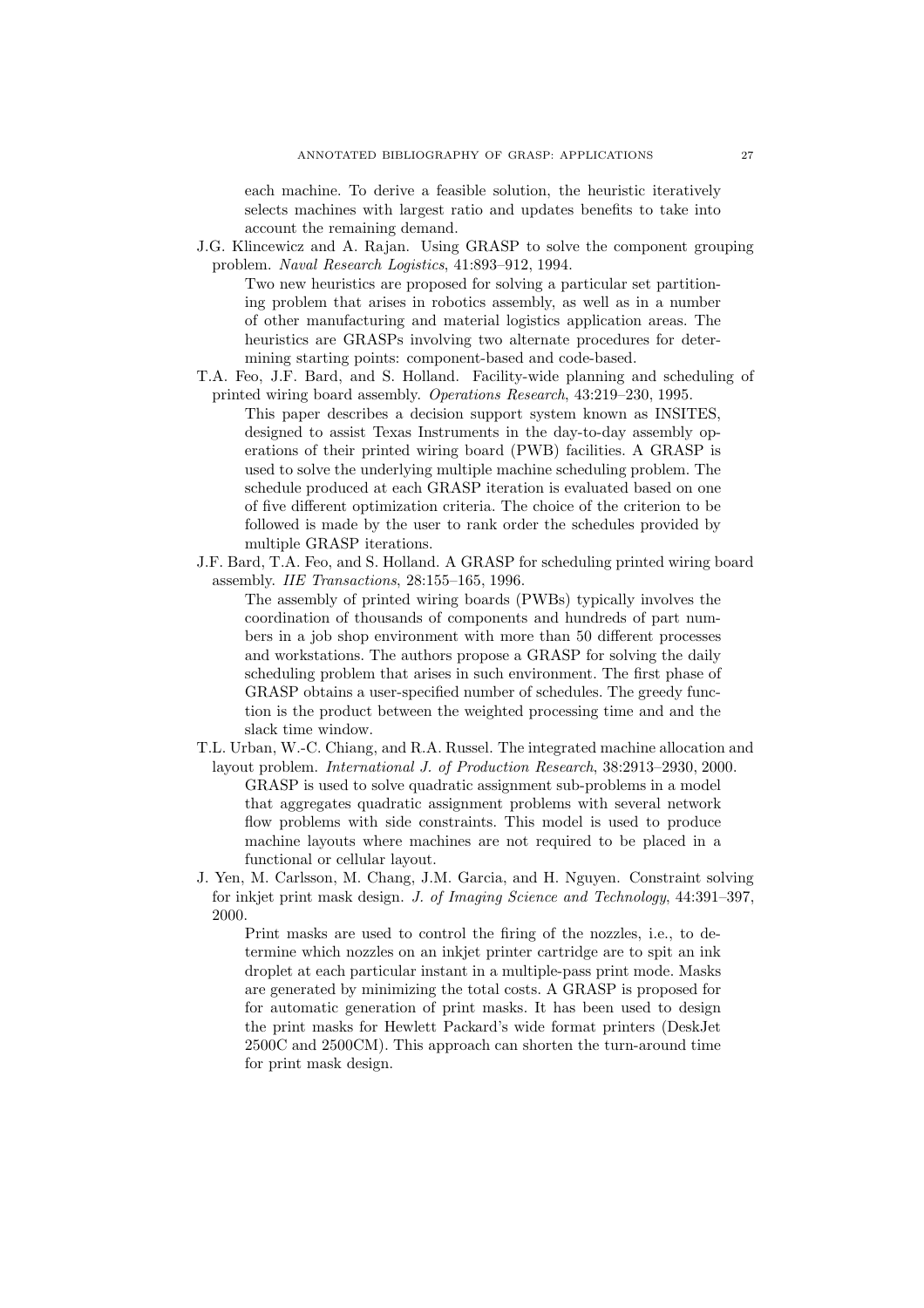R. Alvarez-Valdes, F. Parreño, and J.M. Tamarit. A GRASP algorithm for constrained two-dimensional non-guillotine cutting problems. J. of the Operational Research Society, 56(4):414–425, 2005.

A GRASP for constrained two-dimensional non-guillotine cutting problems is presented. In the construction phase, the authors take the smallest rectangle breaking the ties by the nearest distance to a corner of the stock rectangle. Then, two criteria have been considered to select the piece: 1) The first piece in a list ordered, giving priority to pieces which must be cut; 2) The piece producing the largest increase in the objective function. Three alternative local search procedures are proposed.

M. Boudia, M.A.O. Louly, and C. Prins. A reactive GRASP and path relinking for a combined production-distribution problem. Computers and Operations Research, 34:3402–3419, 2007.

In this paper, an NP-hard production-distribution problem for one product over a multi-period horizon is studied. The aim is to minimize total cost taking into account production setups, inventory levels, and distribution. A GRASP and two improved versions using either a reactive mechanism or path-relinking are proposed. See page 12.

S.K. Monkman, D.J. Morrice, and J.F. Bard. A production scheduling heuristic for an electronics manufacturer with sequence-dependent setup costs. European J. of Operational Research, 187(3):1100–1114, 2008.

The authors propose a three-step heuristic to schedule multiple product families on parallel, identical production lines so as to minimize setup costs. The heuristic involves assignment, sequencing, and time scheduling steps. The problem is modeled as a traveling salesman subset-tour problem. The authors propose a GRASP for the sequencing step. The construction phase uses a cardinality based RCL and the greedy function takes into account the cost associated with the arcs of the underlying graph. The local search uses two different neighborhoods: a node elimination and a node swap neighborhood.

M.C.V. Nascimento, M.G.C. Resende, and F.M.B. Toledo. GRASP with pathrelinking for the multi-plant capacitated lot sizing problem. European J. of Operational Research, 2008.

This paper describes a GRASP with path-relinking for the independent multi-plant, multi-period, and multi-item capacitated lot sizing problem where transfers between the plants are allowed. In addition, the paper addresses applications of the proposed heuristics for the special case of the capacitated lot sizing problem with parallel machines. The computational tests show that the proposed heuristics outperform other heuristics previously described in the literature. To appear.

#### 10. TRANSPORTATION

GRASP has been used to find approximate solutions of problems in air, rail, and intermodal transportation. The following papers illustrate these applications.

T.A. Feo and J.F. Bard. Flight scheduling and maintenance base planning. Management Science, 35:1415–1432, 1989.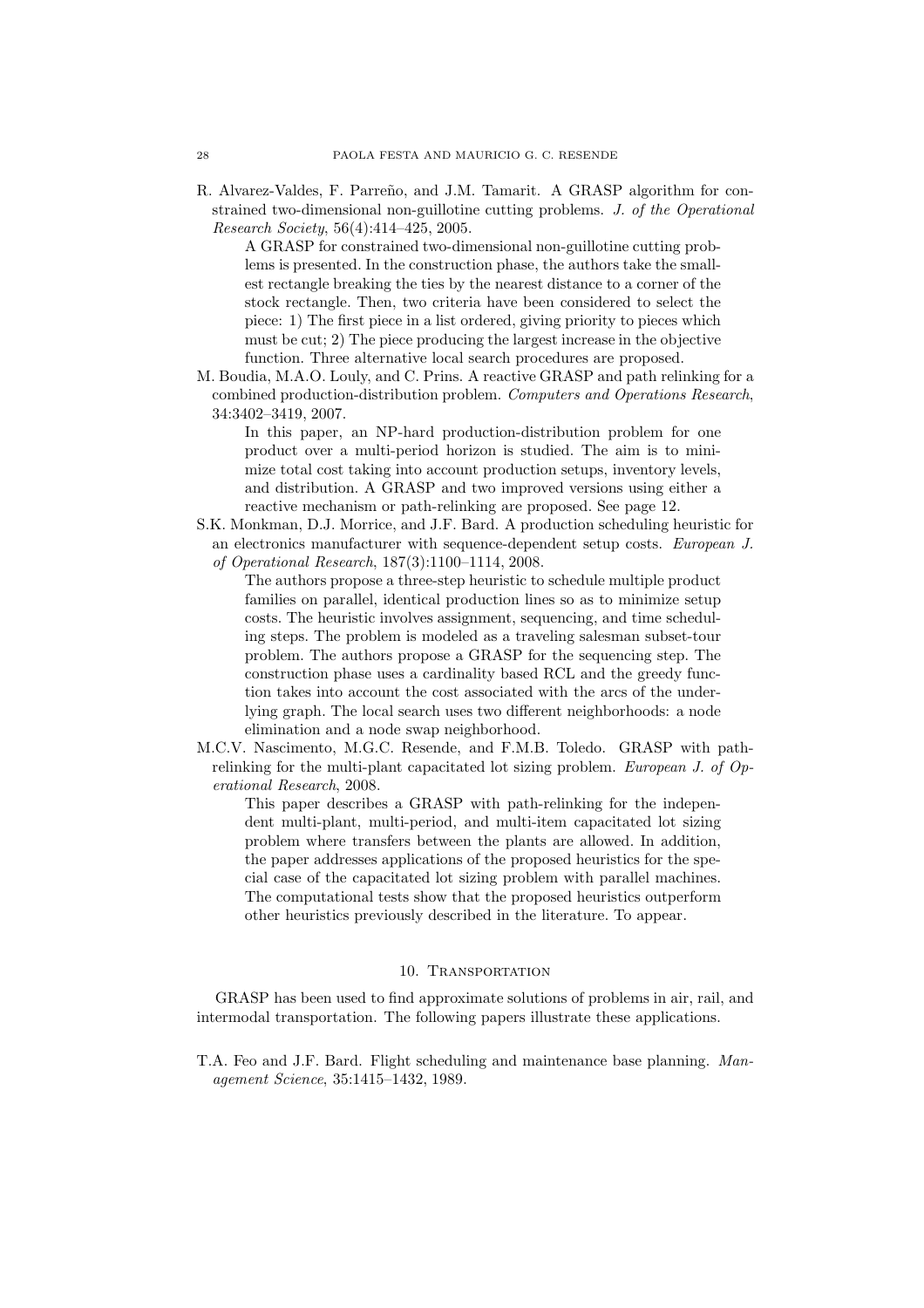This paper presents a model that can be used by planners to both locate maintenance stations and develop flight schedules that better meet the cyclical demand for maintenance. The problem is formulated as largescale mixed integer program, i.e. a minimum cost, multicommodity flow network with integral constraints, where each airplane represents a separate commodity and each arc has an upper and lower capacity of flow. Since obtaining feasible solutions from the relative LP relaxation is difficult, the authors propose a GRASP.

- T.A. Feo and J.L. González-Velarde. The intermodal trailer assignment problem: Models, algorithms, and heuristics. Transportation Science, 29:330–341, 1995.
	- This paper deals with the problem of optimally assigning highway trailers to railcar hitches in intermodal transportation. Using a set covering formulation, the problem is modeled as an integer linear program, whose linear programming relaxation yields a tight lower bound. This formulation also provides the basis for developing a branch-and-bound algorithm and a GRASP for solving the problem. The greedy strategy of the construction phase of GRASP consists in selecting at each step a feasible assignment of the most difficult to use available railcar together with the most difficult to assign trailer. To improve the constructed solution, a 2-exchange local search is applied, carrying out a complete enumeration of the solutions in the neighborhood.
- M.F. Argüello, J.F. Bard, and G. Yu. A GRASP for aircraft routing in response to groundings and delays. J. of Combinatorial Optimization, 1:211–228, 1997. This paper presents a GRASP to reconstruct aircraft routings in response to groundings and delays experienced over the course of the day. The objective is to minimize the cost of reassigning aircraft to flights taking into account available resources and other system constraints. The proposed heuristic is a neighborhood search technique that takes as input an initial feasible solution, so that the construction phase is omitted. Two types of partial route exchange operations are described. The first type is the exchange of flight sequences with identical endpoints. In the second type, the sequence of flights being exchanged must have the same origination airport, but the termination airports are swapped.
- J.F. Bard. An analysis of a rail car unloading area for a consumer products manufacturer. J. of the Operational Research Society, 48:873–883, 1997. This paper discusses how to design and analyze the railcar unloading area of Procter & Gamble's principal laundry detergent plant. The related combinatorial problem of assigning railcars to positions on the platform and unloading equipment to railcars is modeled as a mixedinteger nonlinear program. To approximately solve the problem, four alternatives are proposed and evaluated with the help of a GRASP.
- D. Sosnowska. Optimization of a simplified fleet assignment problem with metaheuristics: Simulated annealing and GRASP. In P.M. Pardalos, editor, Approximation and complexity in numerical optimization, pages 477–488. Kluwer Academic Publishers, 2000.

Two heuristics based on simulated annealing and GRASP are presented for finding approximate solutions for a simplified fleet assignment problem. Both methods are based on swapping parts of sequence of flight legs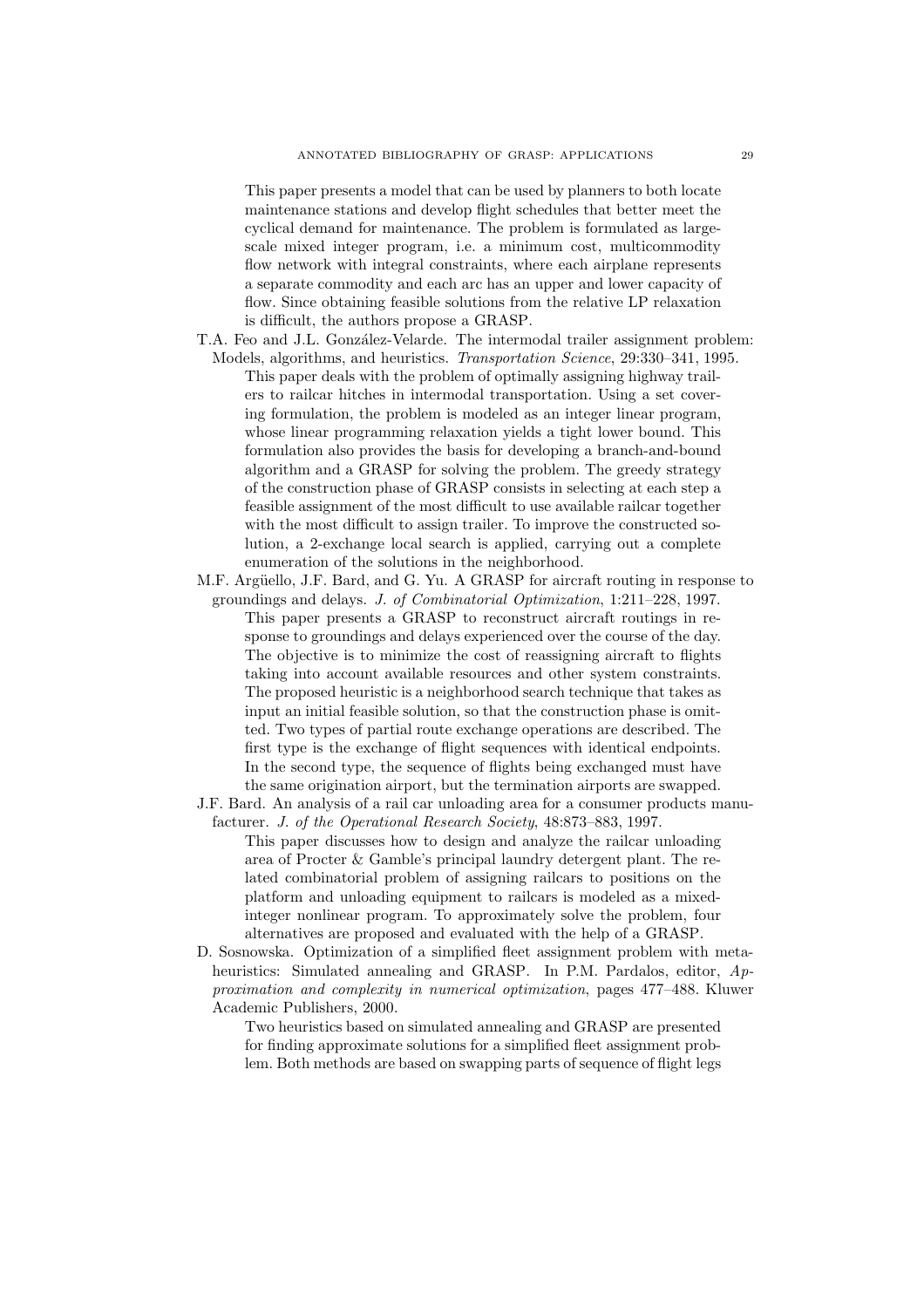assigned to an aircraft (rotation cycle) between two randomly chosen aircrafts. In simulated annealing, the exchange is such that a solution is accepted according to a probability distribution, while in GRASP only exchanges leading to a better solution are permitted and the potentially best part of the assignment is conserved and the rest is randomly reattributed. The construction phase does not use a restricted candidate list explicitly, but a solution is built by simply trying to make the time interval between two flights as small as possible.

#### 11. Telecommunications

Telecommunications, including network design, is a field in which much work with GRASP has been done. The papers below illustrate this.

J.G. Klincewicz. Avoiding local optima in the  $p$ -hub location problem using tabu search and GRASP. Annals of Operations Research, 40:283–302, 1992.

This paper proposes two heuristics based on tabu search and GRASP for the p-hub location problem. See page 15.

J. Xu and S. Chiu. Solving a real-world field technician scheduling problem. In Proceedings of the International Conference on Management Science and the Economic Development of China, pages 240–248, July 1996.

A GRASP for the field technician scheduling problem is described. See page 5.

F. Poppe, M. Pickavet, P. Arijs, and P. Demeester. Design techniques for SDH meshrestorable networks. In Proceedings of the European Conference on Networks and Optical Communications (NOC'97), Volume 2: Core and ATM Networks, pages 94–101, 1997.

To design low cost reliable telecommunication networks, the authors propose three algorithms: an integer linear programming algorithm (branch-and-cut-and-price), a GRASP, and a zoom-in approach that combines a genetic algorithm with deterministic optimization routines. The greedy choice of the proposed GRASP is to favor paths having lowest additional cost. The local search iteratively tries to reroute some paths in order to further decrease the overall network cost.

M.G.C. Resende. Computing approximate solutions of the maximum covering problem using GRASP. J. of Heuristics, 4:161–171, 1998.

A GRASP for facility location on a network with the objective of maximizing service coverage is proposed. See page 19.

L.I.P. Resende and M.G.C. Resende. A GRASP for frame relay PVC routing. In Proc. of the Third Metaheuristics International Conference, pages 397–402, July 1999.

This paper describes a GRASP for routing permanent virtual circuits (PVC) for frame relay in telecommunications systems. The objective is to minimize PVC delays while balancing trunk loads. The greedy choice selects from the set of not yet routed PVCs the one that minimizes the delay while balancing the trunk loads. The local search procedure reroutes each PVC, one at a time, checking each time if the new route taken together with the remaining fixed routes improves the objective function.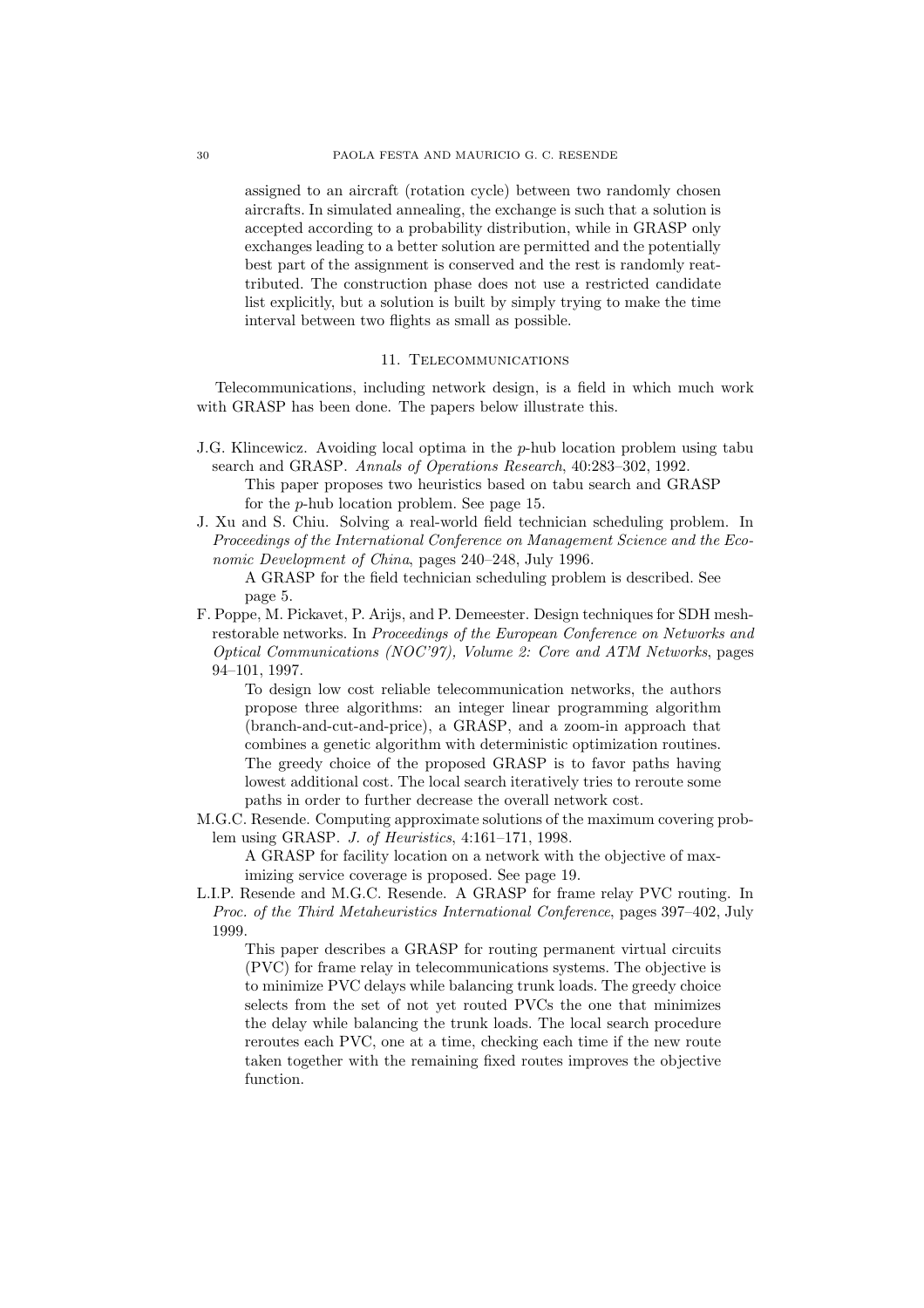J. Abello, P.M. Pardalos, and M.G.C. Resende. On maximum clique problems in very large graphs. In J. Abello and J. Vitter, editors, External memory algorithms and visualization, volume 50 of DIMACS Series on Discrete Mathematics and Theoretical Computer Science, pages 119–130. American Mathematical Society, 1999.

GRASP is used to identify cliques and quasi-cliques in very large multidigraphs that arise from a telephone call detail database. See page 19.

- M. Armony, J.G. Klincewicz, H. Luss, and M.B. Rosenwein. Design of stacked self-healing rings using a genetic algorithm. J. of Heuristics, 6:85–105, 2000. A hybrid genetic algorithm for design of stacked self-healing rings is proposed and tested. The initial population is made up of randomly generated solutions as well as solutions generated by a GRASP.
- X. Liu, P.M. Pardalos, S. Rajasekaran, and M.G.C. Resende. A GRASP for frequency assignment in mobile radio networks. In S. Rajasekaran, P.M. Pardalos, and F. Hsu, editors, Mobile Networks and Computing, volume 52 of DIMACS Series on Discrete Mathematics and Theoretical Computer Science, pages 195–201. American Mathematical Society, 2000.

A GRASP for frequency assignment is described. Local search uses simulated annealing. The construction phase uses two greedy functions. The first chooses a vertex from the set of unselected vertices with high saturation degrees. The second function is used to assign a frequency to the selected vertex. A frequency is selected from a set of permissible frequencies that contribute little additional cost to the objective function.

M. Prais and C.C. Ribeiro. Reactive GRASP: An application to a matrix decomposition problem in TDMA traffic assignment. INFORMS J. on Computing, 12: 164–176, 2000.

This paper describes a GRASP for matrix decomposition problem arising in the context of traffic assignment in communication satellites. A geostationary communication satellite has a number of spot beam antennas covering geographically distributed areas. According to the slot switching configuration on the on-board switch, the uplink traffic received at the satellite has to be immediately sent to ground areas through a set of transponders. The slot switching configurations are determined through the solution of a time slot assignment problem, which is equivalent to the decomposition of a nonnegative traffic matrix into the sum of a family of switching mode matrices. See page 27.

A. Srinivasan, K.G. Ramakrishnan, K. Kumaram, M. Aravamudam, and S. Naqvi. Optimal design of signaling networks for Internet telephony. In IEEE INFOCOM 2000, volume 2, pages 707–716, March 2000.

This paper presents an approach for efficient design of a signaling network for a network of software switches supporting Internet telephony. Optimal load balancing for given demand forecast is formulated as a quadratic assignment problem, which is solved with a GRASP.

J.Y. Xu and S.Y. Chiu. Effective heuristic procedure for a field technician scheduling problem. J. of Heuristics, 7:495–509, 2001.

A GRASP for a field technician scheduling problem is described. See page 6.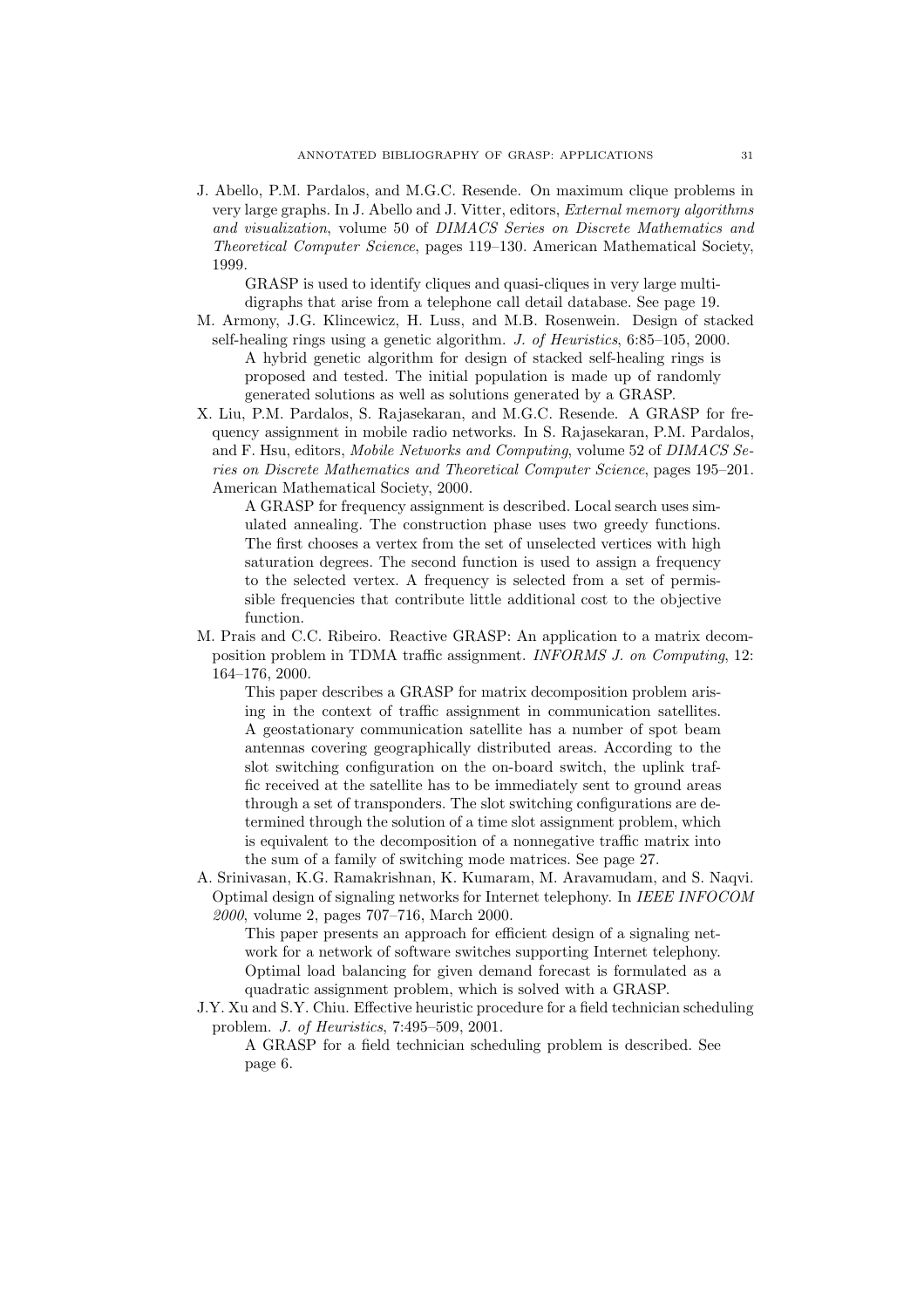- J.G. Klincewicz. Enumeration and search procedures for a hub location problem with economies of scale. Annals of Operations Research, 110:107-122, 2002. An optimal enumeration scheme, as well as other heuristics based on tabu search and GRASP are proposed for locating hubs in a communications or transportation network.
- E. Amaldi, A. Capone, F. Malucelli, and F. Signori. Optimization models and algorithms for downlink umts radio planning. In Proceedings of Wireless Communications and Networking, (WCNC 2003), volume 2, pages 827–831, 2003a.
	- To efficiently solve the NP-hard downlink base station (BS) location problem, a GRASP and a tabu search are proposed. Each GRASP construction phase starts from an empty set of active BSs and at each iteration randomly selects an available candidate set (in which to install an additional BS) from a set of available candidate set elements which yield the best improvements in the objective function. In the local search the following moves are considered to explore the solution space: removing a BS, installing a new BS, removing an existing BS, and installing a new one (swap). The output GRASP solution is used as initial solution for a tabu search algorithm.
- E. Amaldi, A. Capone, and F. Malucelli. Planning umts base station location: Optimization models with power control and algorithms. IEEE Transactions on Wireless Communications, 2(5):939–952, 2003b.

Two randomized greedy procedures and a tabu search algorithm for the uplink (mobile to base station) direction are described. In particular, the authors devise a greedy randomized procedure and a reverse greedy randomized procedure that construct a solution, i.e. a subset of candidate sites where to activate base stations by iteratively adding and removing base stations from the current solution, respectively. The greedy criterion takes into account the number of connections they could service. The authors define swap moves that amount to installing a new base station in one of the empty sites while deleting one of the active base stations by only considering swaps between candidate sites that are relatively close to each other.

- S.K. Sasi Kumar. A multi-exchange heuristic for formation of balanced disjoint rings. Master's thesis, Graduate Studies of Texas A&M University, August 2005. A set of construction heuristics (Break-MST, Distance Method, Hybrid Method, and GRASP-Based Distance Method) and improvement heuristics (Multi-Exchange, Single Move) are proposed. Different combinations of construction and improvement heuristics are described and the quality of solution thus obtained have been compared to standard Branch and Cut Technique.
- C. Commander, C.A.S. Oliveira, P.M. Pardalos, and M.G.C. Resende. A GRASP heuristic for the cooperative communication problem in ad hoc networks. In Proceedings of the VI Metaheuristics International Conference (MIC2005), pages 225–330, 2005.

A GRASP heuristic for the cooperative communication problem in ad hoc networks is described. This paper is a preliminary version of Commander et al. (2006).

.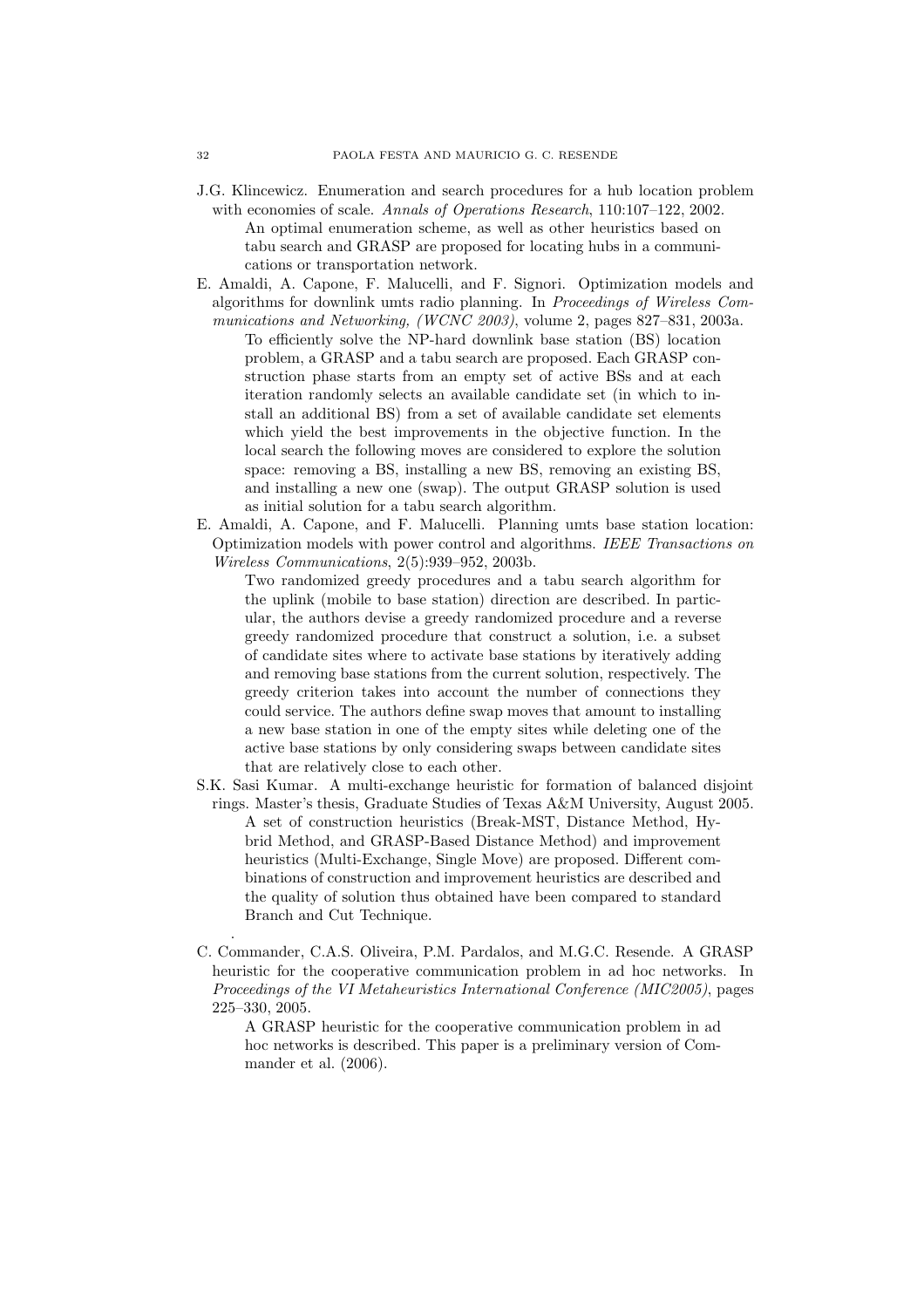C. Commander, P. Festa, C.A.S. Oliveira, P.M. Pardalos, M.G.C. Resende, and M. Tsitselis. A greedy randomized algorithm for the cooperative communication problem on ad hoc networks. In Eighth INFORMS Telecommunications Conference, April 2006.

Ad hoc networks are composed of a set of wireless units that can communicate without the use of a pre-established server infrastructure. Each client has the capacity of accessing network nodes that are within its reach. The problem consists in maximizing the amount of connectivity among a set of users, subject to constraints on the maximum distance traveled, as well as restrictions on what types of movement can be performed. The greedy function value of each candidate element is a measure of additional connections created by its insertion in the partial solution under construction. The local search procedure is based on a perturbation function consisting of selecting a wireless agent and rerouting.

- D.V. Andrade and M.G.C. Resende. A GRASP for PBX telephone migration scheduling. In Eighth INFORMS Telecommunication Conference, April 2006.
	- The PBX telephone migration problem arises when an enterprise acquires a new PBX to replace an existing one. The objective is to assign phones to time periods such that no more than a given number of phones is assigned to any period and the total penalty is minimized. The authors propose a GRASP for approximatively solve this problem, where a solution is an assignment of phone numbers to time periods such that each time period has no more than a fixed telephone numbers assigned to it. See page 7.
- L.F. Santos, R. Milagres, C.V. Albuquerque, S. Martins, and A. Plastino. A hybrid GRASP with data mining for efficient server replication for reliable multicast. In 49th Annual IEEE GLOBECOM Technical Conference, 2006.

The authors describe how to combine GRASP with data mining techniques for efficient server replication for reliable multicast. Data mining refers to the extraction of new and potentially useful knowledge from datasets.

T.C.S. Dias, G.F. de Sousa Filho, E.M. Macambira, L.A.F. Cabral, and M.H.C. Fampa. An efficient heuristic for the ring star problem. In Experimental Algorithms, volume 4007 of Lecture Notes in Computer Science, pages 24–35. Springer, 2006.

This paper considers the Ring Star Problem where one aims to locate a simple cycle through a subset of vertices of a graph with the objective of minimizing the sum of two costs: a routing cost proportional to the length of the cycle, and an assignment cost from the vertices not in the cycle to their closest vertex on the cycle. A hybrid metaheuristic is proposed. It uses a General Variable Neighborhood Search (GVNS) to improve the quality of the solution obtained with a GRASP. Computational experiments on instances from the classical TSP library and randomly generated that the proposed hybrid metaheuristic is efficient and outperforms other available methods.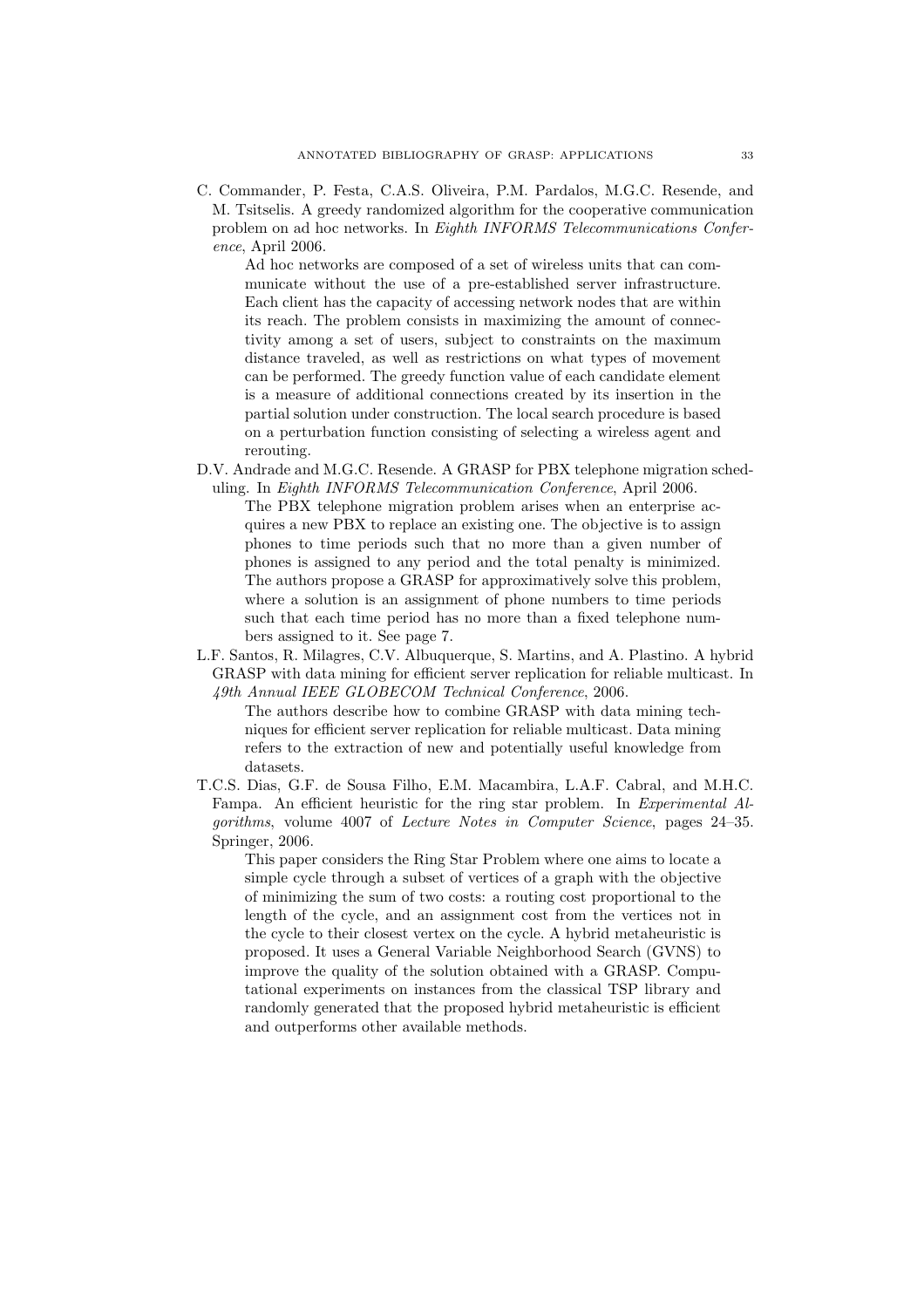## 12. Biology

A number of papers on GRASP have appeared in biology and related fields.

V.I. Iorvik, E. Triantaphyllou, T.W. Liao, and S.M. Waly. Predicting muscle fatique via electromyography: A comparative study. In Proceedings of the 25th International Conference on Computers and Industrial Engineering, pages 277–280, March 1999.

The authors present a comparison of some state-of-the-art AI predictive and statistical techniques, including a GRASP.

D.G. Brown. *Algorithmic methods in genetic mapping*. PhD thesis, Cornell University, Ithaca, NY, USA, 2000.

This thesis is a survey of existing methods for genetic mapping problems and proposed several new algorithms. A GRASP has been also investigated. The greedy function is defined on bin length, while the local search first removes from the sample those population members that do not affect on the objective function value. Then, it tries to greedily augment the sample until no member can been removed without increasing the minimum bin size.

D.G. Brown, T.J. Vision, and S.D. Tanksley. Selecting mapping: A discrete optimization approach to select a population subset for use in a high-density genetic mapping project. Genetics, 155:407–420, 2000.

The authors propose a GRASP for selecting a population subset for use in a high-density genetic mapping project. At each iteration of the construction phase, they add to the partial solution one among the  $r$  unchosen population members which most improve the objective function value. The authors investigated very small sized RCL (i.e.  $r = 3$  and  $r = 5$ ). The implemented local search removes from the current solution some members and greedily includes other members, until no further improving exchange can be done.

A.A. Andreatta and C.C. Ribeiro. Heuristics for the phylogeny problem. J. of Heuristics, 8:429–447, 2002.

The phylogeny problem consists in finding a phylogeny with the minimum number of evolutionary steps (the so-called parsimony criterion). The authors propose different heuristic approaches to the phylogeny problem under the parsimony criterion, including a GRASP and a variable neighborhood search.

M. Andronescu and B. Rastegari. Motif-GRASP and Motif-ILS: Two new stochastic local search algorithms for motif finding. In Mini Workshop on Stochastic Search Algorithms, Computer Science Department, University of British Columbia, Vancouver, Canada, 2003.

A motif is a conserved pattern thought to exist in several biosequences such as DNA, RNA, and proteins. Given  $N$  biosequences  $S_i$ ,  $i = 1, 2, \ldots, N$  with length  $n_i$  and a number L, the problem of motif finding consists in finding a sequence  $M_i$  of length L for each biosequence such that their similarity grade is maximized. A candidate solution is represented as a set  $a_1, a_2, \ldots, a_N$ , where  $a_k \in [1, n_k - L + 1]$ , for each  $k \in [1, N]$ . All candidate solutions correspond to all possible combinations of  $a_i$  assignment. Several greedy functions are proposed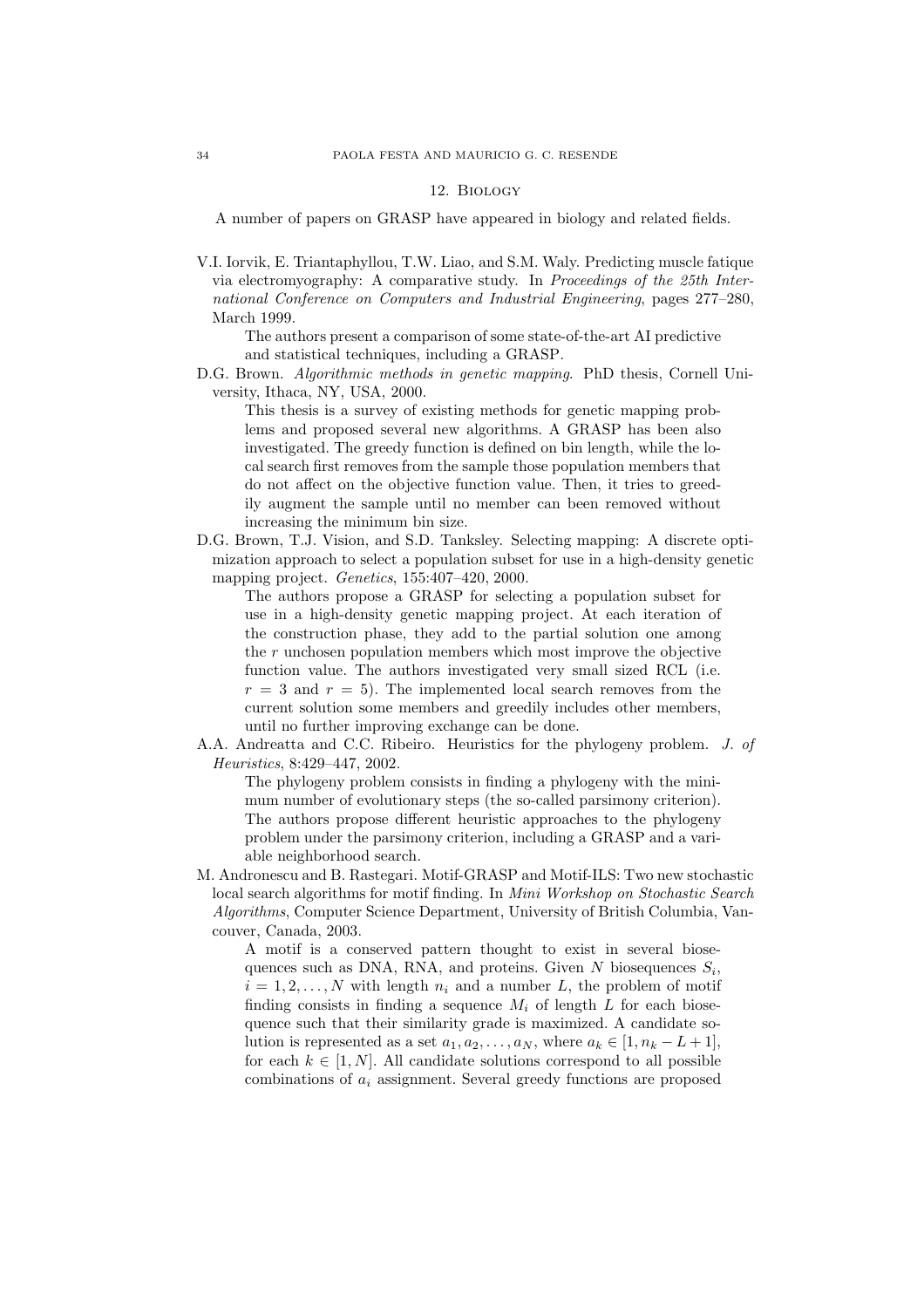based on the a weight defined on the starting point of the motif. One of such greedy function is the ratio between the probability of generating a certain subsequence  $x$  from the current motif and the probability of generating  $x$  from the background. The neighborhood structure used in the local search procedure is a 1-exchange.

A.P. Reynolds, J.L. Dicks, I.N. Roberts, J.J. Wesselink, B. de la Iglesia, V. Robert, T. Boekhout, and V.J. Rayward-Smith. Algorithms for identification key generation and optimization with application to yeast identification. In Applications of Evolutionary Computing, volume 2611 of Lecture Notes in Computer Science, pages 107–118. Springer-Verlag, 2003.

For the automated creation of low cost identification keys, several algorithms are described in this paper. One of them applies the greedy randomized strategy of the GRASP framework.

C. Fried, W. Hordijk, S.J. Prohaska, C.R. Stradler, and P.F. Stradler. The footprint sorting problem. Journal of Chemical Information and Computer Sciences, 44 (2):332–338, 2004.

Phylogenetic footprints are short pieces of no-coding DNA sequence in genes that are conserved between evolutionary distant species. The authors of this paper show that solving the footprint sorting problem requires the solution of a minimum weight vertex feedback set problem. For solving the latter, they use the GRASP provided in Festa et al. (2001).

C.C. Ribeiro and D.S. Vianna. A GRASP/VND heuristic for the phylogeny problem using a new neighborhood structure. International Transactions in Operational Research, 12:325–338, 2005.

A phylogeny is a tree that relates taxonomic units, based on their similarity over a set of characters. The phylogeny problem consists in finding a phylogeny with the minimum number of evolutionary steps. The authors propose a GRASP that uses variable neighborhood descent for local search.

P. Festa. On some optimization problems in molecular biology. Mathematical Bioscience, 207(2):219–234, 2007.

This paper provides a detailed description of some among the most interesting molecular biology problems that can be formulated as combinatorial optimization problems and proposes a GRASP to find improved solutions for a particular class of them, known as the far from most string problem. The greedy function takes into account the contribution to the objective function achieved by selecting a particular element. In the case of the far from most string problem, it is intuitive to relate the greedy function to the occurrence of each character in a given position. To realize the local search phase the 2-exchange algorithm is used.

M.J. Hirsch, C.N. Meneses, P.M. Pardalos, M.A. Ragle, and M.G.C. Resende. A continuous GRASP to determine the relationship between drugs and adverse reactions. In O. Seref, O.E. Kundakcioglu, and P.M. Pardalos, editors, Data mining, systems analysis, and optimization in biomedicine, volume 953 of AIP Conference Proceedings, pages 106–121. Springer, 2007.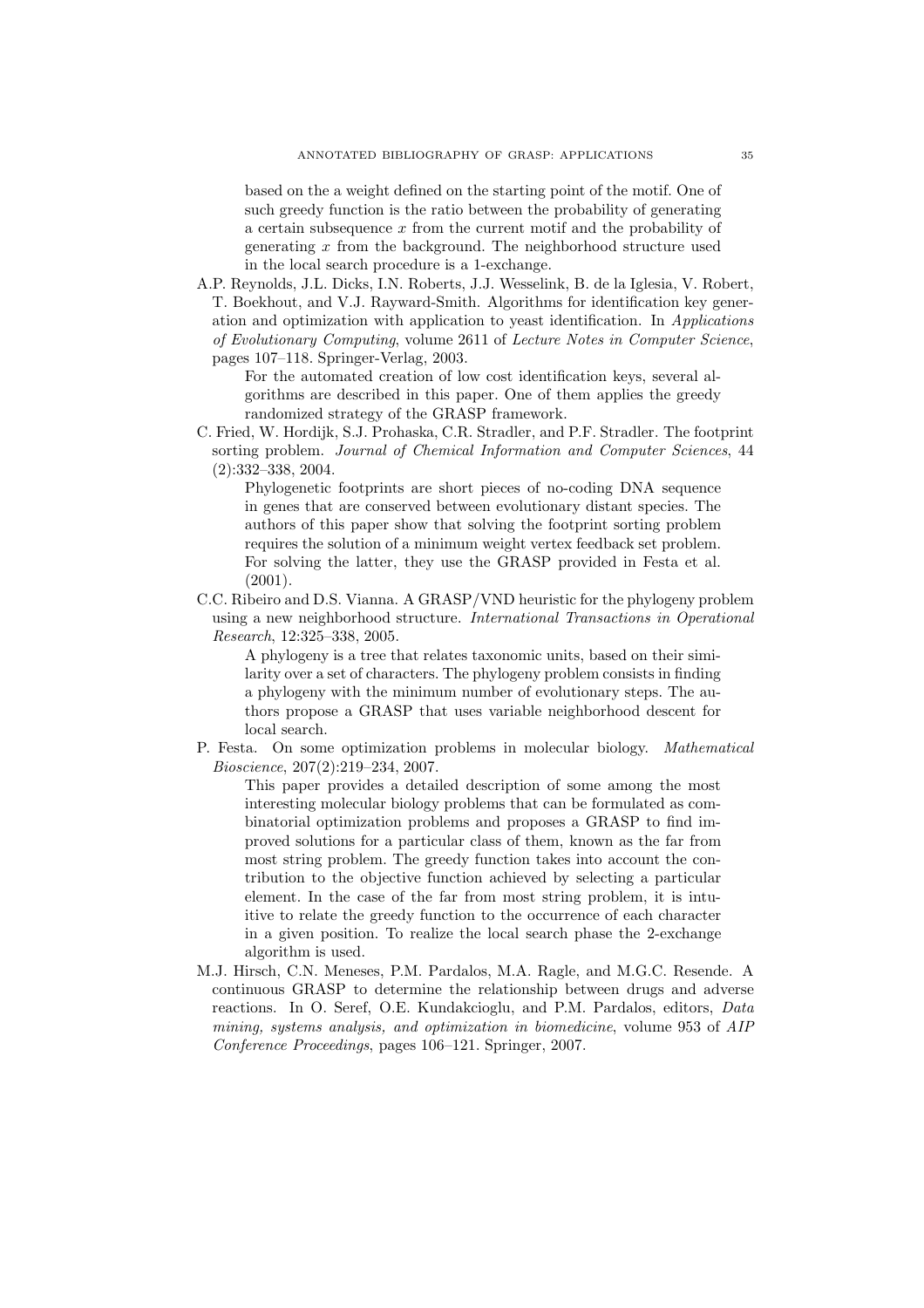The authors formulate the drug-reaction relationship problem as a continuous optimization problem and utilize continuous GRASP (C-GRASP), a continuous global optimization heuristic, to approximately determine the relationship between drugs and adverse reactions. C-GRASP works by discretizing the domain into a uniform grid. A RCL is formed containing unfixed coordinates whose objective function value is better or equal to a threshold value computed by applying the minmax  $\alpha$ -percentage rule. The local improvement phase can be seen as approximating the role of the gradient of the objective function.

A. Goëffon, J.-M. Richer, and J.-K. Hao. Progressive tree neighborhood applied to the maximum parsimony problem. IEEE/ACM Transactions on Computational Biology and Bioinformatics, 5(1):136–145, 2008.

The authors compare a GRASP/VND with other alternative procedures. An initial solution is built with a greedy randomized algorithm and is then improved with a VND heuristic using the Multiple Subtree Pruning and Regrafting neighborhood l-SPR.

## 13. Automatic drawing

GRASP has been used to find approximate solutions to problems that arise in automatic graph drawing. The following papers illustrate this.

M.G.C. Resende and C.C. Ribeiro. A GRASP for graph planarization. Networks, 29:173–189, 1997.

GRASP is applied to a graph planarization problem. See page 18.

E. Fernández and R. Martí. GRASP for seam drawing in mosaicking of aerial photographic maps. J. of Heuristics, 5:181–197, 1999.

Commercial aerial photographic maps are often so large that it is necessary to produce one map from two or even more photographs. These are combined, two at a time, in a process called mosaicking. The objective is to make the final map appear to be the product of a single photograph. The most difficult step in the mosaicking process is seamdrawing. This paper proposes a GRASP for solving the seam-drawing process.

M. Laguna and R. Martí. GRASP and path relinking for 2-layer straight line crossing minimization. INFORMS J. on Computing, 11:44–52, 1999.

This paper develops a GRASP for the problem of minimizing straight line crossings in a 2-layer graph. The method proposed can be coupled with a path relinking strategy to search for improved outcomes. The greedy criterion of the construction phase is based on the degree of the vertices and a value based restricted candidate list is used. Each step of the improvement phase consists in selecting each vertex to be considered for a move. A probabilistic selection rule is used such that vertices with high degree are more likely to be selected first at each step of this process.

C.C. Ribeiro and M.G.C. Resende. Algorithm 797: Fortran subroutines for approximate solution of graph planarization problems using GRASP. ACM Transactions on Mathematical Software, 25:341–352, 1999.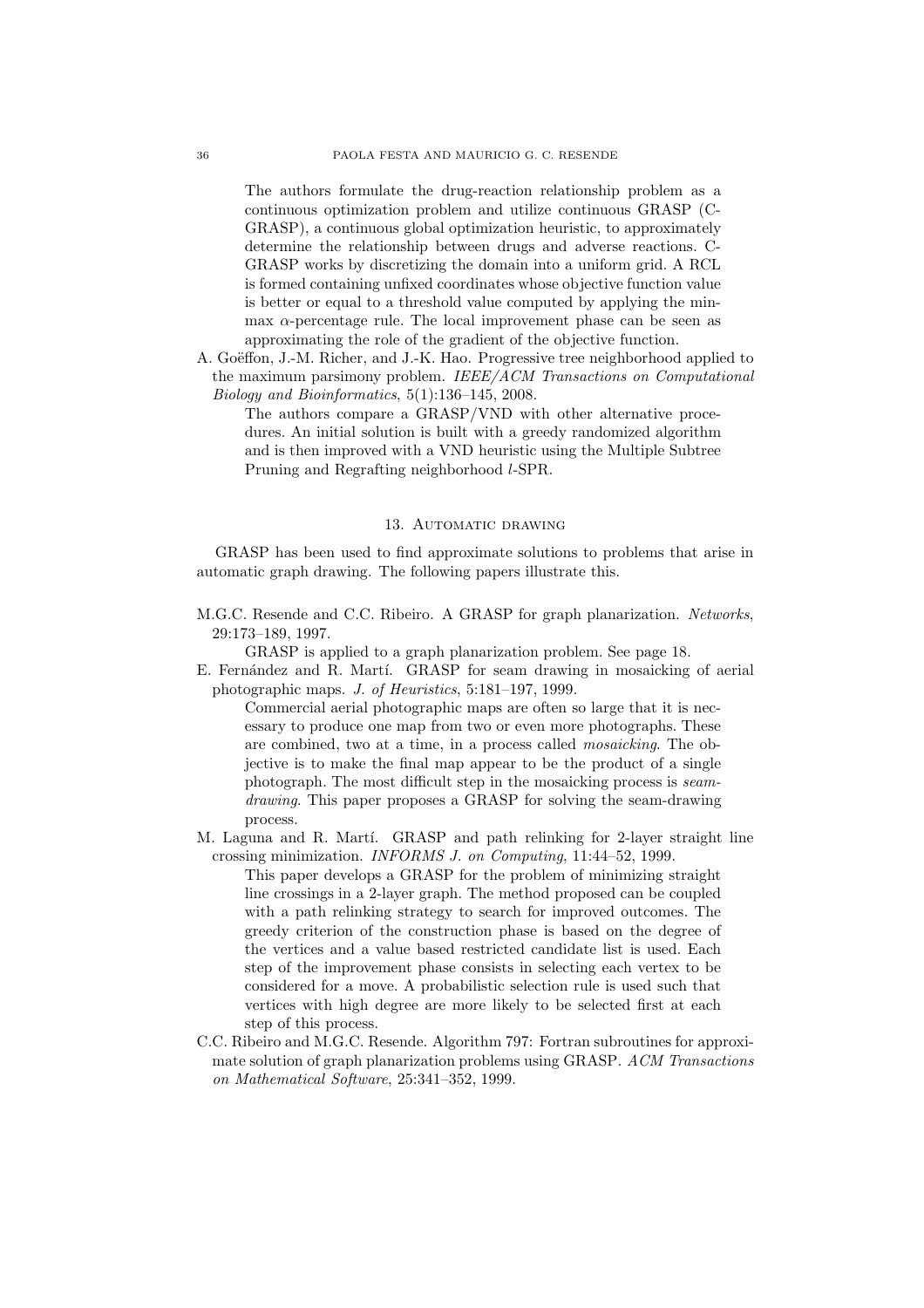This paper describes Fortran subroutines implementing the GRASP for graph planarization of Resende and Ribeiro (1997).

R. Martí. Arc crossing minimization in graphs with GRASP. IEE Transactions, 33:913–919, 2001.

A GRASP for minimizing straight-line crossings in hierarchical graphs is presented. GRASP is shown to be faster than more complex heuristics but produces lower-quality solutions. It is not as fast as simple heuristics, but finds better-quality solutions. Hence, it is a candidate for practical implementation in graph drawing systems.

R. Martí and V. Estruch. Incremental bipartite drawing problem. Computers and Operations Research, 28:1287–1298, 2001.

The goal of limiting the number of arc crossings is a well accepted criterion of how well a graph is drawn. Incremental graph drawing supports interactive updates by users. A GRASP is proposed for the incremental arc crossing minimization problem for bipartite graphs. Computational experiments are done on 450 instances and results are compared with a branch and bound algorithm.

- R. Martí and M. Laguna. Heuristics and meta-heuristics for 2-layer straight line crossing minimization. Discrete Applied Mathematics, 127(3):665–678, 2003.
	- This paper presents extensive computational experiments to compare several randomized metaheuristics for the problem of minimizing straight-line crossings in a 2-layer graph. Extensive computational results are presented using 12 heuristics and two meta-heuristics. On dense graphs, a tabu search meta-heuristic does best, with GRASP a close second. On low-density graphs, GRASP outperforms all other approaches. See page 23.
- G.L. Cravo, G.M. Ribeiro, and L.A. Nogueira Lorena. A greedy randomized adaptive search procedure for the point-feature cartographic label placement. Computers and Geosciences, 34(4):373–386, 2008.

This paper describes a GRASP based on an underlying conflict graph for the point-feature cartographic label placement problem. The construction phase uses a cardinality based RCL and a greedy function defined on vertex degree, since it is a measure of labels in conflict. Improving swap moves are attempted in the local search.

## 14. Electrical power systems

GRASP has been applied to a transmission expansion problem in electrical power systems. The three papers below describe this application.

S. Binato, G.C. Oliveira, and J.L. Araújo. A greedy randomized adaptive search procedure for transmission expansion planning. IEEE Transactions on Power Systems, 16:247–253, 2001.

This paper presents a GRASP for a long term transmission expansion planning problem. The greedy function is to minimize the load curtailment required to eliminate all operational violations. The local search phase is based on circuit exchanges, i.e. the procedure exchanges selected additions with unselected additions.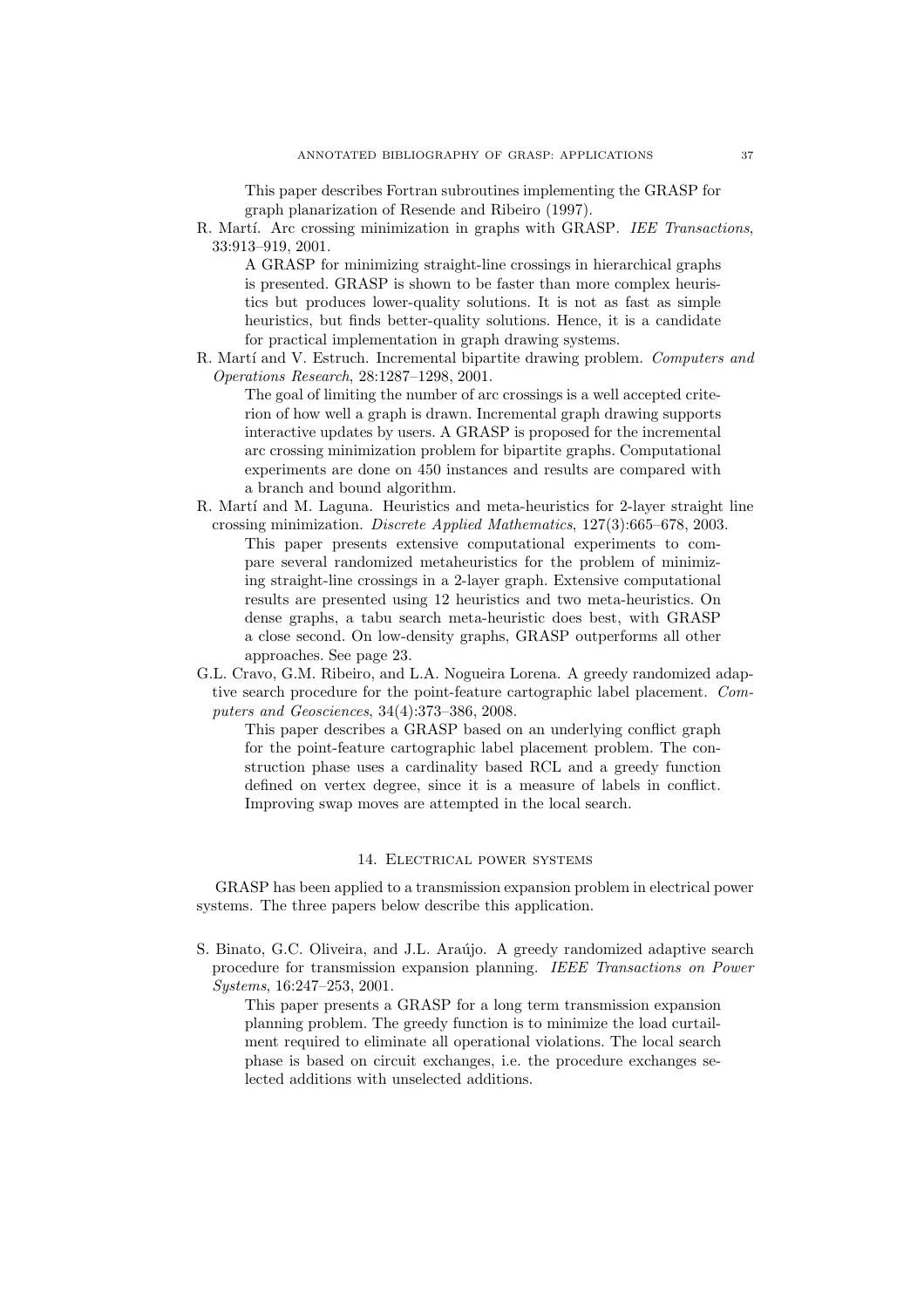S. Binato and G.C. Oliveira. A Reactive GRASP for transmission network expansion planning. In C.C. Ribeiro and P. Hansen, editors, Essays and surveys on metaheuristics, pages 81–100. Kluwer Academic Publishers, 2002.

The GRASP previously proposed by Binato, Oliveira, and Araújo (1998) for solving a transmission network expansion problem is enhanced with the reactive scheme of Prais and Ribeiro (2000) to selfadjust the GRASP RCL parameter  $\alpha$ . The authors also propose to apply a bias distribution function of Bresina (1996) to bias the random greedy construction phase towards the most promising variables.

H. Faria Jr., S. Binato M.G.C. Resende, and D.J. Falcão. Power transmission network design by a greedy randomized adaptive path relinking approach. IEEE Transactions on Power Systems, 20(1):43–49, 2005.

This paper proposes a Greedy Randomized Adaptive Path Relinking (GRAPR) to solve the static power transmission network design problem, which consists in choosing, from a pre-defined set of candidate circuits, those that should be built in order to minimize the investment and operational costs, and to supply the forecasted demand along a planning horizon.

### 15. VLSI DESIGN

GRASP has been applied to circuit partitioning problems in VLSI design, as indicated by the papers below.

S. Areibi and A. Vannelli. A GRASP clustering technique for circuit partitioning. In J. Gu and P.M. Pardalos, editors, Satisfiability problems, volume 35 of DIMACS Series on Discrete Mathematics and Theoretical Computer Science, pages 711– 724. American Mathematical Society, 1997.

This paper adapts a basic node interchange scheme for solving the circuit partitioning problem and develops a clustering technique that uses GRASP to generate clusters of moderate sizes. The number of clusters is predetermined as a function of the number of partitions required. Initially, the heuristic reads the circuit description and resizes the blocks to be used by GRASP, which utilizes only the construction phase to generate the number of required clusters. The GRASP construction phase is followed by a post-processing stage, in which a simple dynamic hill climbing algorithm is used as local search to improve the initial solution generated.

- S.M. Areibi. GRASP: An effective constructive technique for VLSI circuit partitioning. In Proc. IEEE Canadian Conference on Electrical & Computer Engineering (CCECE'99), May 1999.
	- A GRASP for VLSI circuit partitioning is proposed.

## 16. Miscellaneous applications

A number of papers on GRASP have appeared in fields as diverse as consumer choice theory and multitarget multisensor tracking. The following papers could not be classified into one of the previous categories and are grouped as miscellaneous applications.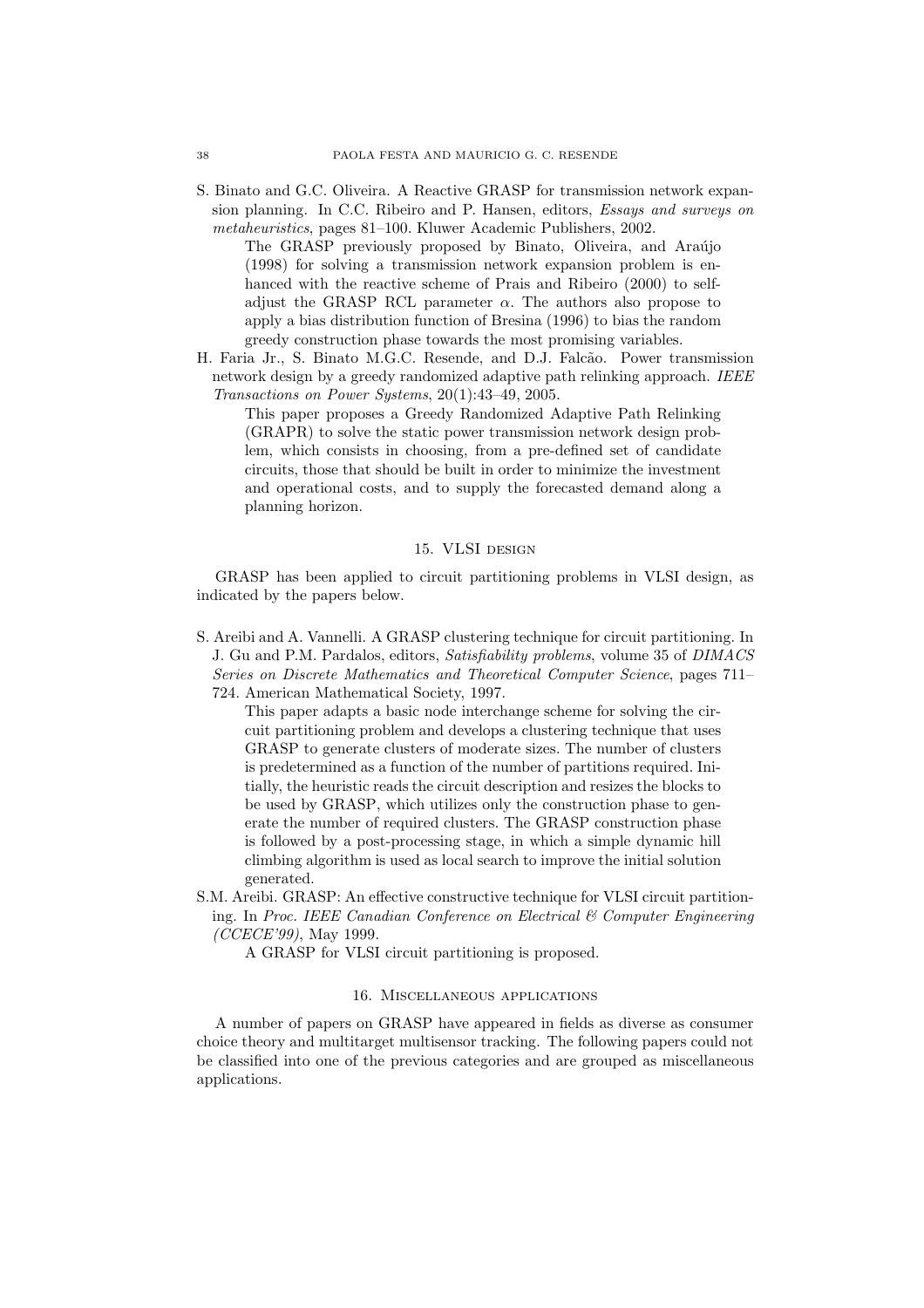- T.A. Feo and M.G.C. Resende. A probabilistic heuristic for a computationally difficult set covering problem. Operations Research Letters, 8:67–71, 1989. GRASP is proposed for set covering. A value based restricted candidate list is used to construct solutions of difficult set covering problems that arise in computing the 1-width of the incidence matrix of Steiner triple systems. The local search is based on the elimination of redundant elements in the cover. This is the first paper on what later would be known as GRASP.
- J.B. Ghosh. Computational aspects of the maximum diversity problem. Operations Research Letters, 19:175–181, 1996.

This paper addresses two variants of the maximum diversity problem. This problem arises when  $m$  elements are to be selected from an  $n$ element population based on inter-element distances. Using a reduction from the vertex cover problem, the authors prove that the problem is NP-hard and propose a GRASP for approximately solving it. The neighborhood of a solution is the set of all solutions that can be obtained by replacing an element in the incumbent solution with one element that is not in it.

- K. Holmqvist, A. Migdalas, and P.M. Pardalos. A GRASP algorithm for the single source uncapacitated minimum concave-cost network flow problem. In P.M. Pardalos and D.-Z. Du, editors, Network design: Connectivity and facilities location, volume 40 of DIMACS Series on Discrete Mathematics and Theoretical Computer Science, pages 131–142. American Mathematical Society, 1998.
	- This paper is concerned with the single source uncapacitated version of the minimum concave-cost network flow problem, that requires establishing a minimum cost flow through a given network from a single source to a set of sinks. The authors propose a GRASP that can be trivially implemented on parallel processors. The construction phase iteratively builds a tree starting from the source node. The elements of the restricted candidate list are end nodes of arcs with a cost close to the best one. The local search phase applies either of the two local search variants proposed by Guisewite and Pardalos (1990).
- R.A. Murphey, P.M. Pardalos, and L.S. Pitsoulis. A greedy randomized adaptive search procedure for the multitarget multisensor tracking problem. In P.M. Pardalos and D.-Z. Du, editors, Network design: Connectivity and facilities location, volume 40 of DIMACS Series on Discrete Mathematics and Theoretical Computer Science, pages 277–301. American Mathematical Society, 1998.

A GRASP is presented for approximately solving the multitarget multisensor tracking problem, which can be interpreted as a collection of multidimensional assignment problems. Since the objective is to select a target hypothesis and partition of the measurements that is most likely to occur, a likelihood cost function and partitioning constraint set are developed. The GRASP construction phase creates the restricted candidate list containing the most likely to occur (lower cost) tuples. The local search explores all 2-exchange permutations.

R. Colomé and D. Serra. Consumer choice in competitive location models: Formulations and heuristics. Papers in Regional Science, 80:439–464, 2001.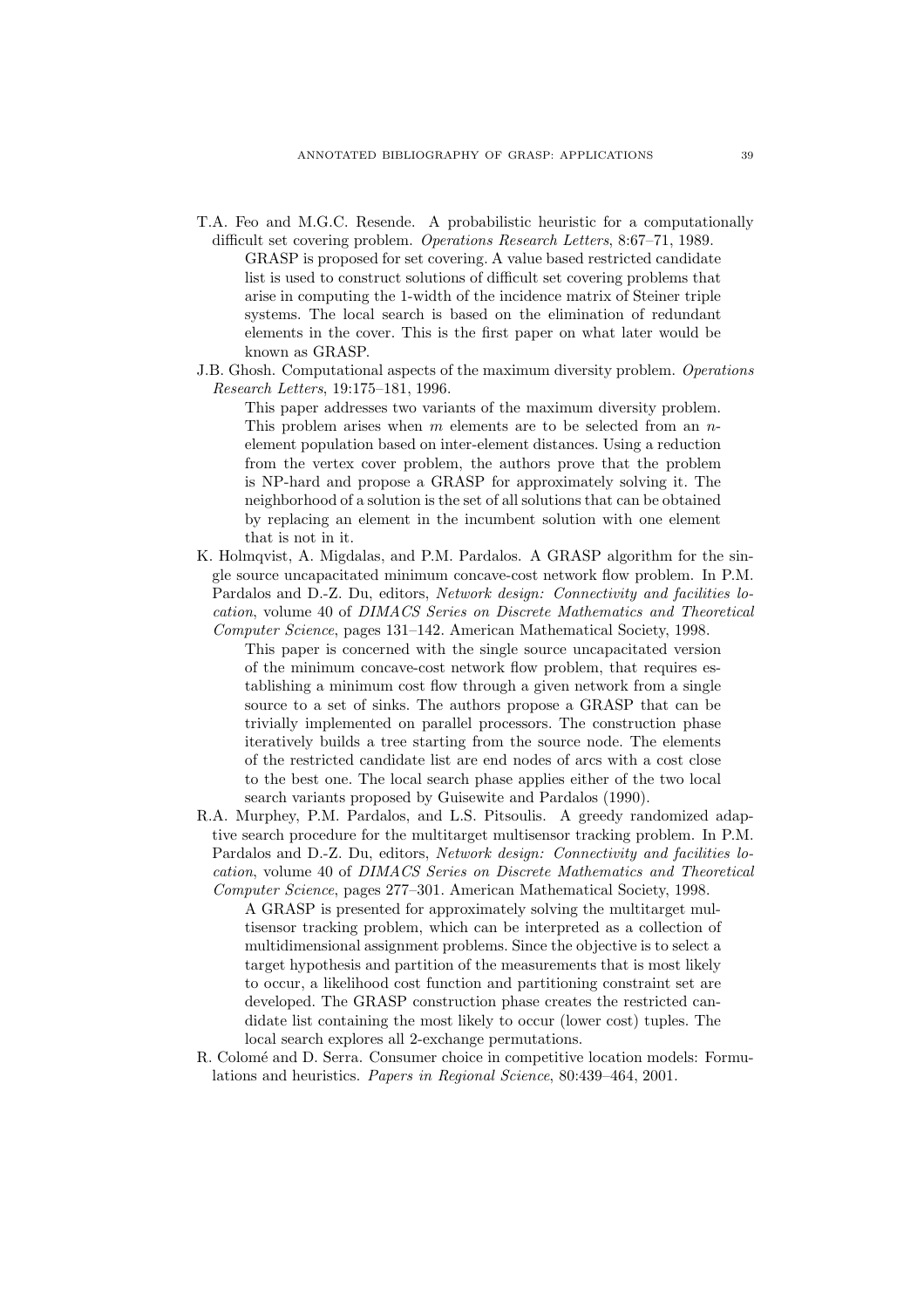This paper studies the importance of customer behavior with respect to distance or transportation costs in the optimality of locations obtained by traditional state-of-art competitive location models. The authors propose four models to represent the problem and propose a hybrid metaheuristic to solve it. The proposed method consists of two phases. In the first phase, a good initial solution is found by applying a GRASP procedure, while in the second phase the previous solution found is improved by applying a tabu search heuristic.

P.L. Hammer and D.J. Rader, Jr. Maximally disjoint solutions of the set covering problem. J. of Heuristics, 7:131–144, 2001.

This paper describes the problem of finding two solutions of a set covering problem that have a minimum number of common variables. It is proved that this problem is NP-complete and three heuristics are proposed for solving it. Two of these algorithms find the solutions sequentially. One of them is a GRASP. The third algorithm finds solutions simultaneously. Each proposed heuristic is a variant of the standard greedy method for set covering problems, whose greedy choice favors unselected variables that maximize the number of uncovered rows that become covered. To reduce the overlap of any pair of solutions, a local search algorithm is used that swaps at each iteration parts of the solution found with a set of variables not in it.

M.C. Medeiros, M.G.C. Resende, and A. Veiga. Piecewise linear time series estimation with GRASP. Computational Optimization and Applications, 19:127–144, 2001.

This paper describes a GRASP to build piecewise linear statistical models with multivariate thresholds. The construction phase consists of sequentially choosing hyperplanes until the maximum number of hyperplanes is reached. The greedy function orders the possible hyperplanes with respect to the sum of squared errors of the fitted data. The local search is a 2-exchange heuristic.

M.C. Medeiros, A. Veiga, and M.G.C. Resende. A combinatorial approach to piecewise linear time series analysis. J. of Computational and Graphical Statistics, 11: 236–258, 2002.

This paper presents a new approach to modeling threshold processes, based on a linear model with time-varying parameters. The authors show that this formulation is closely related to the self-exciting threshold autoregressive models (SETAR) with the advantage that it incorporates linear multivariate thresholds. A GRASP is proposed to estimate the parameters of the model. The greedy choice takes into account the sum of squared errors of the fitted data. The local search is a 2-exchange heuristic.

E. Pinãna, I. Plana, V. Campos, and R. Martí. GRASP and path relinking for the matrix bandwidth minimization. European J. of Operational Research, 153(1): 200–210, 2004.

This paper proposes a GRASP for the problem of reducing the bandwidth of a matrix. The GRASP can apply five different construction methods and is combined with a path-relinking strategy as intensification to search for improved outcomes.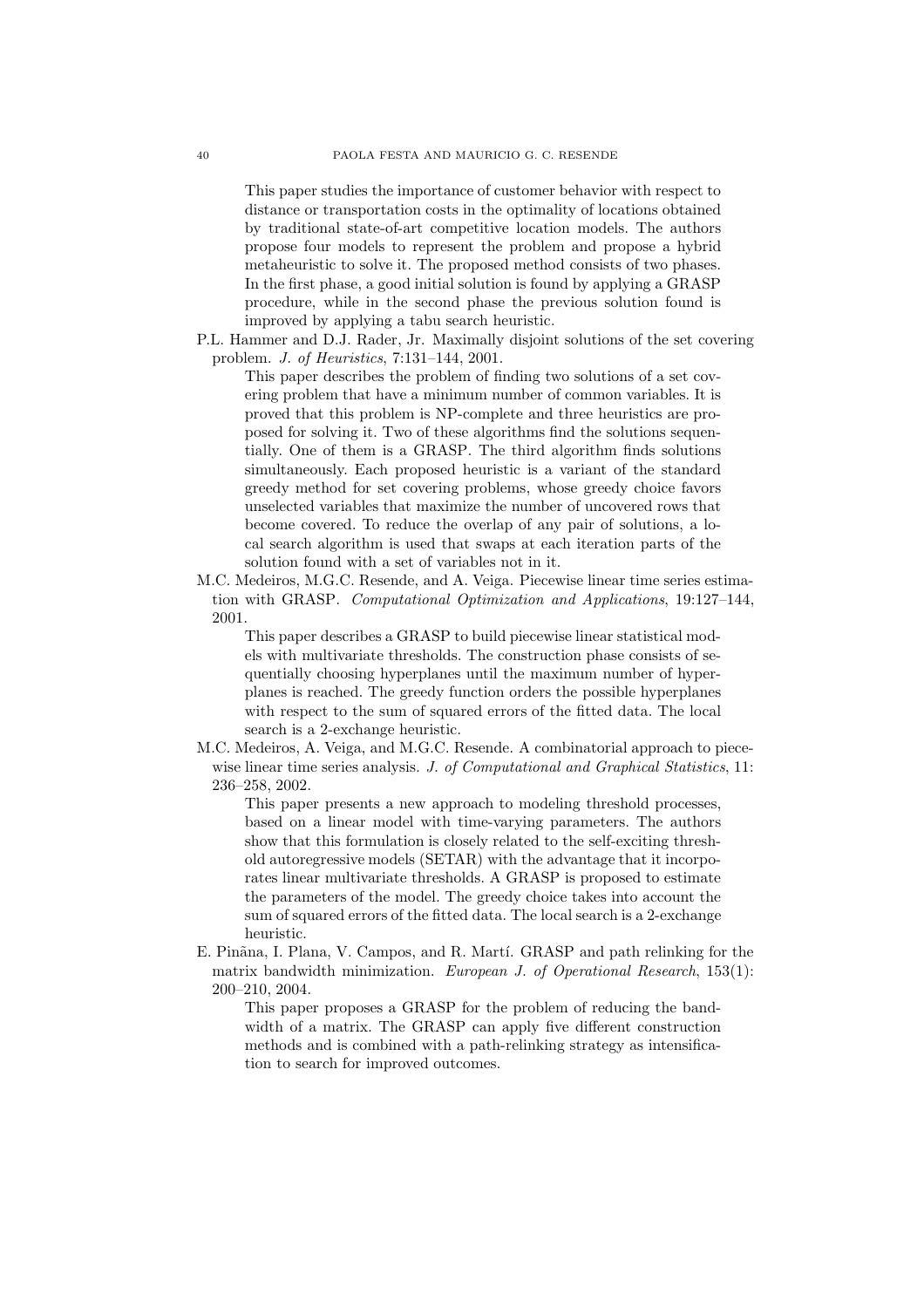X. Delorme, X. Gandibleux, and J. Rodriguez. GRASP for set packing problems. European J. of Operational Research, 153(3):564–580, 2004.

A GRASP is described for the set packing problem. The proposed framework uses a self-tuning procedure (reactive GRASP), an intensification procedure (using path-relinking), and a procedure involving the diversification of the selection (using a learning process). A set of test problem instances includes real-world railway planning instances, never solved before by means of metaheuristics.

G.C. Silva, L.S. Ochi, and S.L. Martins. Experimental comparison of greedy randomized adaptive search procedures for the maximum diversity problem. In Proceedings of the IV Workshop on Efficient and Experimental Algorithms (WEA2004), volume 3059 of Lecture Notes in Computer Science, pages  $498-512$ , 2004.

In this paper, several new GRASPs are described and compared. They are based on three construction algorithms and two other techniques: reactive GRASP and filtering of constructed solutions. The authors measure the diversity between any two elements by the Euclidean distance and coherently define the GRASP greedy function. Two local search procedures are described. The first one simply defines a neighborhood as a set of all solutions obtained by replacing an element in the solution by another that does not belong to the set associated with the solution itself. The second local search procedure is a variable neighborhood search based on a new neighborhood defined as the set of all solutions obtained by replacing two elements in the solution by another two that are not in the solution.

- L.F. Santos, M.H. Ribeiro, A. Plastino, and S.L. Martins. A hybrid GRASP with data mining for the maximum diversity problem. In Hybrid Metaheuristics, volume 3636 of Lecture Notes in Computer Science, pages 116–127. Springer, 2005.
	- The authors describe how to combine GRASP with data mining techniques to solve the maximum diversity problem. Data mining refers to the extraction of new and potentially useful knowledge from datasets in terms of patterns and rules.
- A.M. Alvarez, J.L. Gonzalez-Velarde, and K. De Alba. GRASP embedded scatter search for the multicommodity capacitated network design problem. J. of Heuristics, 11:233–257, 205.

Two strategies are proposed for GRASP: a traditional approach and a memory based technique. The local search procedure consists in sorting the paths to try to obtain a better distribution with lower cost.

M.J. Hirsch, P.M. Pardalos, and M.G.C. Resende. Sensor registration in a sensor network by continuous GRASP. IEEE Military Communications Conference (MILCOM 2006), 2006.

Sensor registration can be seen as the process of removing (accounting for) non-random errors, or biases, in the sensor data. The authors describe a continuous GRASP, when not all data is seen by all sensors, and the correspondence of data seen by the different sensors is not known a priori. The authors test their algorithm on test problems from the literature.